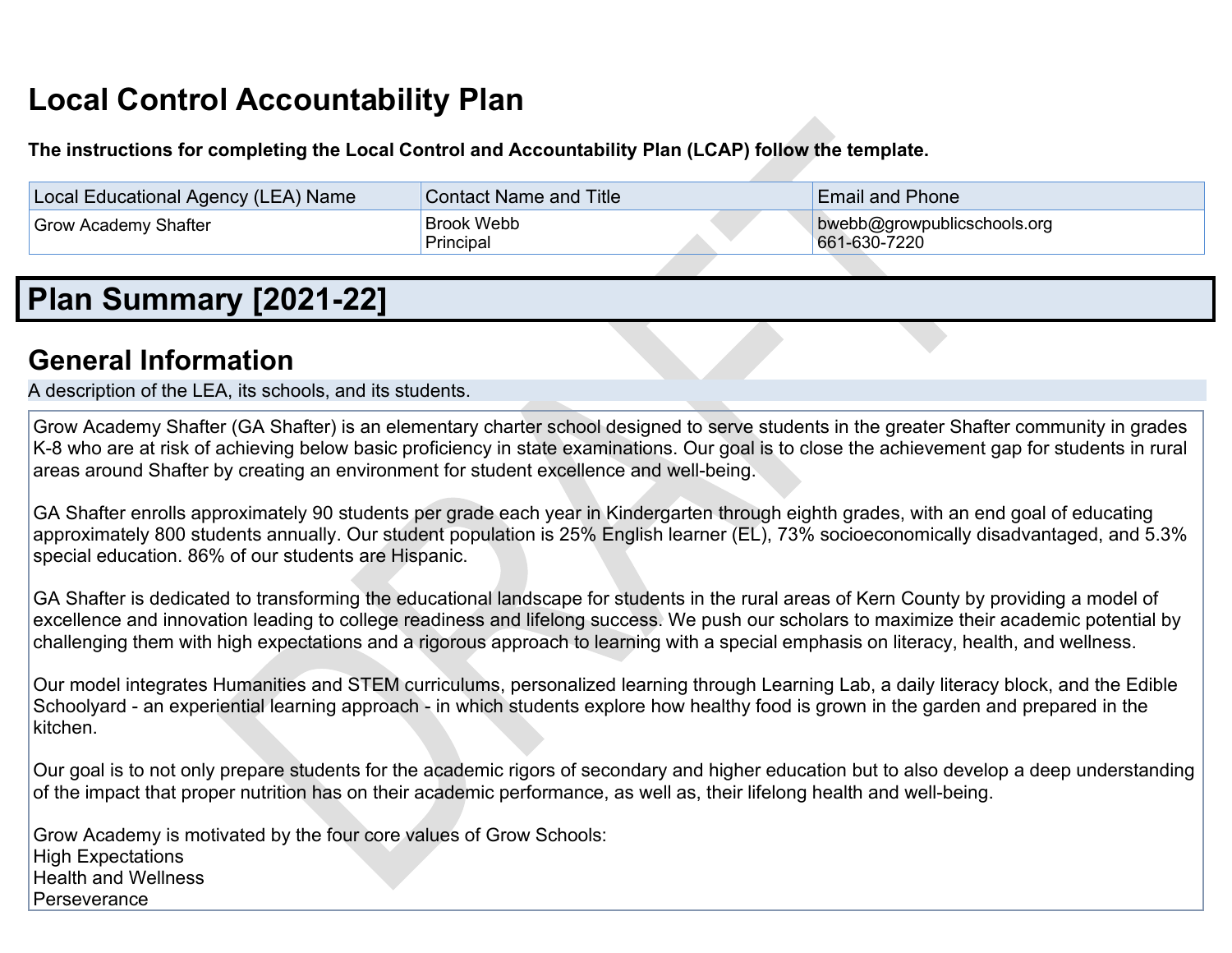Joy

The following goals encompass our vision:

Providing school choice for families that have limited English Language skills and are economically disadvantaged.

Enabling incoming kindergarten students to achieve grade-level proficiency in the core subjects by second grade and achieve above grade level by the time they are promoted to 9th grade.

Educate our scholars to be self-motivated, competent, and lifelong learners, and have an authentic love of reading.

Providing the parents in the Shafter community an educational pathway to position their children to be eligible for attending a four-year college.

Include a curriculum and school lunch program where growing, cooking, and sharing food at the table gives students the knowledge and values to build a healthy, humane, and sustainable future.

Encouraging our students to become leaders in their community and to return to Kern County (and specifically to the Shafter area) to help others achieve their goals.

## **[Reflections:](http://www.doc-tracking.com/screenshots/21LCAP/Instructions/21LCAPInstructions.htm#ReflectionsSuccesses) Successes**

A description of successes and/or progress based on a review of the California School Dashboard (Dashboard) and local data.

Prior to the onset of the pandemic in March of 2020, we had tremendous success in creating collaborative partnerships with parents to improve student achievement, and were able to provide individualized learning for all students of GA Shafter.

During the 2020-2021 school year Grow Academy Shafter (GA Shafter) continually collected and analyzed data from student assessments, staff, parent, and student surveys. GA Shafter sought to maintain and build upon the positive learning environment and culture that we are known for. The school's emphasis on restorative practices through training and ongoing monitoring has resulted in fewer than 5 office referrals and a 0% suspension rate. College CREWS competitions, incentives, and weekly outdoor Gatherings continued to build strong community ties between students and staff. Weekly mentoring from CREW teachers supported students, strengthened their Growth Mindset, and self-efficacy. One-on-one check-ins with supervisors and coaches continue to establish a culture of high expectations and individualized professional development. GA Shafter believes that high-level professional learning opportunities will result in accelerated student outcomes over the next two years.

In the fourth year of operation, the instructional focus was on creating a meaningful hybrid learning model. Building upon prior years' data, resources were poured into academic support for instructors and digital learning access for our scholars and their families. GA Shafter had an 83% hybrid return rate in the fall and a 98% return rate in the spring. Our families continue to voice their support for the reopening of the school, and our return rates are a success indicator of our efforts to provide a safe learning environment for all staff and students.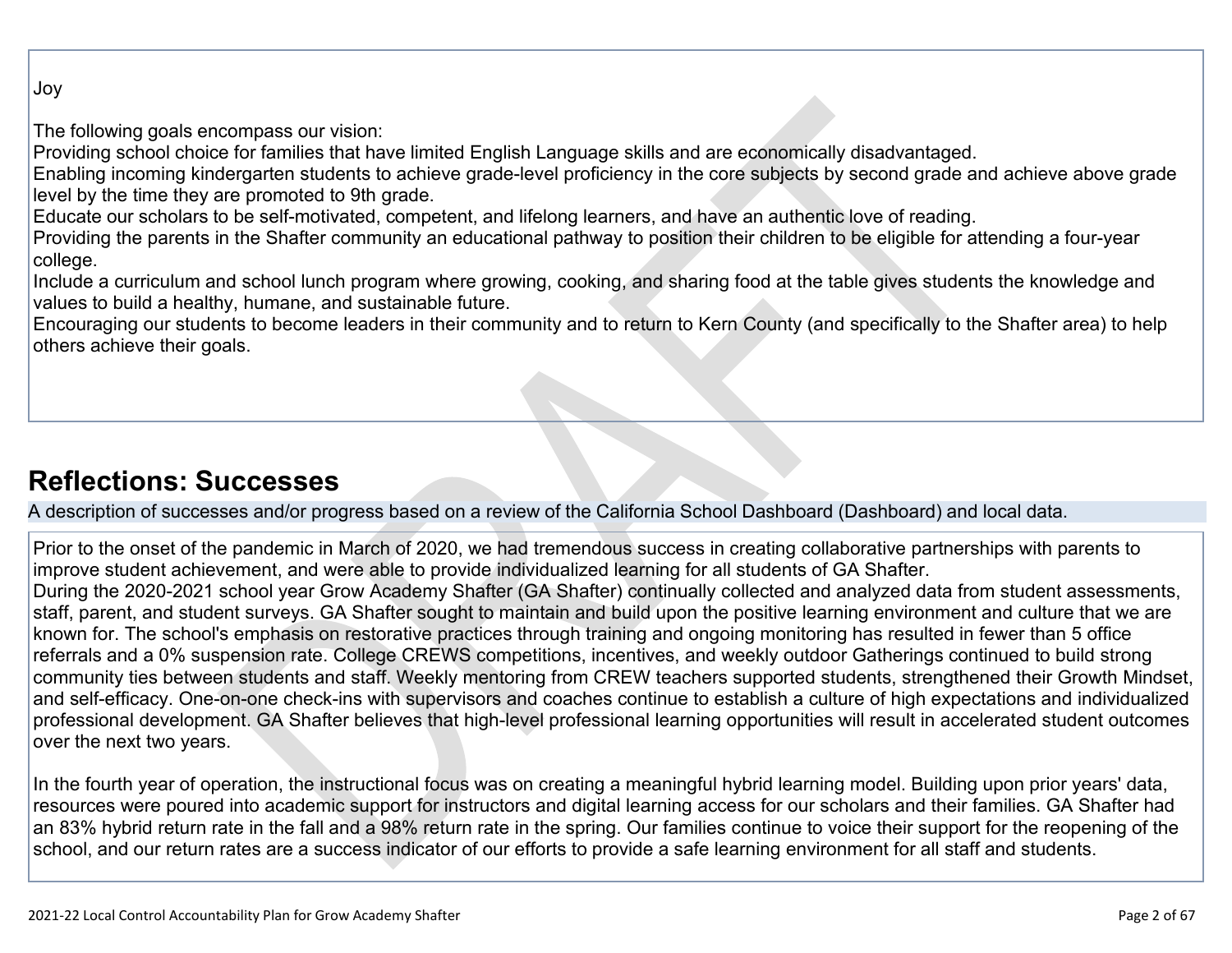GA Shafter was able to adapt to an evolving learning landscape for students and staff, and learned a few best practices through the global pandemic. Some examples of the initiatives that we are going to maintain even after the pandemic include providing timely and meaningful communication to parents via ParentSquare which allows parents to support their child's educational outcomes and enables them to become more involved in advocating for their child's needs. We will also continue providing 1:1 Chromebooks for all students as this has proven to be a crucial part of the schools' ability to provide meaningful instruction both in-person and at home. Additionally, we will continue hosting virtual events such as back to school night, Edible School Yard (ESY) cooking classes, as well as virtual APTT (Academic Parent-Teacher Teams) for families who are not able to make it to the school site.

Two academic coaches provided one-on-one support for teachers focused on planning purposefully to meet or exceed the common core standards. Professional Learning Communities were established to analyze student work and create action plans for teams. The school continued a standards-aligned assessment program, which consisted of weekly standards-aligned Illuminate DNA assessments in all classes, quarterly interims, and NWEA fluency assessments; all followed by data-driven conversations and intentional planning that occurred during weekly PLCs and the 20 Days of Professional Learning that is embedded into our academic calendar. This year we were able to employ an Intervention Coordinator who worked closely with the administration to enhance our Response to Intervention protocol and began the transitional work to incorporate Multi-Tiered Systems of Support (MTSS). We continued to implement co-teaching best practices in Humanities classrooms, and expand opportunities for our special education students within our full-inclusion classrooms. GA Shafter improved the overall number of students reading on grade level as indicated by Renaissance STAR Reading. This growth was supported by the implementation of the Lexia Core 5 and Power Up Literacy Programs.

## **[Reflections:](http://www.doc-tracking.com/screenshots/21LCAP/Instructions/21LCAPInstructions.htm#ReflectionsIdentifiedNeed) Identified Need**

A description of any areas that need significant improvement based on a review of Dashboard and local data, including any areas of low performance and significant performance gaps among student groups on Dashboard indicators, and any steps taken to address those areas.

The California Dashboard data indicates that our greatest area of needs continues to be continuing to improve our Math and English Language Arts (ELA) results for All Students (AS), with particular attention given to narrowing the gap between AS, English Learners (ELs), Socioeconomically Disadvantaged (SED), and Students with Disabilities (SWD).

Grow Academy Shafter is in its fourth year of operation and has data on the California Data Dashboard from 2018-2019 as the SBAC was waived in 2019-2020 due to the COVID-19 Pandemic. Based on this data and ongoing academic and school climate assessments, as well as meetings with stakeholders, we have identified the following areas of need:

Continued instructional support to grow the overall effectiveness and rigor in the classroom: According to the Academic Performance Indicators from 2018-2019 there was an increase of 22.3 points in ELA and 9.6 points in Math. Despite these increases, our scores remain 5.1 points below standard in ELA and 26.9 points below standard in math. To address this need, Grow Academy Shafter teachers will participate in ongoing professional learning, two instructional coaches will lead coaching cycles through a partnership with the New Teacher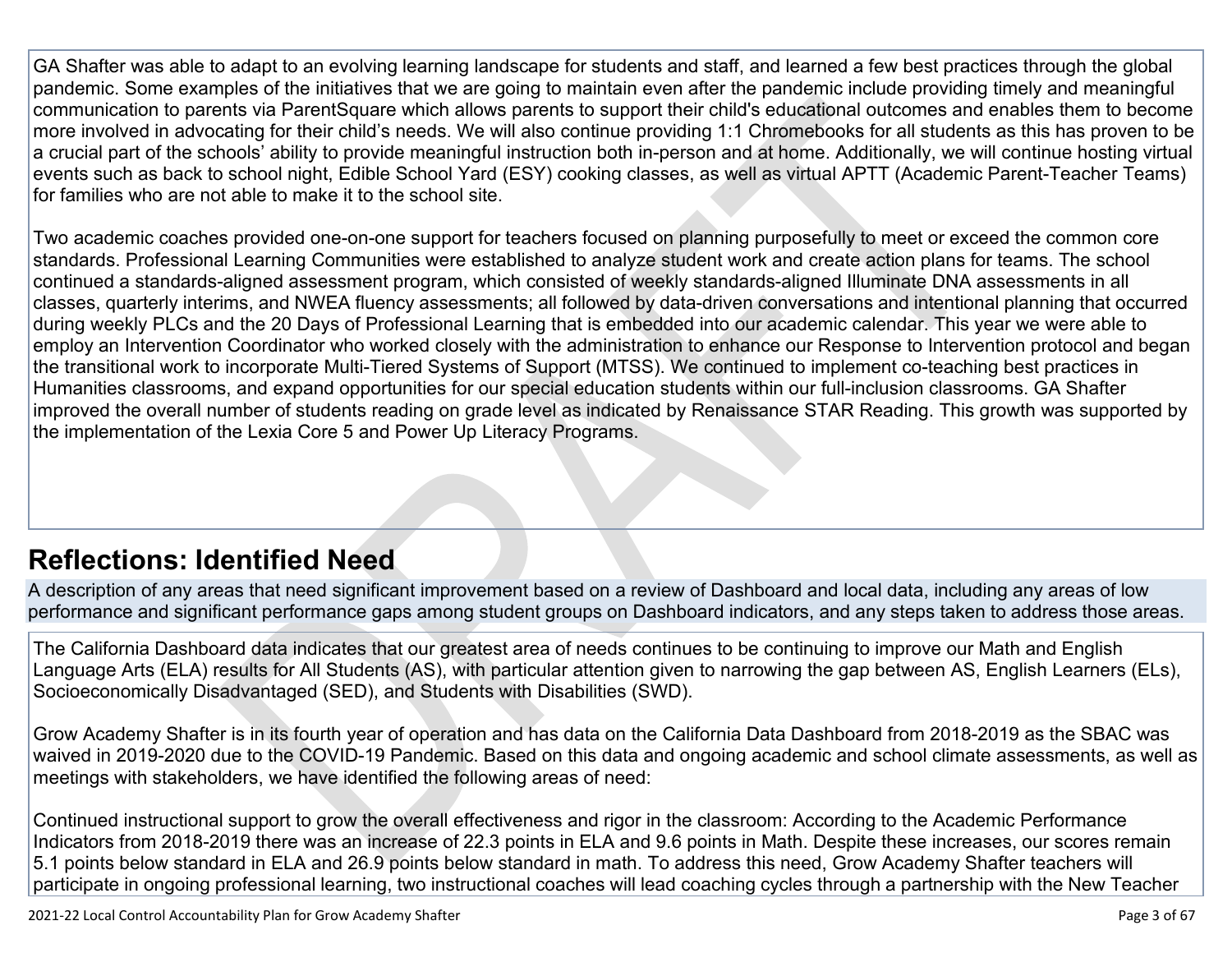Center, ongoing professional development will be provided by California Lutheran Reading and Literacy Project, and data-driven Professional Learning Communities will be held weekly. STEM teachers will participate in ongoing training from Loyola Marymount and an expert consultant. We have also contracted with Success for All to provide curricular support with new staff as we are able to reinstate our 90 minute Literacy Block for grades K-5.

Increased instructional support for individualization of learning to support increased proficiency of ELL, low-income, and special education students. Our EL students were 54 points below standard in math and 46 points below standard in ELA. Additionally, our socioeconomically Disadvantaged students were 33.3 points below standard in math and 15.1 below standard in ELA. The school aims to close this gap for our low-income and EL students by building on the success of the SFA program, co-teaching, and lab classes, which differentiate support and provide individualized instruction for students specific to their identified deficits. This will be accomplished via the support of Small Group Instructors (SGIs) who will deliver support to students in an effort to close the achievement gap for these subgroups and advance skills and standards mastery. In addition, we have purchased ELLevation to assist with data collection and program effectiveness for our ELL students.

In order to support a fully inclusive special education program and improve the proficiency of students with Individual Education Plans (IEP), Grow Academy Shafter will partner special education teachers with general education teachers to co-teach in a general education setting. A Co-teaching Model affords the special education teacher to act as a specialist in differentiation, provide intervention and acceleration for both special education and general education students. A Co-teacher Consultant will support these efforts and build upon our program through training, site visits, and feedback cycles, particularly with our newly hired staff. Steps taken to address identified needs:

Our dedication to individualized learning and differentiated instruction is an important element in ensuring that we are meeting the needs of all learners, with a priority for our unduplicated scholars. Addressing these needs begins by preparing our teachers to address individual learning needs in the classroom. Our instructional coaches use tools from the New Teacher Center (NTC) to guide their efforts, and work closely with each classroom teacher to ensure that lesson plans are differentiated and address unique learning needs of our scholars in an Optimum Learning Environment (OLE). The OLE is a model used by NTC to provide a template in each classroom for addressing the individual learning needs of each student. OLEs begin with a positive, productive school climate and provide intellectually and emotionally safe, stimulating classroom communities that are personalized and co-constructed by adults and students. Within the OLE framework, the diverse needs of each learner are addressed with an ever-present attention to equity and continuous academic, social, and emotional growth. The unique learning needs of our unduplicated students are identified and addressed in each lesson plan.

In addition to instructional coaches, each STEM classroom in grades 1 - 5 has been assigned a Small Group Instructor (SGI). The SGI works closely with the classroom teacher of record to ensure that the differentiated lesson plans are implemented with fidelity - working closely with students individually or in small groups to address their specific learning needs, which includes addressing both intervention or enrichment needs.

Additionally, through the formation of a Student Success Services Team (composed of 1.3 FTE School Psychologist, one (1) School Counselor, and one (1) Assistant Principal of Student Services (APSS) , staff will continue to enhance the type and frequency of ongoing communication in order to identify the most effective strategies that aim to improve academic outcomes, while assessing behavioral and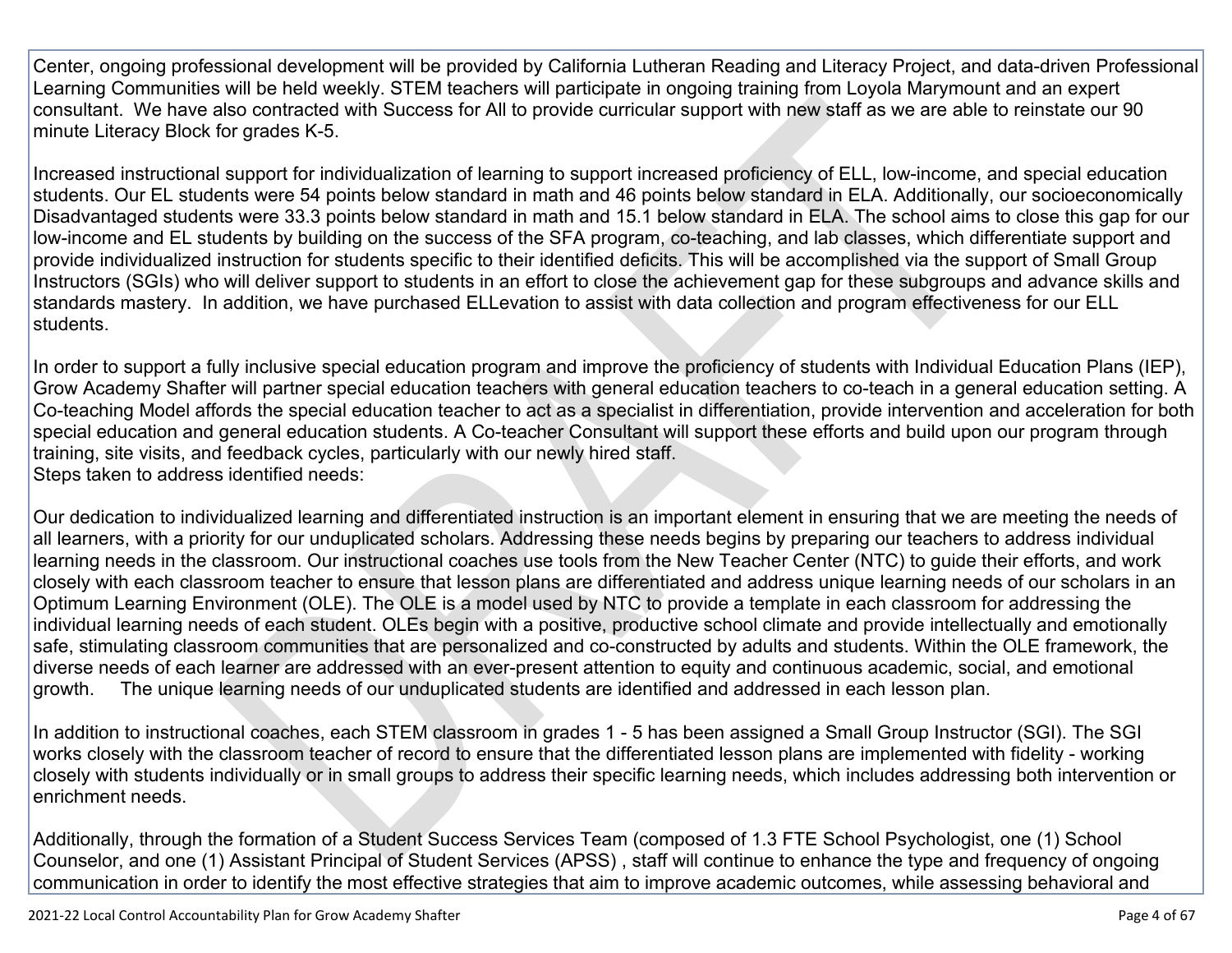social-emotional progress. The AP of Student Services is primarily responsible for setting up structures and systems to support Low-Income families by overseeing the implementation of parent engagement education events and school culture initiatives to support the success for all students. Additionally, the APSS builds and enhances community partnerships to provide counseling and social services to struggling families. The School Psychologist is responsible for the assessment and behavior management for students with emotional disabilities, learning disabilities, autism and behavioral challenges.

EL: Grow Academy has adopted the Ellevation software platform to assist classroom teachers with tracking the academic achievement of our ELs and making the related instructional. Ellevation helps to build the capacity of teachers to serve our EL students, and empower them with the academic language necessary for success in school. This program allows Intervention Coordinators to easily track language proficiency on ELPAC and share insights on district-wide data. SGIs will provide intervention and enrichment time during the day to supplement instruction. The Intervention Coordinator will oversee the implementation of the intervention and extension program and provide professional development and support to intervention/extension teachers in implementing a high quality program.

SWD: In all 1st-5th grade Humanities classrooms, there is a fully credentialed SPED co-teacher in addition to a multiple subject credentialed teacher in order to address the individual learning needs of all students - including ELs, and SWD - by utilizing the Universal Design for Learning approach (UDL). By utilizing the UDL approach to instruction, Grow Academy Shafter is able to offer a full-inclusion program for SWD.

Chronic Absenteeism

Based on the 2019 Dashboard data, our chronic absenteeism rate stands at 7.9% for AS. This is an overall decrease of 2.1%.

The subgroup breakdown is as follows:

SWD: 10.5%  $EL: 10.8\%$ SED: 9%

An element of the Success for All (SFA) program is the establishment of an Attendance Solutions Team, consisting of teachers, staff, administrators, and parents. The purpose of the Attendance Solutions Team is to analyze the attendance data in order to identify potential solutions for improving our attendance rate.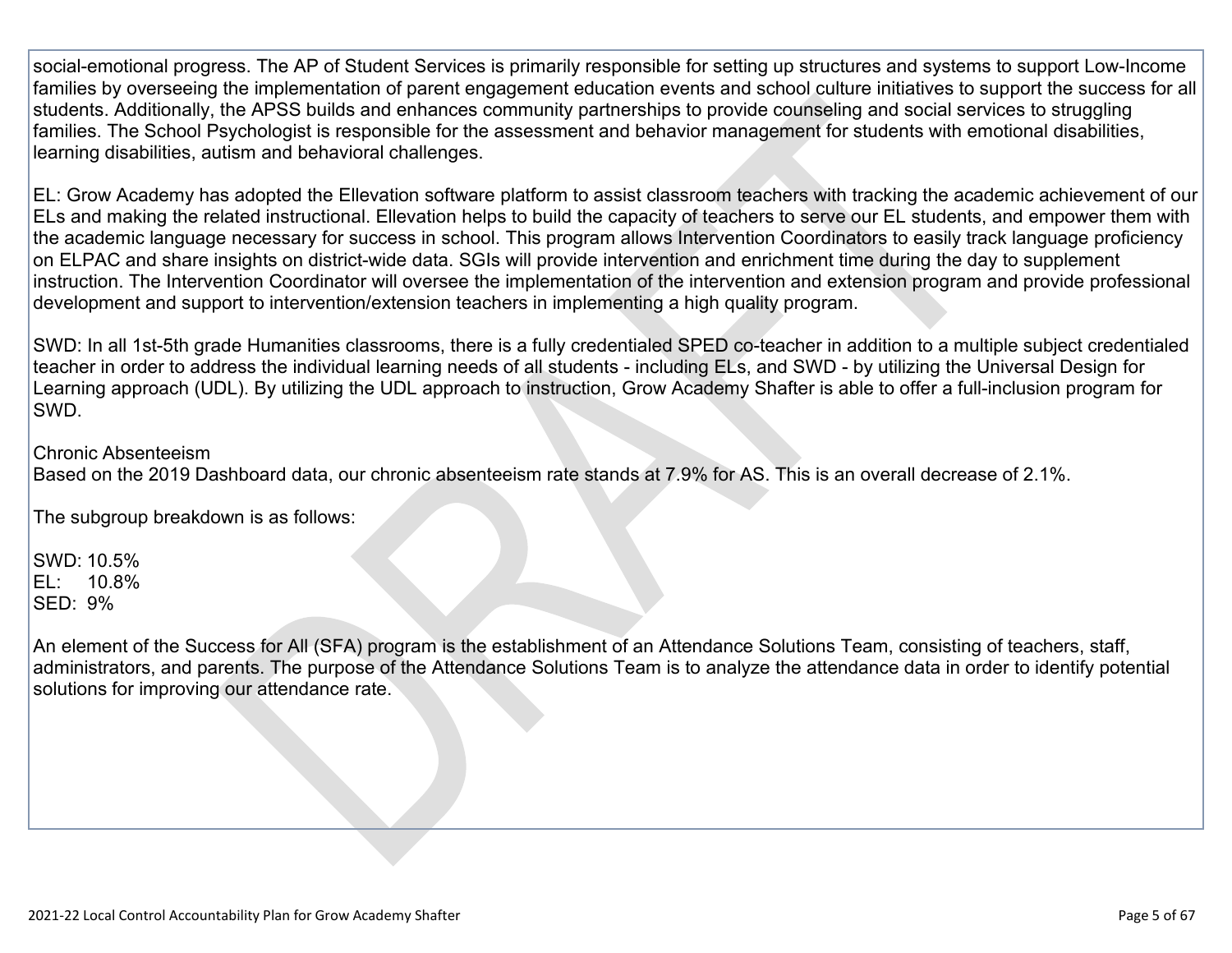## **LCAP [Highlights](http://www.doc-tracking.com/screenshots/21LCAP/Instructions/21LCAPInstructions.htm#LCAPHighlights)**

A brief overview of the LCAP, including any key features that should be emphasized.

The 2021-2024 LCAP provides our three-year plan for continued improvement and development. In 2021-2022 we will continue the specific actions undertaken to address the various academic and social-emotional needs of our scholars.

Through an analysis of our current instructional data and input from staff and stakeholders, we identified the following:

Goal #1- Provide a personalized and inclusive learning experience that inspires all staff and students to achieve at high levels. Our local assessment data shows that our overall proficiency achievement on Math and ELA CCSS aligned assessments is still below average. We will continue to focus resources on instructional support including; two instructional coaches, and a partnership with Cal Lutheran Reading and Literacy Project, and 20 days of focused professional development.

We will continue with our progress in the area of literacy for all students and proficiency in English for English language learners through our reading program, Success For All (SFA), Lexia Core 5, PowerUp, and Ellevation.

We will continue with a co-teaching model in order to support with fidelity our full-inclusion approach to special education and improve the growth of special needs and advanced students.

We will increase individualized learning opportunities in the Learning Lab by adding a Small Group Instructor to each classroom.

Goal #2- Create collaborative partnerships with parents to improve student achievement.

It is our belief that authentic parent engagement and education is the key to student success. We will support families through a personalized family engagement program, Academic Parent Teacher Team (APTT) meetings, and hosting community events to bring families together. Monthly meetings with the principal. Suggestions include "Walk and Talk", "Coffee and Conversation", and "Talk at the Park". Increase parent involvement opportunities in Sports, Clubs, and AMP.

Goal #3- Maintain a learning environment that promotes a creative, healthy, and conscientious lifestyle.

We will continue to support the health and wellness of our scholars and families through the Edible Schoolyard program and Physical Fitness activities such as "Fun Runs".

Parents, scholars, and staff identified sports, art, and music as key components of our program that need to be expanded.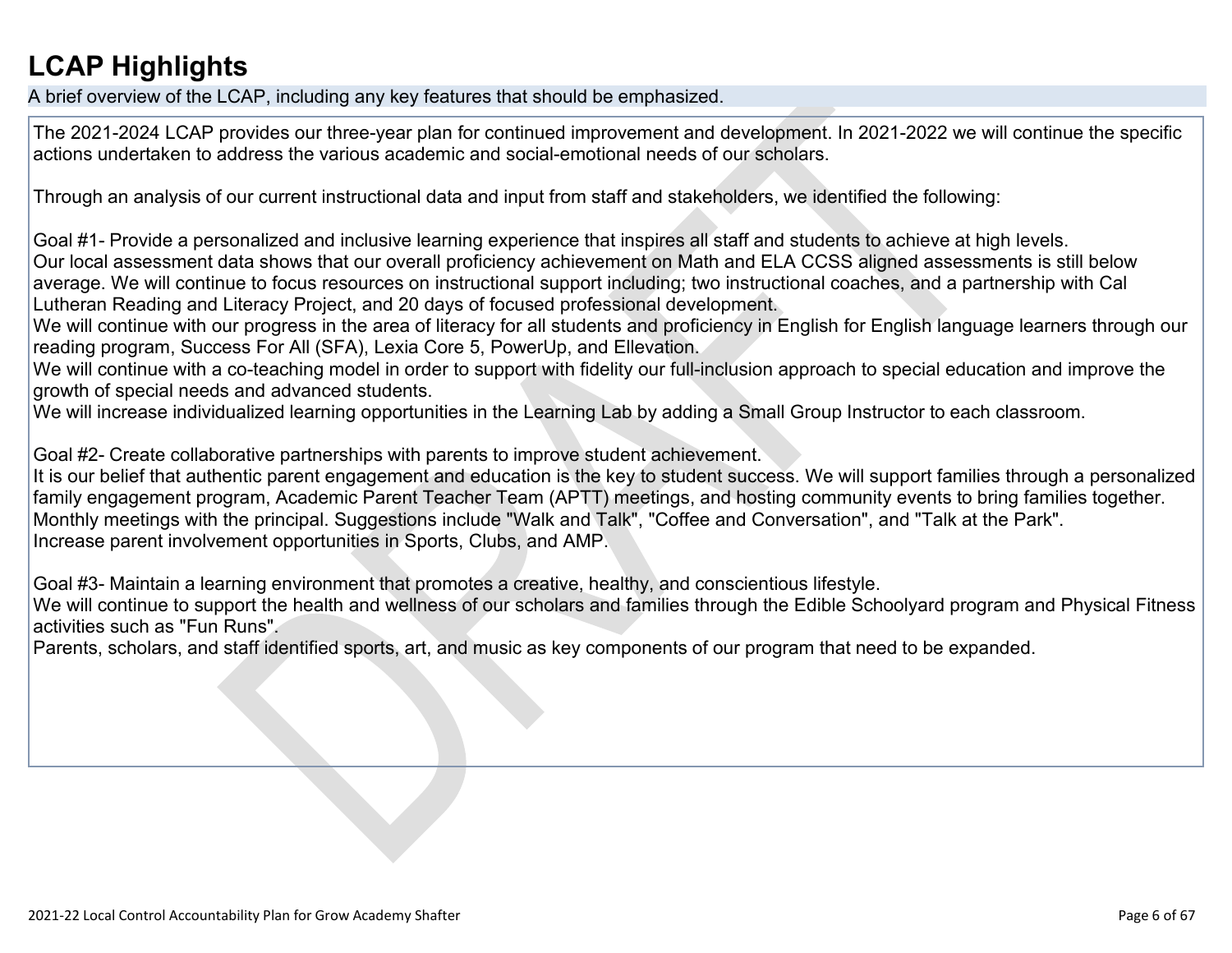## **[Comprehensive](http://www.doc-tracking.com/screenshots/21LCAP/Instructions/21LCAPInstructions.htm#ComprehensiveSupportandImprovement) Support and Improvement**

An LEA with a school or schools eligible for comprehensive support and improvement must respond to the following prompts.

#### **Schools [Identified](http://www.doc-tracking.com/screenshots/21LCAP/Instructions/21LCAPInstructions.htm#SchoolsIdentified)**

A list of the schools in the LEA that are eligible for comprehensive support and improvement.

Grow Academy Shafter is a single school LEA and is not in CSI.

#### **Support for [Identified](http://www.doc-tracking.com/screenshots/21LCAP/Instructions/21LCAPInstructions.htm#SupportforIdentifiedSchools) Schools**

A description of how the LEA has or will support its eligible schools in developing comprehensive support and improvement plans.

Grow Academy Shafter is a single school LEA and is not in CSI.

#### **Monitoring and Evaluating [Effectiveness](http://www.doc-tracking.com/screenshots/21LCAP/Instructions/21LCAPInstructions.htm#MonitoringandEvaluatingEffectiveness)**

A description of how the LEA will monitor and evaluate the plan to support student and school improvement.

Grow Academy Shafter is a single school LEA and is not in CSI.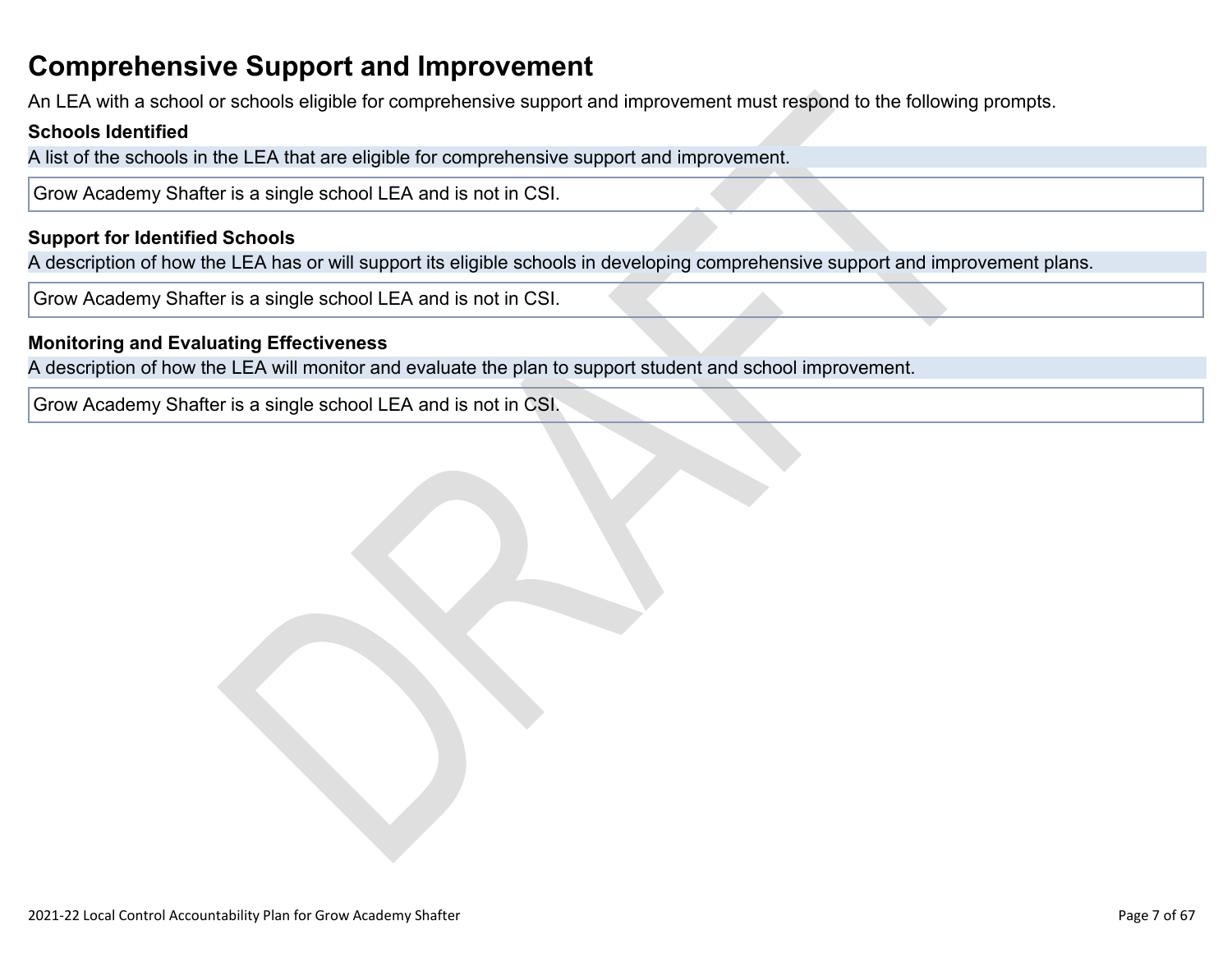## **Stakeholder [Engagement](http://www.doc-tracking.com/screenshots/21LCAP/Instructions/21LCAPInstructions.htm#StakeholderEngagement)**

A summary of the stakeholder process and how the stakeholder engagement was considered before finalizing the LCAP.

Grow Academy Shafter is committed to the idea that meaningful stakeholder engagement is an integral part of developing an effective strategic plan. As such Grow Academy Shafter used a variety of meetings and activities to involve stakeholders in the LCAP process including the discussion and review of goals, school data, as well as, proposed actions and services. The following groups were actively involved in the LCAP development process described below:

School Governance: (principal, administrators, teachers, and classified staff) school staff working together to improve student achievement. During specific Governance meetings, the goals and actions of the LCAP were discussed. Input and feedback were also received from the staff. This staff meeting took place on March 22, 2021.

School Site Council: Committee members include teachers, parents, principal, assistant principal. This group provided input and feedback regarding the LCAP during a March 17, 2021, virtual meeting.

Parents of Grow Academy (POGA): Composed of parents of Grow Academy Shafter students. This group also provides input and feedback regarding the LCAP during a virtual meeting that took place on March 11, 2021.

On April 9 , 2021 our Director of Special Education and Director of School Operations met with our SELPA for a 2021 LCAP Consultation. During this meeting feedback was solicited on the following: how do our students with disabilities have access to fully credentialed teachers, standards aligned instructional materials, and school facilities. Feedback included continuation of our full inclusion program with co-teaching model, behaviorist and counselor on site, technology with touch screens and speech to text, and in-person learning opportunities. In an effort to improve our practice, quarterly student surveys were suggested.

The English Learner Advisory Committee (ELAC) is a committee required by state regulations for any school that has 21 or more English learners. In addition, state regulations require that parents of English learners constitute at least the same percentage of the English Learner Advisory Committee members as their children represent the student body. Members of the English Learner Advisory Committee give advice and feedback to the principal regarding English learner programs. The ELAC for Grow Academy Shafter convened virtually on March 11, 2021, to discuss the LCAP and solicit feedback. A general feedback session (all parents, teachers, administrators, community stakeholders took place virtually on February 12, 2021.

The initial draft of the LCAP was submitted to the Grow Public Schools Board of Directors during its regular board meeting on June 28, 2021

In addition to the virtual stakeholder engagement sessions with the above-referenced governance groups, a Parent Survey was distributed via Padlet and Google Forms to solicit feedback. These were delivered every Sunday via our Community Comet Weekly Newsletter and via Parent Square messages from our CMO. Furthermore, office employees distributed flyers throughout the community for posting in windows encouraging families to contact GA Shafter with questions, comments, and suggestions. These were delivered every Sunday via our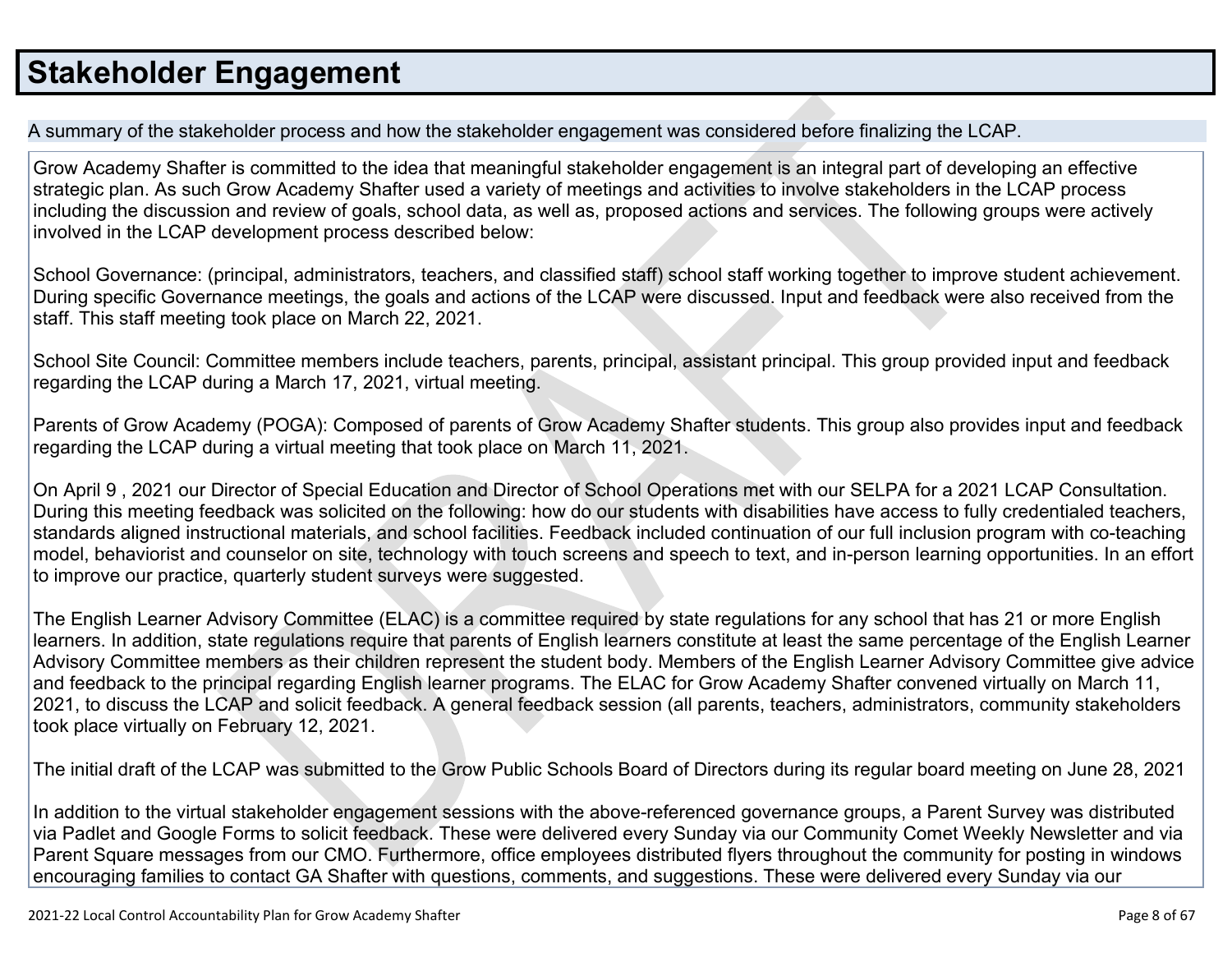Community Comet Weekly Newsletter and via Parent Square messages from our CMO. Furthermore, office employees distributed flyers throughout the community for posting in windows encouraging families to contact GA Shafter with questions, comments, and suggestions.

Grow Academy teachers do not participate in a teachers union therefore, bargaining units were not included.

In addition to the virtual stakeholder engagement sessions with the above-referenced governance groups, a Parent Survey was distributed via Padlet and Google Forms to solicit feedback. These were delivered every Sunday via our Community Comet Weekly Newsletter and via Parent Square messages from our CMO. Furthermore, office employees distributed flyers throughout the community for posting in windows encouraging families to contact GA Shafter with questions, comments, and suggestions.

Grow Academy teachers do not participate in a teachers union therefore, bargaining units were not included.

A summary of the feedback provided by specific stakeholder groups.

Each of the above-mentioned stakeholder and governance groups were given the opportunity to provide feedback on the LCAP. Through virtual meetings (Zoom), stakeholders were given a general overview of the entire LCAP process (Google Slides), and provided input on the goals, action steps, and suggestions for new strategies that aim to increase or improve services.

With respect to Goal 1: Provide a dynamic learning experience that inspires students and teachers to reach for higher academic achievement, the following recommendations were made:

Checking the time on assessments to determine if a student completed it well (POGA)

Holding students accountable for completion of work- (i.e., Lexia) (POGA)

Parents having access to their child's Google Classroom (POGA)

Web-based programs with language translation (ELAC)

Translated Help Docs for Google Classroom, Checking Grades, etc. (ELAC)

Assistance with accessing instructional technology (ELAC)

Progress Reports sent out more frequently-once per month-Biweekly for Cohort D (ELAC)

English Classes for Parents (ELAC)

Parent Courses Perhaps Team up with the Learning Center (SSC)

Reshape RtI Process-share out with parents what that models GAA (SSC)

Ongoing Teacher Development (Thinkmaps as an ELD Instructional Piece) (SSC)

For Goal 2: Create collaborative partnerships with parents to improve student achievement, the following recommendations were made: Parent Check in- biweekly- questionnaire via Google Forms (POGA) College Visits- 1 Day Visit (POGA)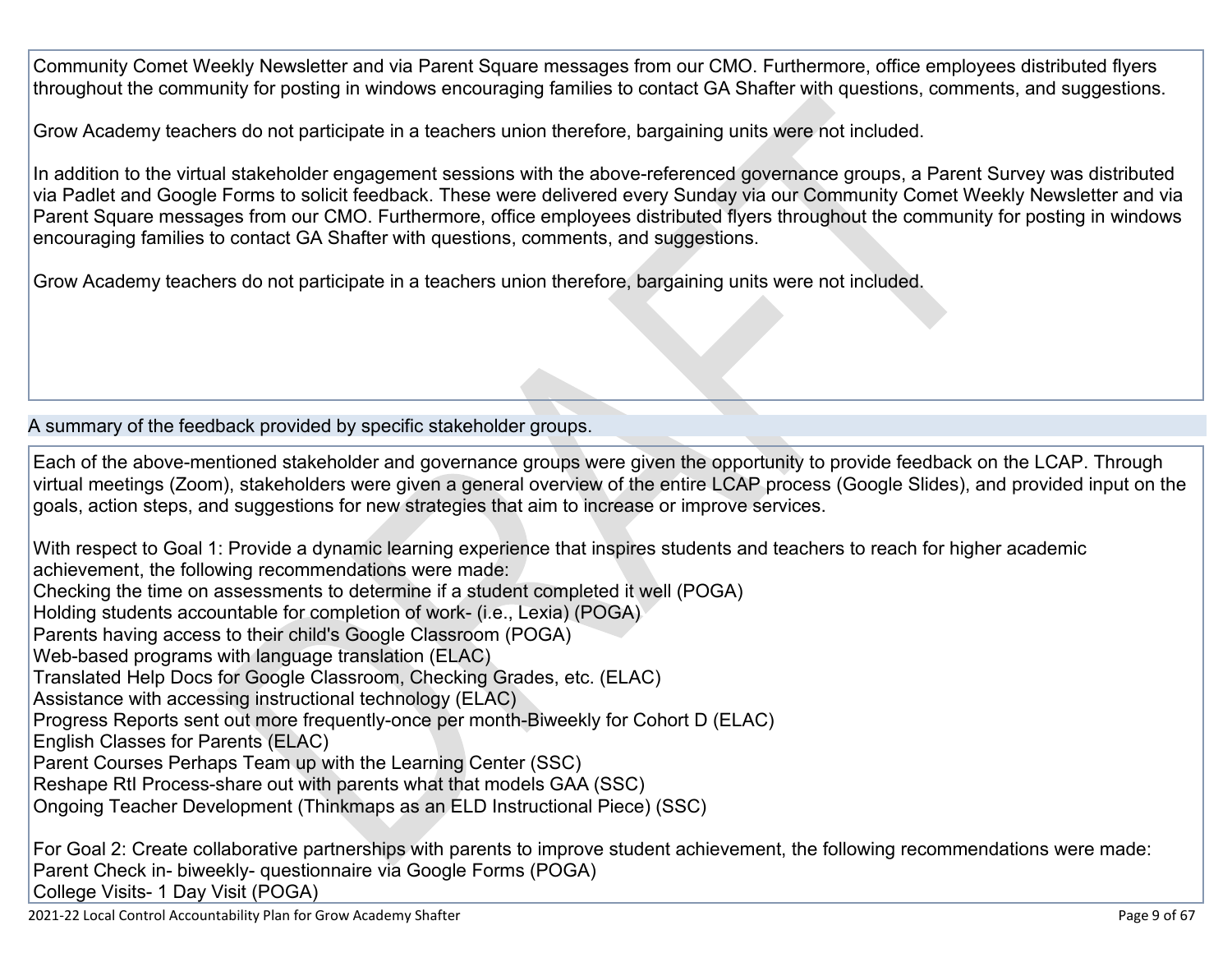Holding informational meetings (POGA) Continue to send out frequent messages w/ updates on student progress (ELAC) College Visits are valued and help connect the crew concept (ELAC) Walk and Talk, Coffee, and conversations (at the park)(ELAC) Transportation (SSC) Childcare Partnerships (SSC) Getting parents involved in Sports, Clubs, Music (SSC) Transparency with how CMO funding is spent (SSC) For Goal 3: Provide an environment that encourages healthy lifestyles. Sports program- Clinics (Priscila), (Shafter Rec- Phillip) (POGA) Semester Fun Runs (POGA) Send Recipes Out "Facebook Feature" Pictures of Student's Foodie Pictures (ELAC) Intramural Sports (ELAC) Name that Tune, Guided Drawing, Sculpture, Hands-on Projects (ELAC) More videos about the City of Shafter, Parks, Rec Center, etc. (ELAC) More Facebook Live Reading Nights(ELAC) Natural Parks, Live Cams, Virtual Field trips to encourage interest in the outdoors (ELAC) Consistency with Retention of Teachers-Stability for Scholars (SSC)

A description of the aspects of the LCAP that were influenced by specific stakeholder input.

The goals of the 2021-2024 LCAP for Grow Academy Shafter are a direct reflection of stakeholder input. The goals for the 21-22 LCAP remain unchanged from the last LCAP (19-20). All three goals were developed through stakeholder input as part of the original Charter Petition submitted and approved by the Richland School District (our Authorizer). While some of the actions may have been changed to adapt to the evolving needs of the students and families over the 2017-2020 LCAP cycle, the priorities remain the same. These goals are as follows:

Goal 1: Provide a dynamic learning experience that inspires students and teachers to reach for higher academic achievement. Based on the feedback received from stakeholders relating to Goal 1, Grow Academy Shafter will be increasing funding to support English Learners, Foster Youth, and Low Income students. Intervention and enrichment programs will increase through the dedication of 14 Small Group Instructors . Staff will also receive more professional development to help oversee the implementation of intervention and enrichment activities benefiting students and families. To address the continued need of promoting literacy for ELL students, GA Shafter will be investing in culturally appropriate novels and research material in order to increase student academic Growth, especially for unduplicated students. In response to stakeholder feedback to provide more instructional technology and offer more academic assessments, we will be utilizing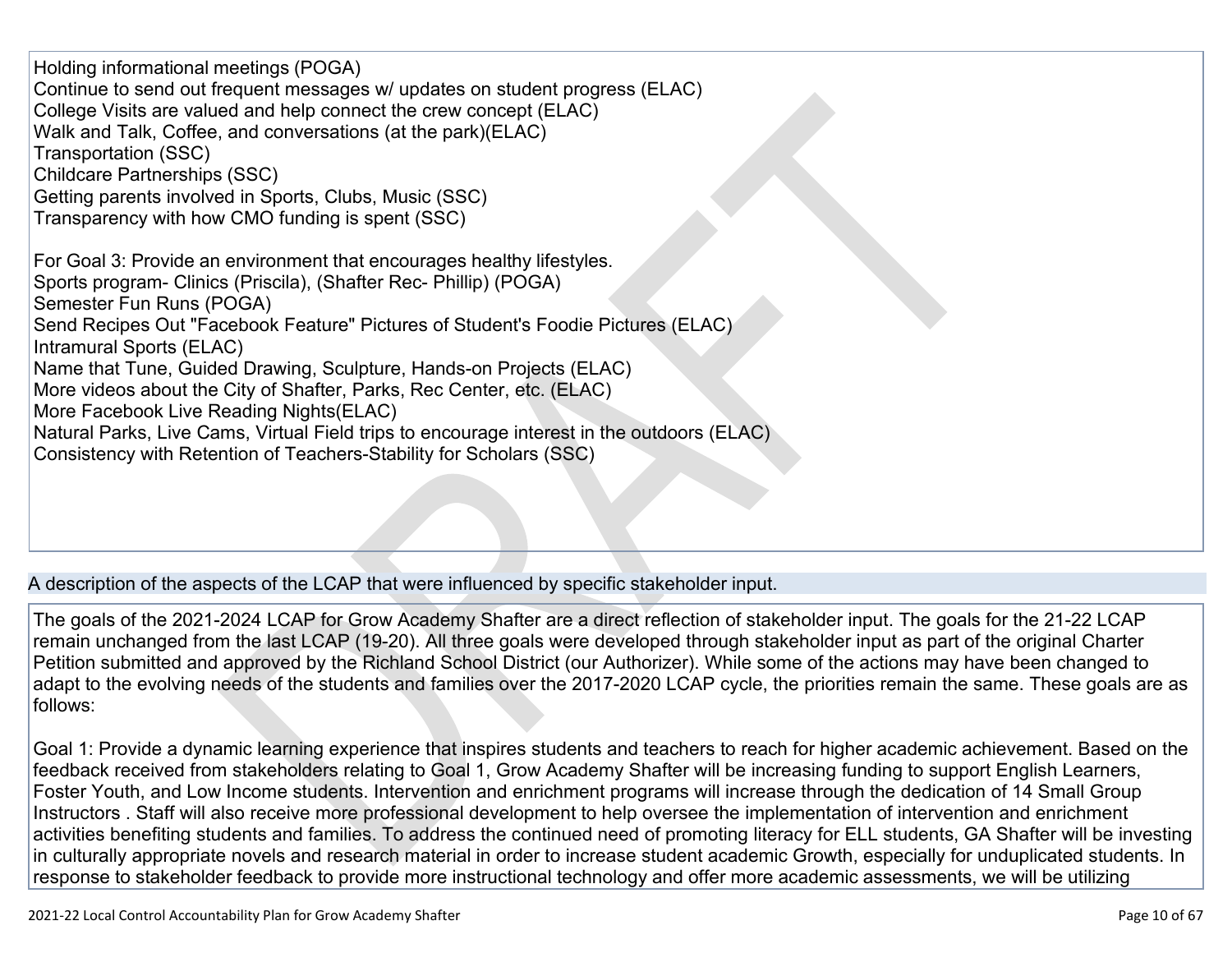software assessments in the Learning Lab to identify students needing supplemental instruction. Examples of the academic software include: BrainPop, Generation Genius, MobyMax, IXL, Elevation (ELL), NextGen, Aleks, Achieve 3000, etc. Additional professional development will be provided to staff to implement Success for All which will address Social Emotional Learning and Common Core State Standard best practices for EL students. To promote college readiness, GA Arvin will offer a "College Fair" and provide parent education workshops in English and Spanish in the areas of: college readiness, financial aid and planning, benefitting EL and Low Income students. Professional development in STEM and the California Reading and Literature Project will be provided to help EL students. To continue academic enrichment activities, GA Shafter will provide after school tutoring for unduplicated students who score in the lowest 30% in Math or ELA, and will offer music and art appreciation programs.

Goal 2: Create collaborative partnerships with parents to improve student achievement. Based on the feedback received from stakeholders relating to Goal 1, GA Shafter will improve the overall integration of programs and services for unduplicated students through the Assistant Principal of Student Services. The AP of Student Services will work with students and parents/guardians to enhance form and frequency of communication in order to identify the most effective strategies to improve academic outcomes. AP of Student Services is primarily responsible for setting up structures and systems to support Low-Income families by overseeing the implementation of parent education nights, school culture initiatives to support the success of all students and establishing community partnerships to provide counseling and social services to struggling families. The McKinney Vento Liaison will be responsible for the active and ongoing identification of homeless children and youth to provide coordination of programs and services with other partnering agencies and organizations. The use of multimedia will help to improve communication with parents and stakeholders in both English and Spanish. GA Shafter will continue to use ParentSquare, social media, letters, group texts, and phone calls to effectively communicate with parents. To address the need for ongoing parent engagement, parent classes on school curriculum, positive behavior, and use of technology. Provide additional parent classes around math and literacy in order to empower parents to support students academically. Continuing to build partnerships with EL parents, GA Shafter will provide translator(s) for SPGA, Governance, SSC and other school site activities. Add Spanish only meetings, e.g.; ELAC/DELAC, and will maintain translation devices to be used in all parent and board meetings. School field trips will be scheduled quarterly to reward/encourage positive behavior and academic achievement.

Goal 3: Provide an environment that encourages healthy lifestyles. Based on the feedback received from stakeholders relating to Goal 3, GA Shafter will continue to provide a variety of programs aimed at promoting nutritious eating habits and help to achieve better health outcomes. Research shows a strong connection between healthy behaviors and academic achievement. GA Shafter will provide cooking and gardening classes to parents, and offer family cooking classes after school to reinforce the healthy meals prepared and served by the Edible School Yard Learning Kitchen. Translation services will be provided as well. To promote healthy living, Grow Academy Arvin will hold an annual Wellness Fair to increase awareness and outreach about health and wellness, while building community partnerships. In response to feedback relating to athletic programs, GA Shafter will continue to build an extracurricular athletics program benefitting unduplicated students.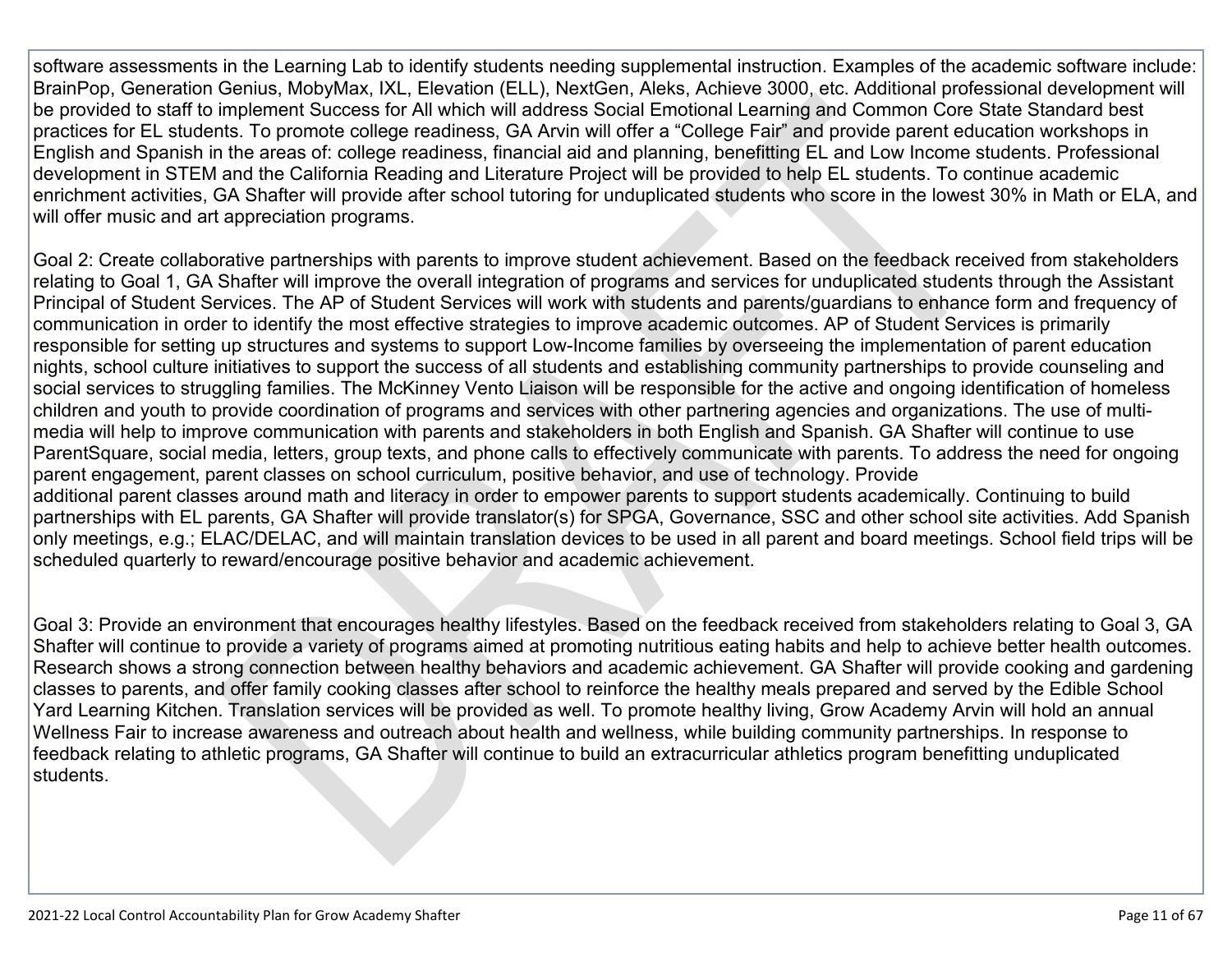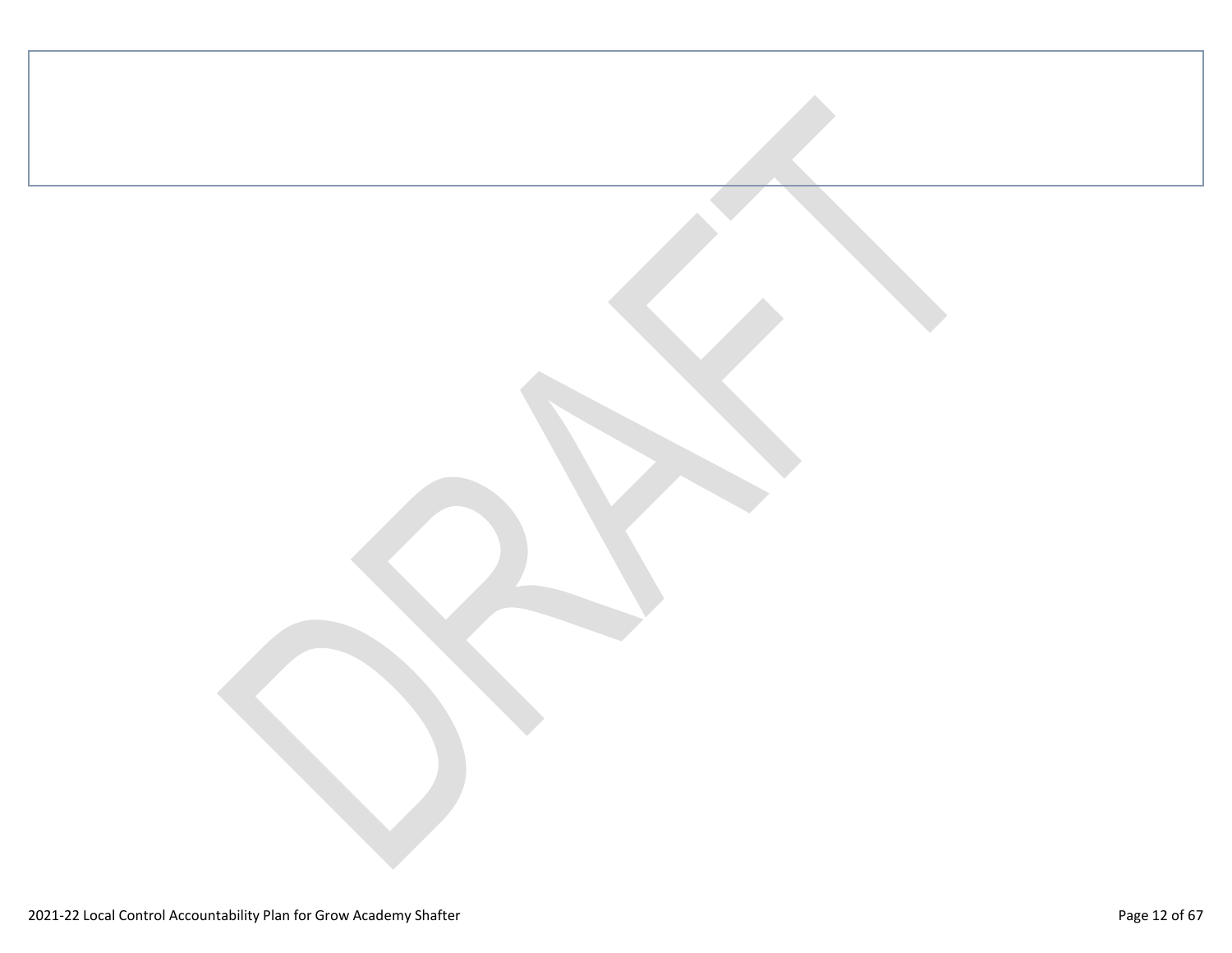# **Goals and [Actions](http://www.doc-tracking.com/screenshots/21LCAP/Instructions/21LCAPInstructions.htm#GoalsandActions)**

## **[Goal](http://www.doc-tracking.com/screenshots/21LCAP/Instructions/21LCAPInstructions.htm#goalDescription)**

| Goal # | <b>Description</b>                                                                                                       |
|--------|--------------------------------------------------------------------------------------------------------------------------|
|        | Provide a personalized and inclusive learning experience that inspires all staff and students to achieve at high levels. |

An [explanation](http://www.doc-tracking.com/screenshots/21LCAP/Instructions/21LCAPInstructions.htm#ExplanationofWhytheLEADevelopedGoals) of why the LEA has developed this goal.

At Grow Academy Shafter, our mission is to close the opportunity gap for students in the rural areas of Kern County by creating an environment for student excellence and well-being. We accomplish this through a process of continuous learning and growth, offering new educational opportunities and creating an environment of achievement for all students. As a result, students achieve academically, emotionally and physically, maximizing their individual potential to be prepared for the rigors of college, career and life. Fulfilling our mission as it relates to college access and success, especially for first generation students, includes the following indicators correlated to college access and post secondary success:

Reading at grade level by the 3rd grade

Avoiding excessive absenteeism

- Proficiency in all ELA and Math courses and meeting benchmarks on state exams
- Successful completion of Algebra 1 in 8th grade

Successful fulfillment of our mission requires an intentional focus on academic success.

Our rural location makes obtaining and retaining highly qualified teachers a significant challenge; yet our children require skilled teachers in order to meet their needs. On state assessments, in both math and ELA , our ELs have not kept pace with their peers; either English only or RFEP children. Also, math achievement on state assessments has not kept pace with English Language Arts achievement. Finally, fewer English Language Learners who have been designated for three or more years are meeting their annual Growth goals on the ELPAC assessment. With respect to other educational outcomes, Kern County has one of the lowest college participation and completion rates in the State of California: 36% of county high school graduates meet CSU/UC course requirements and has a "college going" rate for graduates of 48% (vs. 65.8% Statewide).

The 2019 Dashboard data indicates that our greatest area of needs continues to be continuing to improve our Math and English Language Arts (ELA) results for All Students (AS), with particular attention given to narrowing the gap between AS, English Learners (ELs), Socioeconomically Disadvantaged (SED), and Students with Disabilities (SWD).

The 2019 Dashboard data indicates that our greatest area of needs continues to be continuing to improve our Math and English Language Arts (ELA) results for All Students (AS), with particular attention given to narrowing the gap between AS, English Learners (ELs), Socioeconomically Disadvantaged (SED), and Students with Disabilities (SWD).

> > SD, SED, EL>>>>>>>>>>>>>>>>>>>>>>>>>>>>>>>>>>>>>>>>>>>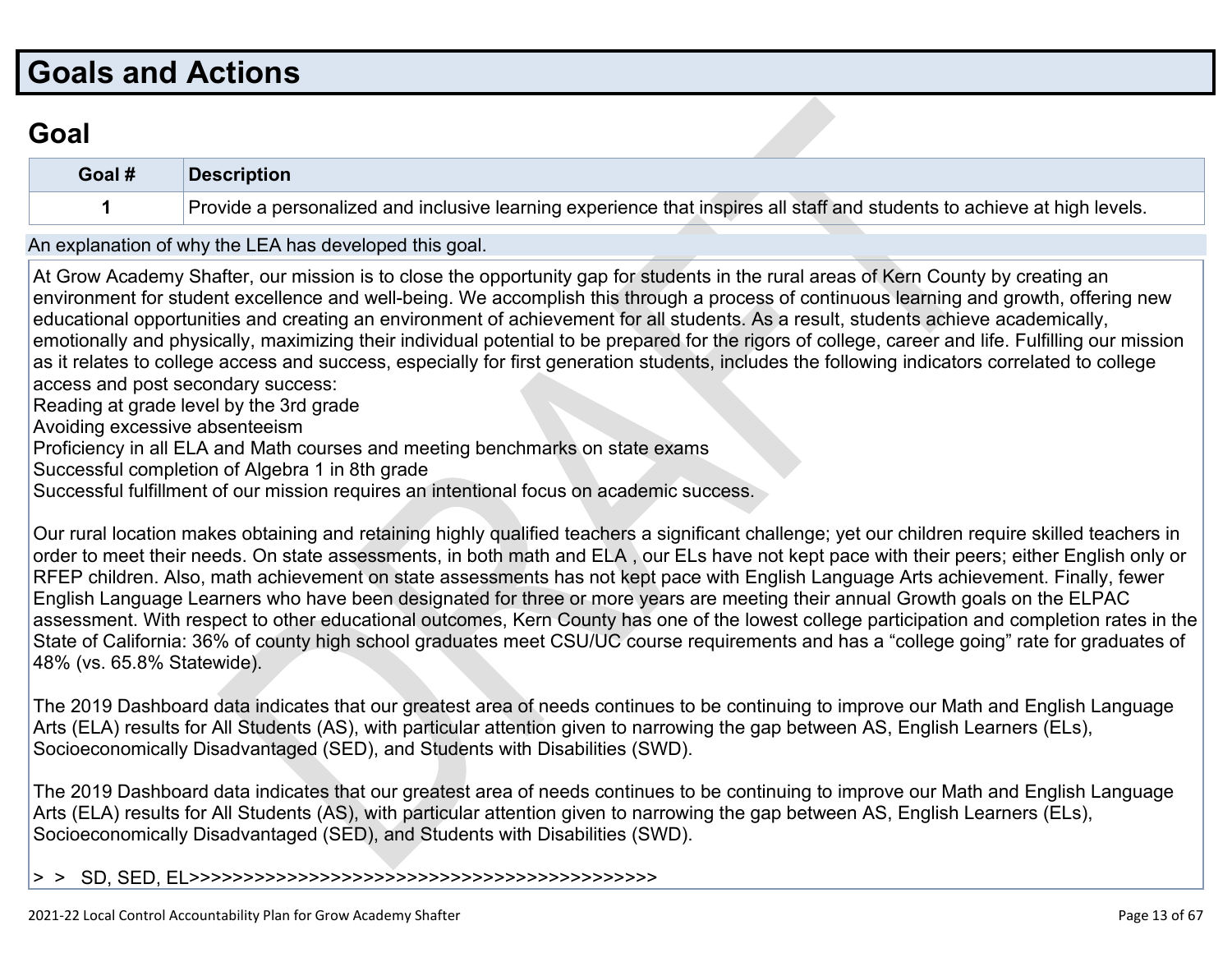The final distinctive characteristic of GA Shafter lies in its focus on each child. All students create ILP's (Individualized Learning Plans) in collaboration with the learning lab teacher and parents. A student's ILP sets specific goals and actions to help the child meet academic benchmarks. The ILP is also used in the Learning Lab as a part of our MTSS approach, providing multiple tiers of intervention for students in need of additional assistance. Regular cycles of interim assessment results will be analyzed to identify students who are failing to make adequate progress in reaching the Charter School's goal for Significant Gains.

Individualized Learning Plans ("ILP") will be updated to reflect areas of strength and weakness and explicit classroom modifications, areas to target in our computer curriculum, and specific goals and methods for tutors. The first tier of intervention will be in the classroom and Learning Lab. Guided Reading groups will be used to deliver these more individualized objectives during normal classroom instruction. GA Shafter will conduct Learning Lab throughout the day, in which each class of students will rotate through Literacy and Math Computer centers. In the Computer center, a student's interim assessment results will be used to create a specific online intervention program for that student by the Administration and teacher. The second tier of intervention occurs in small groups within the Learning Lab, where students are grouped based on their specific needs. These groups will be led by Instructional Assistants who will deliver intervention curriculum and collect data on student progress, which will be shared with the classroom teacher. Students in tier two who are failing to make adequate progress towards will enter the Student Success Team (SST) process and will continue to receive tier two supports plus additional accommodations in the general education classroom. As GA continues to evolve its educational model, we are currently engaged in the process of shifting from an RTI model to an MTSS approach. If Learning Lab, small group instruction, and classroom accommodations fail to help a student make adequate progress, the Student Success Team will meet to determine possible referral to Special Education individualized education program ("IEP") process. This will allow the student to receive individualized attention and the services of specialists. Providing these three levels of intervention will allow Grimmway Academy to serve the most struggling students more effectively than traditional elementary schools.

### **[Measuring](http://www.doc-tracking.com/screenshots/21LCAP/Instructions/21LCAPInstructions.htm#MeasuringandReportingResults) and Reporting Results**

| <b>Metric</b>                                                                                                  | <b>Baseline</b>                                                 | Year 1 Outcome | Year 2 Outcome | Year 3 Outcome | Desired Outcome for<br>$2023 - 24$                                                               |
|----------------------------------------------------------------------------------------------------------------|-----------------------------------------------------------------|----------------|----------------|----------------|--------------------------------------------------------------------------------------------------|
| Teachers are<br>appropriately<br>assigned and fully<br><b>credentialed for</b><br>assignments (Priority<br>(A) | 100 % of teachers are<br>fully credentialed in<br>subject areas |                |                |                | 100 % of teachers are<br>appropriately<br>assigned and fully<br>credentialed in subject<br>areas |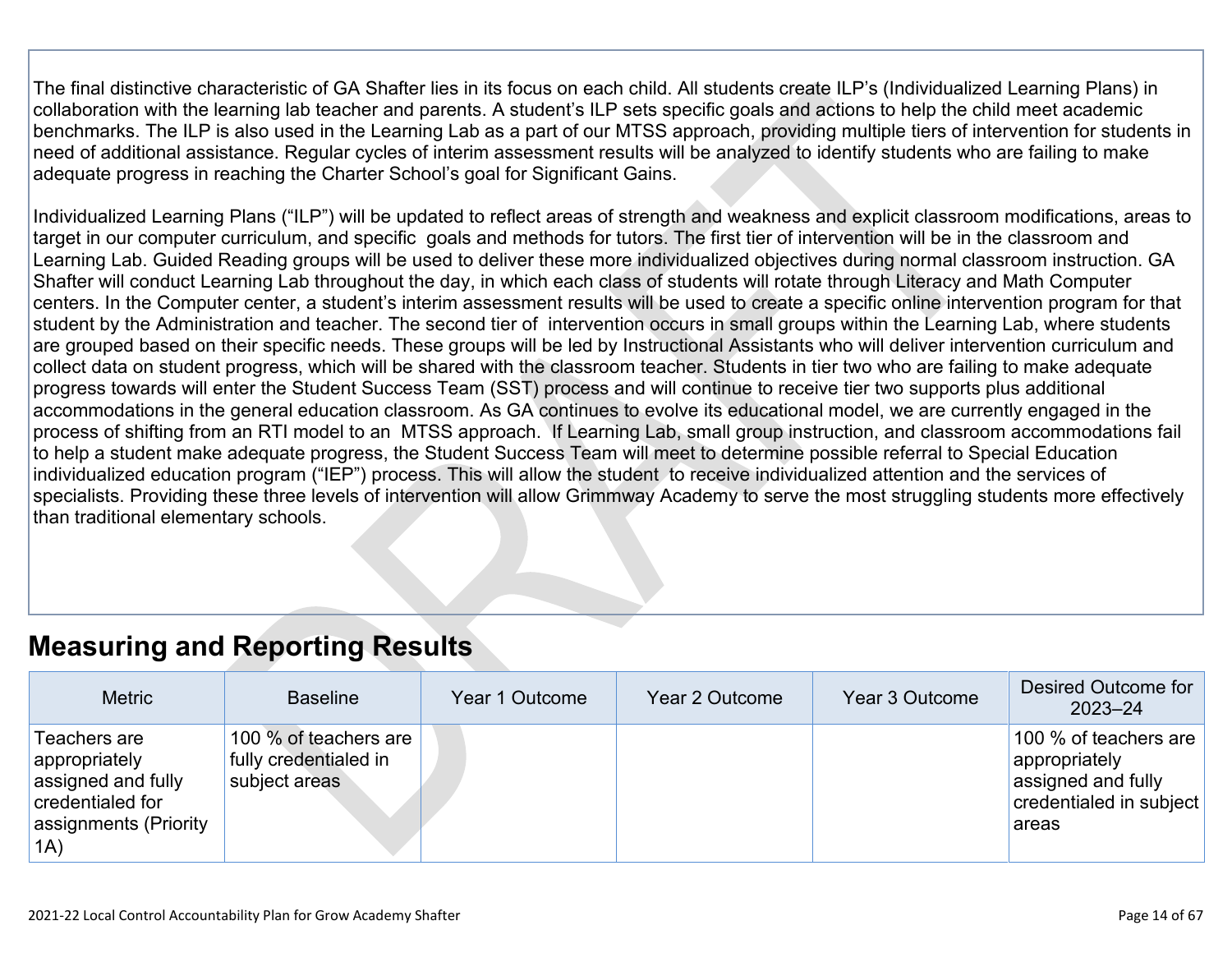| <b>Metric</b>                                                                                                                      | <b>Baseline</b>                                                                                                                                                                                       | Year 1 Outcome | Year 2 Outcome | Year 3 Outcome | <b>Desired Outcome for</b><br>$2023 - 24$                                                            |
|------------------------------------------------------------------------------------------------------------------------------------|-------------------------------------------------------------------------------------------------------------------------------------------------------------------------------------------------------|----------------|----------------|----------------|------------------------------------------------------------------------------------------------------|
| Students have access<br>to standards-aligned<br>instructional materials<br>for every student<br>(Priority<br>#1b)                  | 100% of students<br>have access to<br>standards-aligned<br>instructional materials<br>as indicated in the<br>(CA Dashboard under<br>Basics: Teachers,<br>Instructional materials,<br>and facilities.) |                |                |                | 100% of students<br>will have access to<br>standards-aligned<br>instructional materials              |
| <b>School Facilities in</b><br>"Good Repair" per<br><b>CDE's Facility</b><br><b>Inspection Tool</b><br>(Priority #1c)              | All facilities have an<br>overall rating of<br>"exemplary" as<br>affirmed in the (CA<br>Dashboard under<br>Basics: Teachers,<br>Instructional materials,<br>and facilities.)                          |                |                |                | All facilities will have<br>an overall rating of<br>"exemplary" as<br>indicated on the FIT<br>report |
| Implementation of<br>state board adopted<br>academic content and<br>performance<br>standards for all<br>students<br>(Priority #2a) | In the 2020-2021 the<br>school year, all<br>teachers participate in<br>164 professional<br>development hours<br>(GPS Board Approved<br>School Calendar)                                               |                |                |                | 100% of Math &<br>English teachers will<br>receive professional<br>development in<br><b>CCSS</b>     |
| How the programs<br>and services will<br>enable English<br>Learners to access                                                      | 100% of ELL students<br>have access to high<br>quality ELD Instruction<br>and                                                                                                                         |                |                |                | 100% of ELL students<br>will have access to<br>high quality ELD<br>Instruction and                   |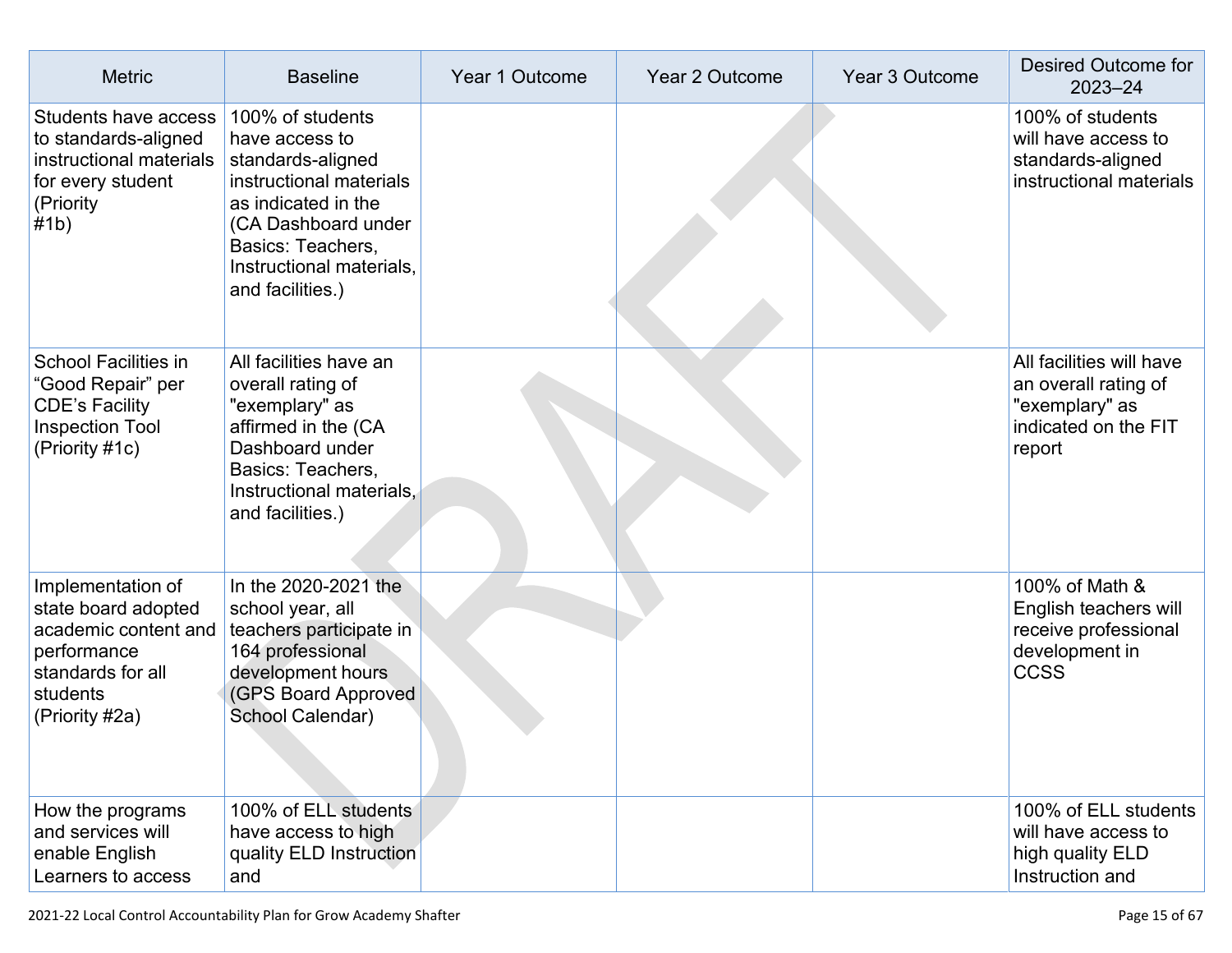| <b>Metric</b>                                                                                                                                                                                                                                                                                                                                                               | <b>Baseline</b>                                                                                                                                                    | Year 1 Outcome | Year 2 Outcome | Year 3 Outcome | Desired Outcome for<br>$2023 - 24$                                                                                         |
|-----------------------------------------------------------------------------------------------------------------------------------------------------------------------------------------------------------------------------------------------------------------------------------------------------------------------------------------------------------------------------|--------------------------------------------------------------------------------------------------------------------------------------------------------------------|----------------|----------------|----------------|----------------------------------------------------------------------------------------------------------------------------|
| the CCSS & ELD<br>standards for the<br>purposes of gaining<br>academic content<br>knowledge and<br>English proficiency<br>(Priority # 2b)                                                                                                                                                                                                                                   | support materials.<br>(CA Dashboard under<br>Basics: Teachers,<br>Instructional materials,<br>and facilities.)                                                     |                |                |                | support materials                                                                                                          |
| Pupils have access to<br>and are enrolled in<br>English, Math, Social<br>Science, Science,<br>Health, VAPA, other<br>studies that are<br>prescribed by the<br>governing board for<br>grades 1-6<br>Pupils have access to<br>and are enrolled in<br>English, Social<br>Sciences, Foreign<br>Language, PE,<br>Science, Math, VAPA,<br>Applied Arts, and CTE<br>(Priority #7a) | 100% of students<br>have access to Math,<br>ELA,<br>Intervention and<br>enrichment and<br>elective<br>courses<br>(Course Offerings-<br>Parent/Student<br>Handbook) |                |                |                | 100% of students<br>will have access to<br>Math, ELA,<br>Intervention and<br>enrichment and<br>extracurricular<br>courses. |
| Programs and<br>services developed<br>and provided to low<br>income, English                                                                                                                                                                                                                                                                                                | 100% of unduplicated<br>students received<br>individualized learning                                                                                               |                |                |                | 100% of unduplicated<br>students enrolled in<br>appropriate<br>programs and                                                |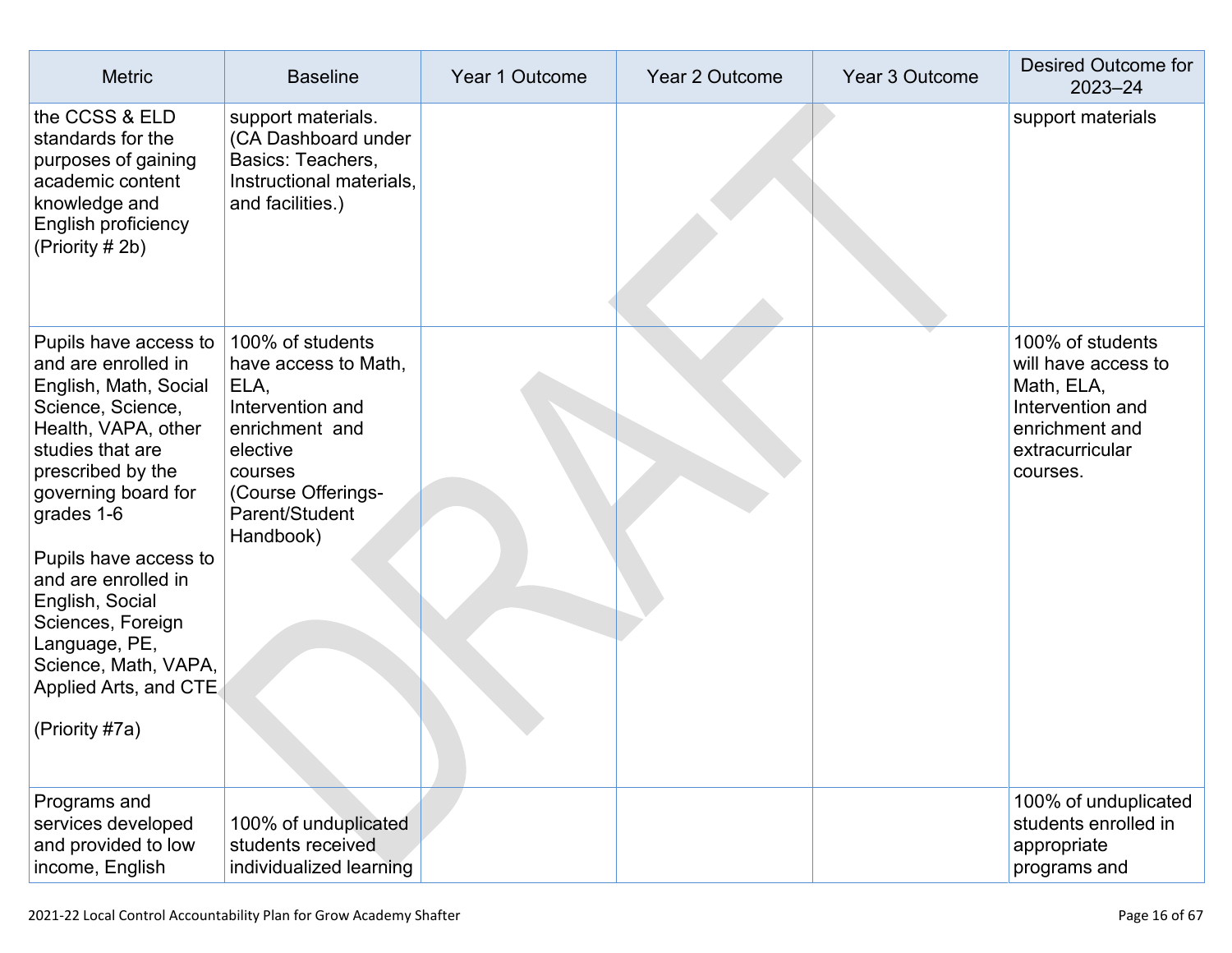| <b>Metric</b>                                                                                            | <b>Baseline</b>                                                                                                                                                                                                                                                        | Year 1 Outcome | Year 2 Outcome | Year 3 Outcome | <b>Desired Outcome for</b><br>$2023 - 24$                                                                                                                                                                                                                                                 |
|----------------------------------------------------------------------------------------------------------|------------------------------------------------------------------------------------------------------------------------------------------------------------------------------------------------------------------------------------------------------------------------|----------------|----------------|----------------|-------------------------------------------------------------------------------------------------------------------------------------------------------------------------------------------------------------------------------------------------------------------------------------------|
| learner, and foster<br>youth pupils<br>(Priority #7b)                                                    | support based on their<br>identified needs in the<br>Learning Lab                                                                                                                                                                                                      |                |                |                | services will have their<br>individual needs met.                                                                                                                                                                                                                                         |
| Programs and<br>services developed<br>and provided to<br>students with<br>disabilities<br>(Priority #7c) | 100% of identified<br>special education<br>students received<br>adequate services as<br>described in their IEP<br>and evidence through<br>GA's approach to<br>Inclusion (Fully<br>credentialed SPED<br>Co-Teachers in each<br><b>Humanities and ELA</b><br>Classroom). |                |                |                | 100% of identified<br>special education<br>students will receive<br>adequate services as<br>described in their IEP<br>and evidence through<br>GA's approach to<br>Inclusion (SPED Co-<br>Teachers in each ELA<br>Classroom).                                                              |
| <b>State Assessments</b><br>(Priority #4a)                                                               | 48.02% of all<br>students met or<br>exceeded the<br><b>Common Core</b><br><b>Standards in ELA</b><br>29.63% of ELL<br>Students met or<br>exceeded the ELA<br>standard<br>44.13% of low-income<br>students met or<br>exceeded the ELA<br>standard                       |                |                |                | 60 % of all students<br>will meet or exceeded<br>the<br><b>Common Core</b><br>Standards in ELA on<br><b>Smarter Balanced</b><br>Assessments<br>30.8% of ELL<br>students will meet or<br>exceed the<br><b>Common Core</b><br><b>Standards in ELA</b><br>on Smarter Balanced<br>Assessments |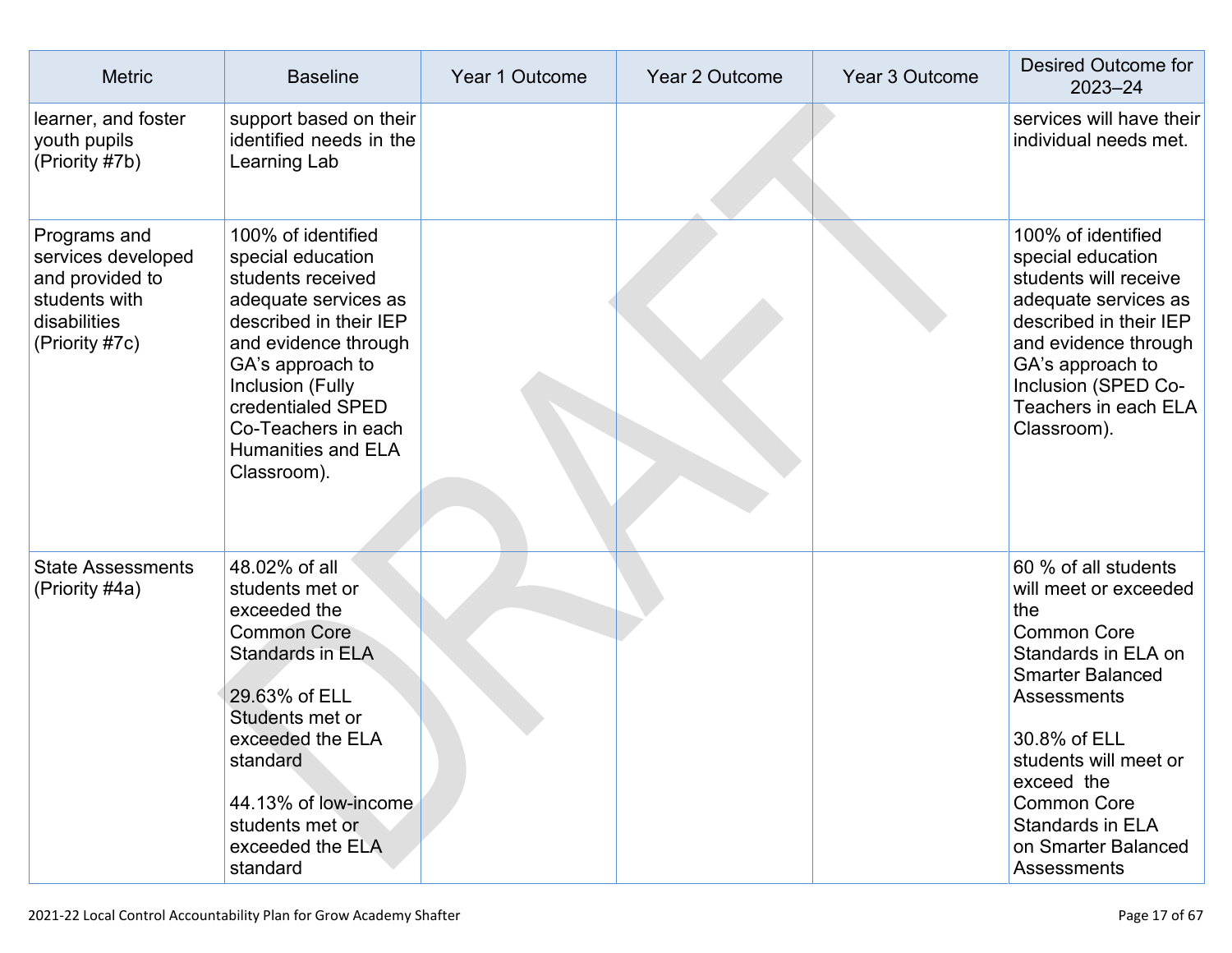| <b>Metric</b>                                                                            | <b>Baseline</b>                                                                                                                                                                                                                                                                                                                                                                                                                            | Year 1 Outcome | Year 2 Outcome | Year 3 Outcome | <b>Desired Outcome for</b><br>$2023 - 24$                                                                                                                                                                                                                                                                                                                      |
|------------------------------------------------------------------------------------------|--------------------------------------------------------------------------------------------------------------------------------------------------------------------------------------------------------------------------------------------------------------------------------------------------------------------------------------------------------------------------------------------------------------------------------------------|----------------|----------------|----------------|----------------------------------------------------------------------------------------------------------------------------------------------------------------------------------------------------------------------------------------------------------------------------------------------------------------------------------------------------------------|
|                                                                                          | 35.71% of all students<br>met of exceeded the<br>Math standard<br>19.75% of ELL<br>students met or<br>exceeded the math<br>standard<br>32.86% of low-income<br>students met or<br>exceeded the Math<br>standard<br>22.82% of all students<br>met or exceeded the<br>Science standard<br>16.46% of low-income<br>students met or<br>exceeded the Science<br>standard<br>8.00% of ELL<br>students met or<br>exceeded the Science<br>standard |                |                |                | 40% of ELL students<br>will meet or exceed<br>the Common Core<br>Standards in Math on<br><b>Smarter Balanced</b><br><b>Assessments</b><br>50% of students will<br>meet or exceed the<br><b>Common Core</b><br>Standards in Math on<br><b>Smarter Balanced</b><br>Assessments<br>60 % of students will<br>be at or above 50th<br>percentile in NWEA<br>Reading. |
| % of pupils that have<br>successfully<br>completed A-G<br>requirements<br>(Priority #4b) | N/A                                                                                                                                                                                                                                                                                                                                                                                                                                        |                |                |                | N/A                                                                                                                                                                                                                                                                                                                                                            |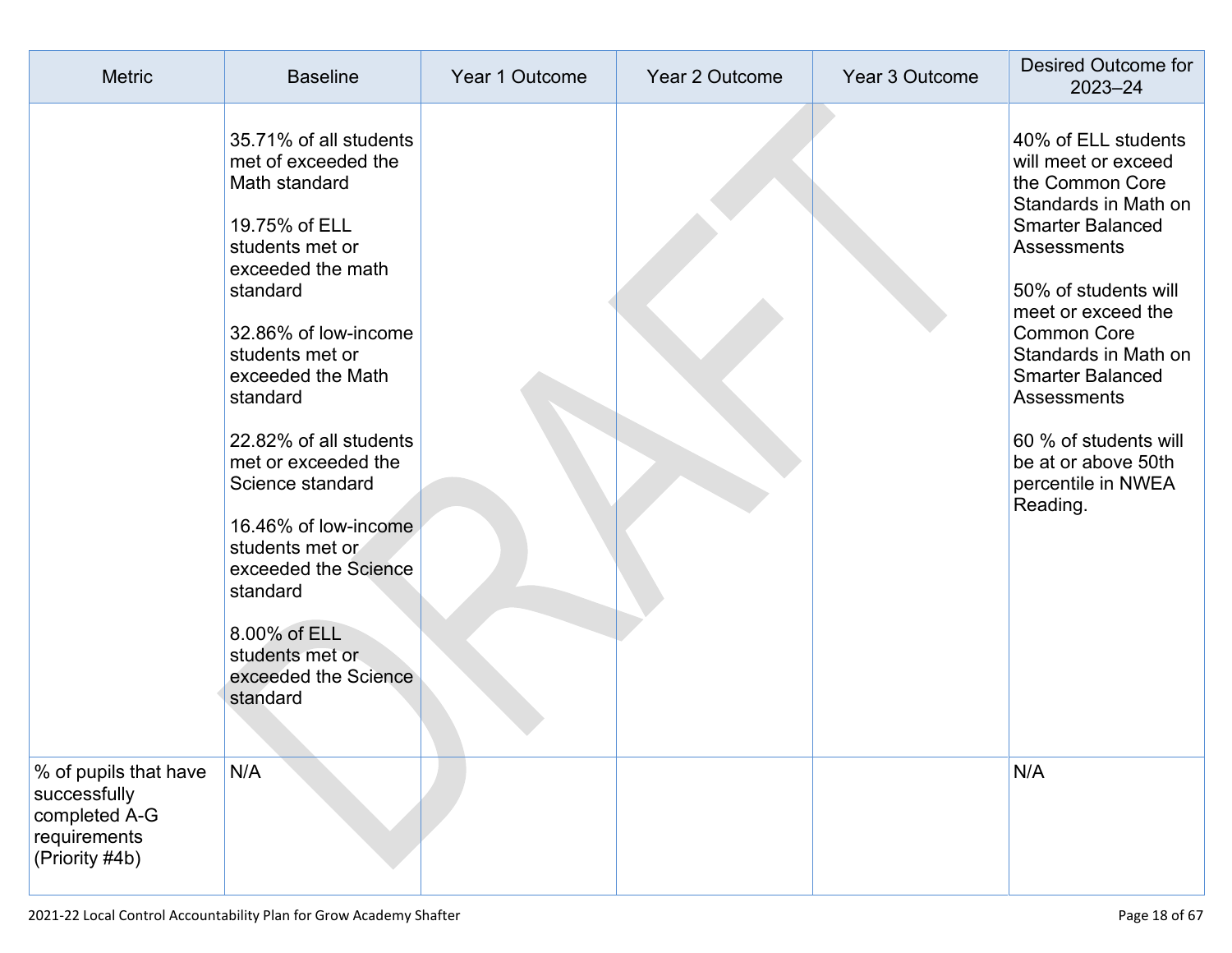| <b>Metric</b>                                                                                                            | <b>Baseline</b>                                                                                          | Year 1 Outcome | Year 2 Outcome | Year 3 Outcome | <b>Desired Outcome for</b><br>$2023 - 24$                                           |
|--------------------------------------------------------------------------------------------------------------------------|----------------------------------------------------------------------------------------------------------|----------------|----------------|----------------|-------------------------------------------------------------------------------------|
|                                                                                                                          |                                                                                                          |                |                |                |                                                                                     |
| % of pupils that have<br>successfully<br>completed CTE<br>pathways<br>(Priority #4c)                                     | N/A                                                                                                      |                |                |                | N/A                                                                                 |
| % of pupils that have<br>successfully<br>completed both B and<br>(C)<br>(Priority #4d)                                   | N/A                                                                                                      |                |                |                | N/A                                                                                 |
| % of ELs who make<br>progress toward<br>English proficiency (as progress towards<br>measured by ELPAC)<br>(Priority #4e) | 38.2% of ELL<br>students are making<br>English language<br>proficiency<br>(California Dashboard<br>2019) |                |                |                | 65% of of students will<br>make progress<br>towards English<br>language proficiency |
| <b>ELL</b> reclassification<br>rate<br>(Priority #4f)                                                                    | <b>ELL</b> reclassification<br>rate at 34.1 %<br>(CA Dashboard)                                          |                |                |                | Reclassification rate<br>will be at 45%                                             |
| % of pupils that pass<br>AP exams with a<br>score of 3 or higher<br>(Priority #4g)                                       | N/A                                                                                                      |                |                |                | N/A                                                                                 |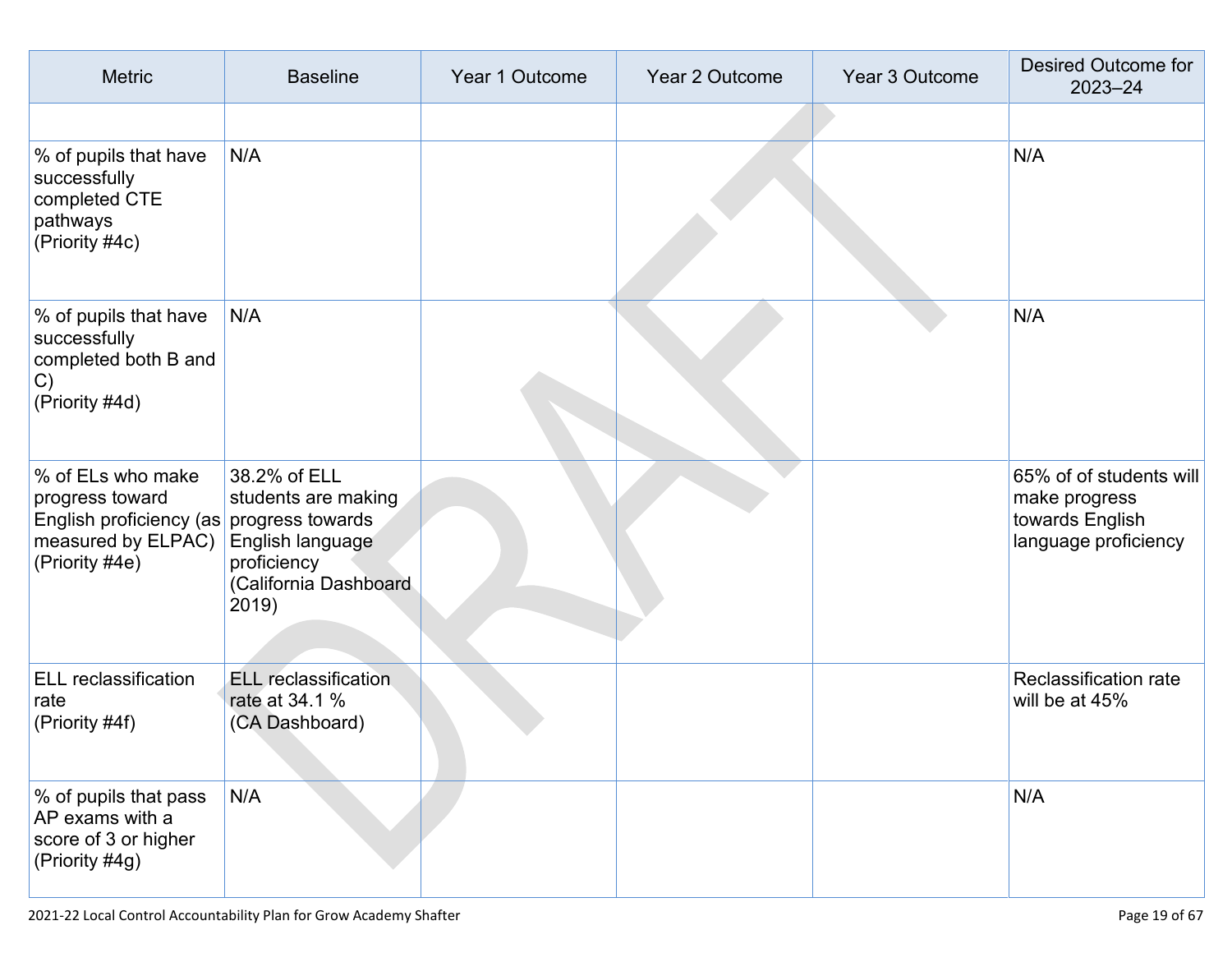| <b>Metric</b>                                                                                                 | <b>Baseline</b>                                                                                             | Year 1 Outcome | Year 2 Outcome | Year 3 Outcome | <b>Desired Outcome for</b><br>$2023 - 24$                                                                               |
|---------------------------------------------------------------------------------------------------------------|-------------------------------------------------------------------------------------------------------------|----------------|----------------|----------------|-------------------------------------------------------------------------------------------------------------------------|
|                                                                                                               |                                                                                                             |                |                |                |                                                                                                                         |
| % of pupils prepared<br>for college by the EAP<br>(ELA/Math CAASPP<br>Score of 3 or higher)<br>(Priority #4h) | N/A                                                                                                         |                |                |                | N/A                                                                                                                     |
| Pupil outcomes in<br>subjects described in<br>51210/51220<br>(Priority #8a)                                   | 100% of students<br>have access to Math,<br>ELA,<br>intervention,<br>enrichment and<br>elective<br>courses. |                |                |                | 100% of students<br>have will have access<br>to Math, ELA,<br>Intervention and<br>enrichment and<br>elective<br>courses |

# **[Actions](http://www.doc-tracking.com/screenshots/21LCAP/Instructions/21LCAPInstructions.htm#actions)**

| Action # | Title                                                                      | <b>Description</b>                                                                                                                                                                                                                                                                                                                                                                                      | <b>Total Funds</b> | Contributing |
|----------|----------------------------------------------------------------------------|---------------------------------------------------------------------------------------------------------------------------------------------------------------------------------------------------------------------------------------------------------------------------------------------------------------------------------------------------------------------------------------------------------|--------------------|--------------|
|          | Intervention and<br>Enrichment                                             | Together, the Intervention Coordinator and Lab teachers are to<br>provide support, intervention, and enrichment to all students in lab<br>classes throughout the instructional day. Intervention instruction<br>principally designed to serve the needs of unduplicated pupils. This<br>allocation is for 4 lab teachers and one Intervention Coordinator. Staff<br>salaries contribute to this action. | \$373,114.00       | Yes          |
|          | <b>Targeted Academic</b><br>Support for<br>Unduplicated<br><b>Students</b> | 1 AP of Academics oversees the implementation of the fidelity of the<br>academic program by working with teachers and academic coaches to<br>ensure unduplicated students are receiving target academic support.<br>All students create ILP's (Individualized Learning Plans) in                                                                                                                        | \$123,293,00       | Yes          |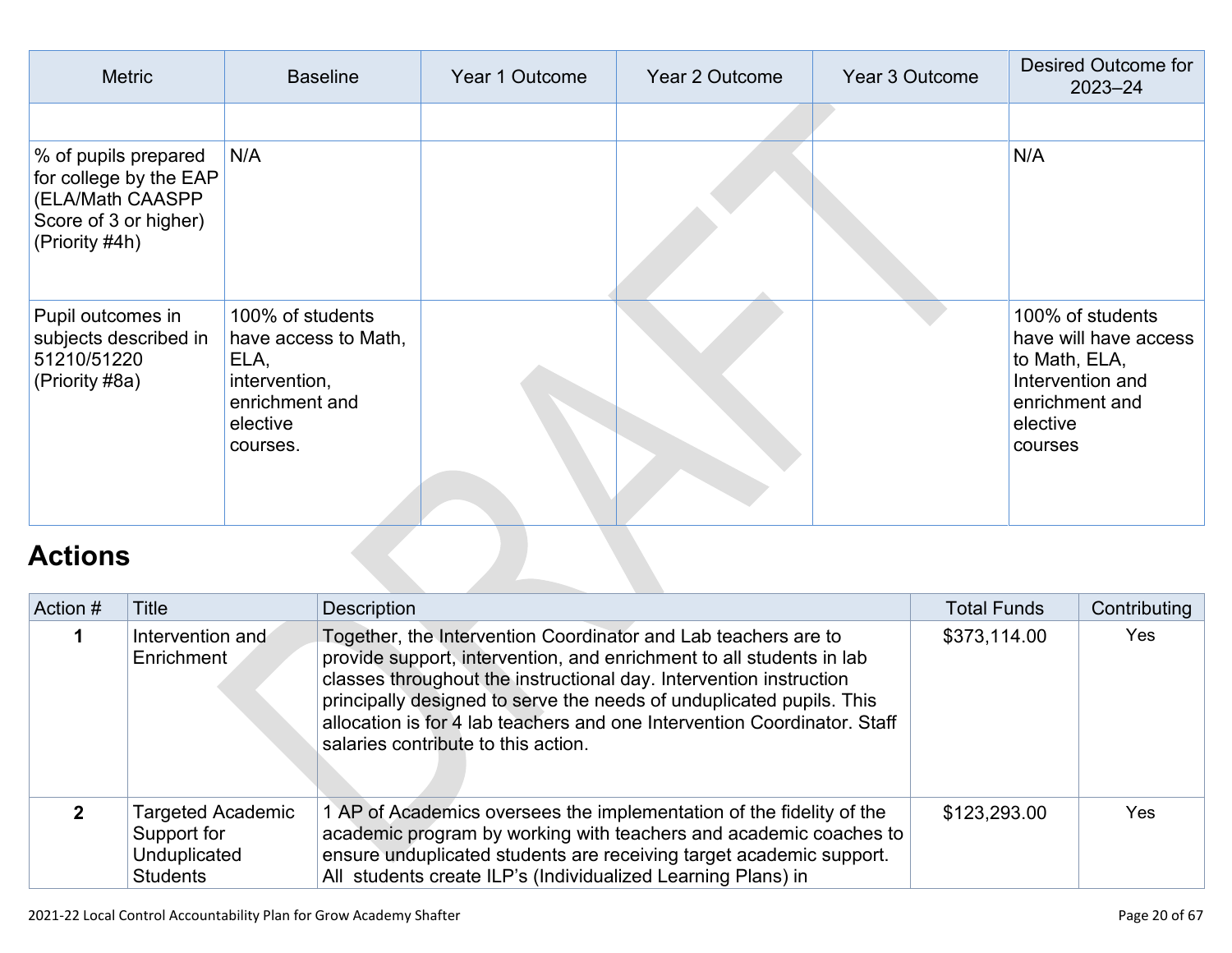| Action # | <b>Title</b>                | <b>Description</b>                                                                                                                                                                                                                                                                                                                                                                                                                         | <b>Total Funds</b> | Contributing |
|----------|-----------------------------|--------------------------------------------------------------------------------------------------------------------------------------------------------------------------------------------------------------------------------------------------------------------------------------------------------------------------------------------------------------------------------------------------------------------------------------------|--------------------|--------------|
|          |                             | collaboration with the learning lab teacher and parents. A student's<br>ILP sets specific goals and actions to help the child meet academic<br>benchmarks. The ILP is also used in the Learning Lab as a part of our<br>MTSS approach, providing multiple tiers of intervention for students in<br>need of additional assistance. Staff salaries contribute to this action.                                                                |                    |              |
| 3        | <b>Literacy Programs</b>    | Grow Academy Shafter has invested in ensuring that all students have<br>access to relevant culturally and age appropriate novels and research<br>material in order to increase academic Growth for all students.<br>Continue to increase the library inventory that will promote more<br>reading opportunities. Increase the number of books in circulation (in<br>students' hands). Materials and supplies contribute to this action.     | \$10,000.00        | No           |
| 4        | <b>Educational Software</b> | Utilize software assessments and benchmarks in Learning Lab to<br>identify individual learning needs in our students based on the data<br>provided. Specifically,<br>BrainPOP, Rosetta Stone, Dreambox, Moby Max, Edmentum,<br>Ellevation, Soar Study Skills. These platforms allow us to determine<br>what students have learned and how to identify performance gaps.<br>Software license fees, technical assistance.                    | \$20,375.00        | Yes          |
| 5        | Success for All             | Adopt the Success for All framework to promote Social and Emotional<br>Learning, which helps teachers set attainable goals focused on the<br>students' individualized needs. Continue the implementation of<br>KinderCorner which helps children make sense of the world around<br>them, fostering development of oral language literacy, math, and<br>interpersonal and self-help skills. Purchase supplemental educational<br>materials. | \$48,100.00        | Yes          |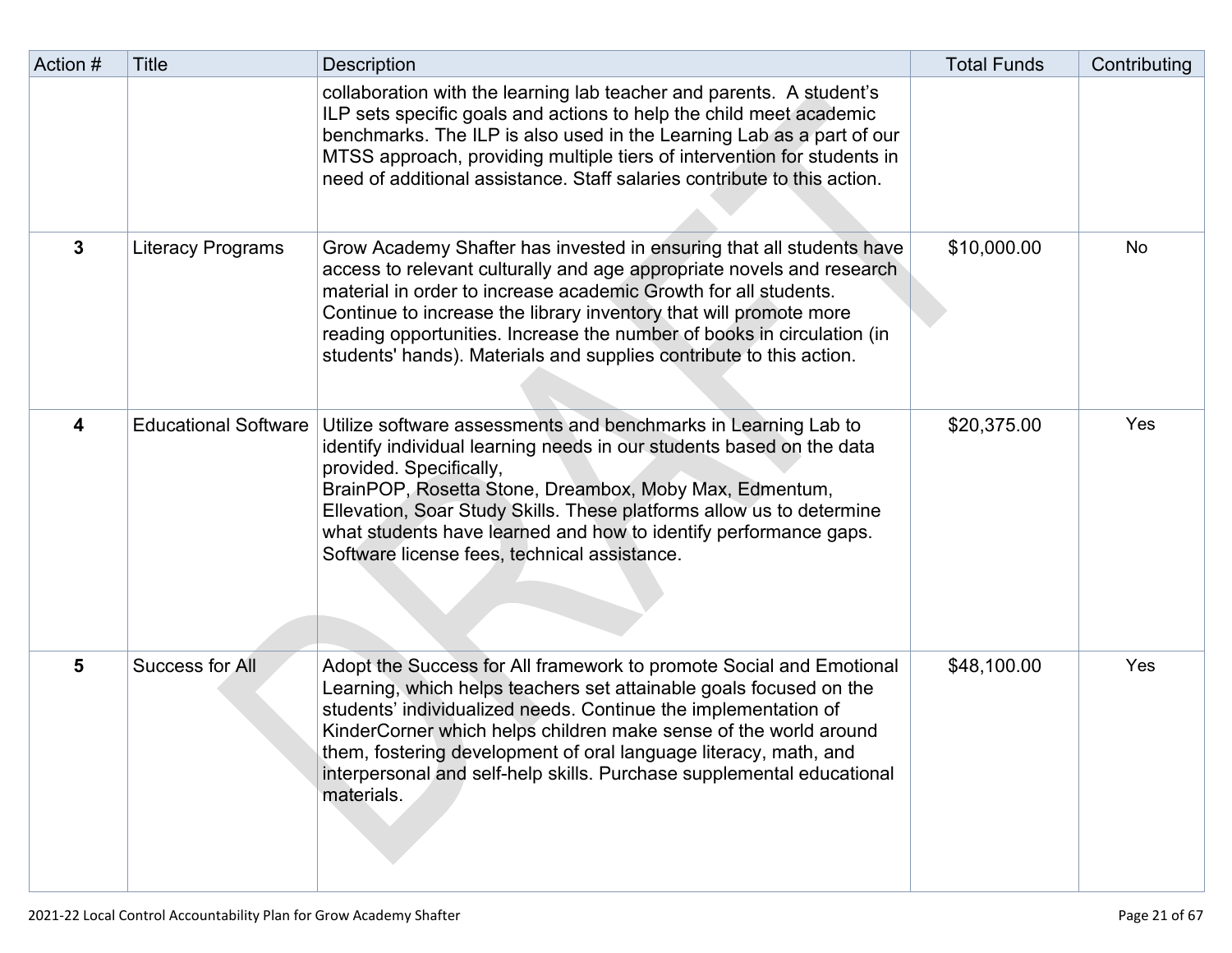| Action #       | Title                                                                                                   | <b>Description</b>                                                                                                                                                                                                                                                                                                                                                                                                                                                   | <b>Total Funds</b> | Contributing |
|----------------|---------------------------------------------------------------------------------------------------------|----------------------------------------------------------------------------------------------------------------------------------------------------------------------------------------------------------------------------------------------------------------------------------------------------------------------------------------------------------------------------------------------------------------------------------------------------------------------|--------------------|--------------|
| 6              | Professional<br>Development                                                                             | Provide Professional Development for teachers and<br>paraprofessionals, focusing on literacy and English Language<br>development.<br>From Learning Forward: "Standards for professional learning outline<br>the characteristics of professional learning that leads to effective<br>teaching practices, supportive leadership, and improved student<br>results and improved student achievement.<br>Service contracts and conference fees contribute to this action. | \$56,000.00        | Yes          |
| $\overline{7}$ | <b>Summer Academic</b><br>Program                                                                       | Provide a Summer Academic program to support the needs of at-risk<br>students and increase academic achievement of EL, Foster Youth,<br>and Low Income students. Staff salaries and instructional materials<br>contribute to this action.                                                                                                                                                                                                                            | \$11,000.00        | Yes          |
| 8              | <b>Provide Fall and</b><br><b>Spring Intersessions</b><br>to Support<br>Unduplicated<br><b>Students</b> | Provide Fall and Spring Intersessions to support our most needy<br>unduplicated students in Math or ELA. Salaries and instructional<br>materials contribute to this action.                                                                                                                                                                                                                                                                                          | \$2,500.00         | No           |
| 9              | <b>Expand After School</b><br>Program                                                                   | Expand the after school program to support academic intervention,<br>enrichment, and extra-curricular opportunities for students. ASES<br>staff and instructional materials contribute to this action.                                                                                                                                                                                                                                                               | \$176,120.00       | No           |
| 10             | School-Wide Literacy<br>Initiatives                                                                     | Part time Literacy Specialist to support school-wide literacy initiatives.<br>Staff salaries contribute to this action.                                                                                                                                                                                                                                                                                                                                              | \$58,650.00        | No           |
| 11             | English Language<br>Development                                                                         | Provide rigorous leveled literacy instruction school wide to support<br>English language development of English Learners and all students.                                                                                                                                                                                                                                                                                                                           | \$7,000.00         | Yes          |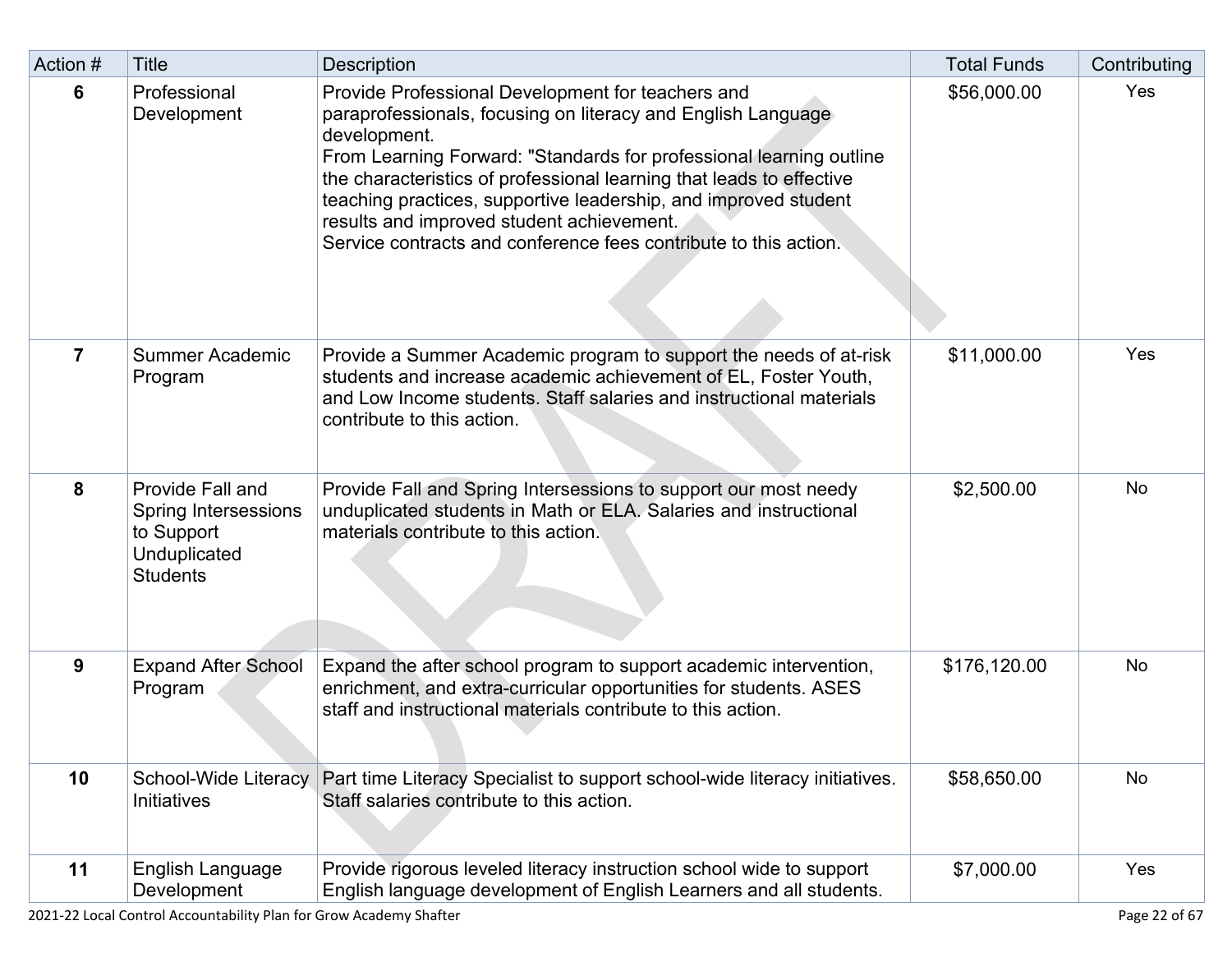| Action # | <b>Title</b>                                        | <b>Description</b>                                                                                                                                                                                                                                                                                                                                                                                                                                                                                                                                                                                                                                                                                                                                                                                                                                                                                                                                                                                                                                                                            | <b>Total Funds</b> | Contributing |
|----------|-----------------------------------------------------|-----------------------------------------------------------------------------------------------------------------------------------------------------------------------------------------------------------------------------------------------------------------------------------------------------------------------------------------------------------------------------------------------------------------------------------------------------------------------------------------------------------------------------------------------------------------------------------------------------------------------------------------------------------------------------------------------------------------------------------------------------------------------------------------------------------------------------------------------------------------------------------------------------------------------------------------------------------------------------------------------------------------------------------------------------------------------------------------------|--------------------|--------------|
|          |                                                     | Educational Materials replacement consumables for K-6 ELA teachers<br>to increase access for ELs to grade level reading materials. These<br>materials are used as part of GA's Designated ELD instruction.                                                                                                                                                                                                                                                                                                                                                                                                                                                                                                                                                                                                                                                                                                                                                                                                                                                                                    |                    |              |
| 12       | Co-teaching Model                                   | Continue co-teaching model in grades K-8.8 SPED Teachers salaries<br>and benefits. Our instructional coaches use tools from the New<br>Teacher Center (NTC) to guide their efforts, and work closely with<br>each classroom teacher to ensure that lesson plans are differentiated<br>and address unique learning needs of our scholars in an Optimum<br>Learning Environment (OLE). The OLE is a model used by NTC to<br>provide a template in each classroom for addressing the individual<br>learning needs of each student. OLEs begin with a positive, productive<br>school climate and provide intellectually and emotionally safe,<br>stimulating classroom communities that are personalized and co-<br>constructed by adults and students. Within the OLE framework, the<br>diverse needs of each learner are addressed with an ever-present<br>attention to equity and continuous academic, social, and emotional<br>growth. The unique learning needs of our unduplicated students are<br>identified and addressed in each lesson plan. Staff salaries contribute<br>to this item. | \$682,206.00       | Yes          |
| 13       | <b>Instructional Coaches</b><br>for Teacher Support | Our instructional coaches use tools from the New Teacher Center<br>(NTC) to guide their efforts, and work closely with each classroom<br>teacher to ensure that lesson plans are differentiated and address<br>unique learning needs of our scholars in an Optimum Learning<br>Environment (OLE). The OLE is a model used by NTC to provide a<br>template in each classroom for addressing the individual learning<br>needs of each student. OLEs begin with a positive, productive school<br>climate and provide intellectually and emotionally safe, stimulating<br>classroom communities that are personalized and co-constructed by<br>adults and students. Within the OLE framework, the diverse needs of<br>each learner are addressed with an ever-present attention to equity                                                                                                                                                                                                                                                                                                         | \$195,837.00       | Yes          |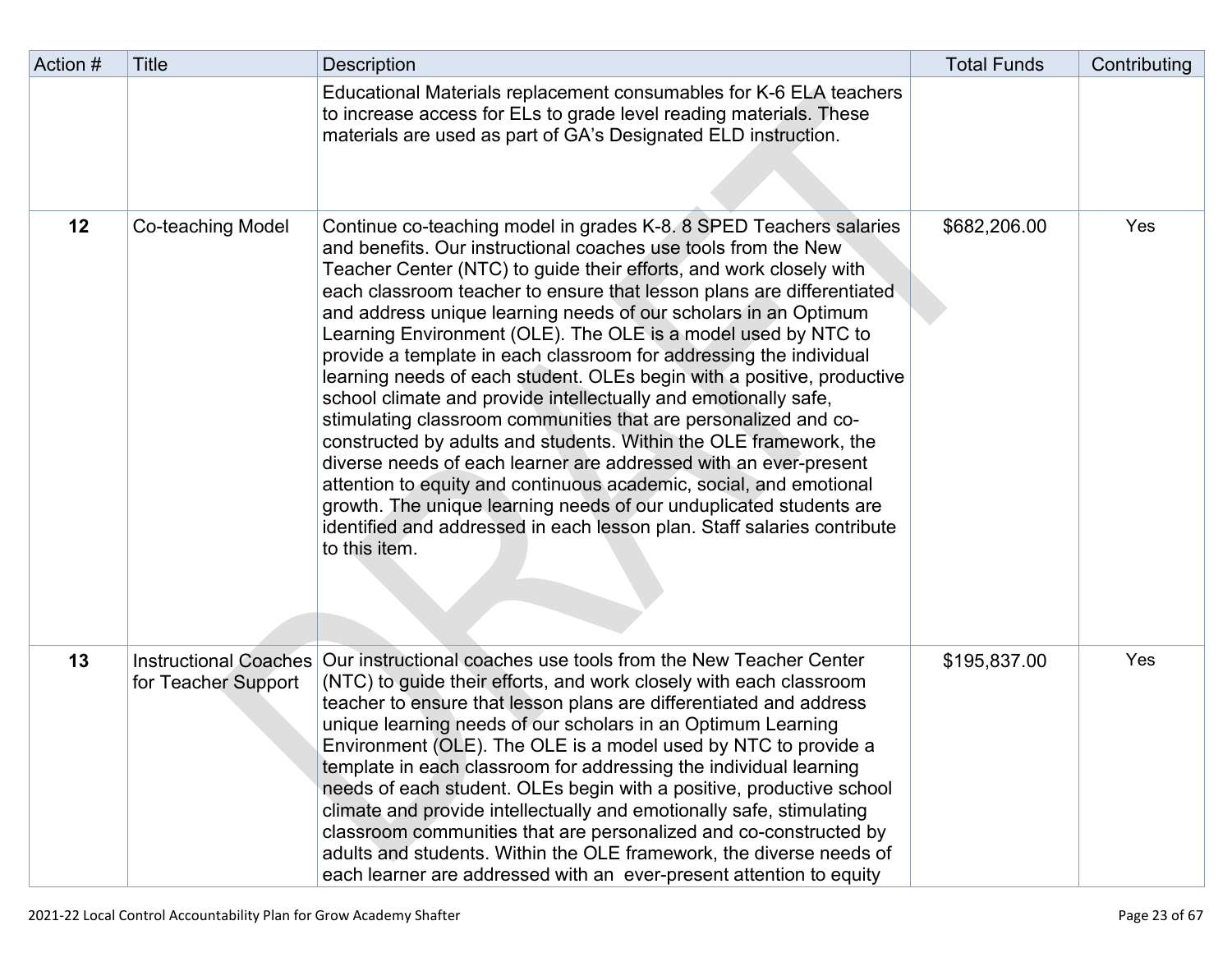| Action # | Title                                                      | <b>Description</b>                                                                                                                                                                                                                                                                                                                                                                                                                                                                                                                                                                                                                                                                                                                                    | <b>Total Funds</b> | Contributing |
|----------|------------------------------------------------------------|-------------------------------------------------------------------------------------------------------------------------------------------------------------------------------------------------------------------------------------------------------------------------------------------------------------------------------------------------------------------------------------------------------------------------------------------------------------------------------------------------------------------------------------------------------------------------------------------------------------------------------------------------------------------------------------------------------------------------------------------------------|--------------------|--------------|
|          |                                                            | and continuous academic, social, and emotional growth. The unique<br>learning needs of our unduplicated students are identified and<br>addressed in each lesson plan. Staff salaries contribute to this item                                                                                                                                                                                                                                                                                                                                                                                                                                                                                                                                          |                    |              |
| 15       | <b>Small Group</b><br>Instructors in Lab<br><b>Classes</b> | Eleven (11) Small Group Instructors (SGI's) in Lab classes will help<br>oversee the implementation of the intervention and enrichment<br>activities benefiting students and families. The Intervention<br>Coordinator, who receives specialized training, uses regular<br>assessment data to help SGIs customize learning to student needs, in<br>order to provide individually targeted student instruction. SGIs use<br>software and supplemental curricular materials to deliver instruction to<br>students who are grouped according to their current needs. This<br>collaborative approach to providing services will help to achieve<br>positive academic, social and emotional learning outcomes. Staff<br>salaries contribute to this action. | \$413,138.00       | Yes          |

## **Goal Analysis [\[2021-22\]](http://www.doc-tracking.com/screenshots/21LCAP/Instructions/21LCAPInstructions.htm#GoalAnalysis)**

An analysis of how this goal was carried out in the previous year. A description of any substantive differences in planned actions and actual implementation of these actions.

Analysis of the 2021-22 goals will occur during the 2022-23 update cycle.

An explanation of material differences between Budgeted Expenditures and Estimated Actual Expenditures.

Analysis of the 2021-22 goals will occur during the 2022-23 update cycle.

An explanation of how effective the specific actions were in making progress toward the goal.

Analysis of the 2021-22 goals will occur during the 2022-23 update cycle.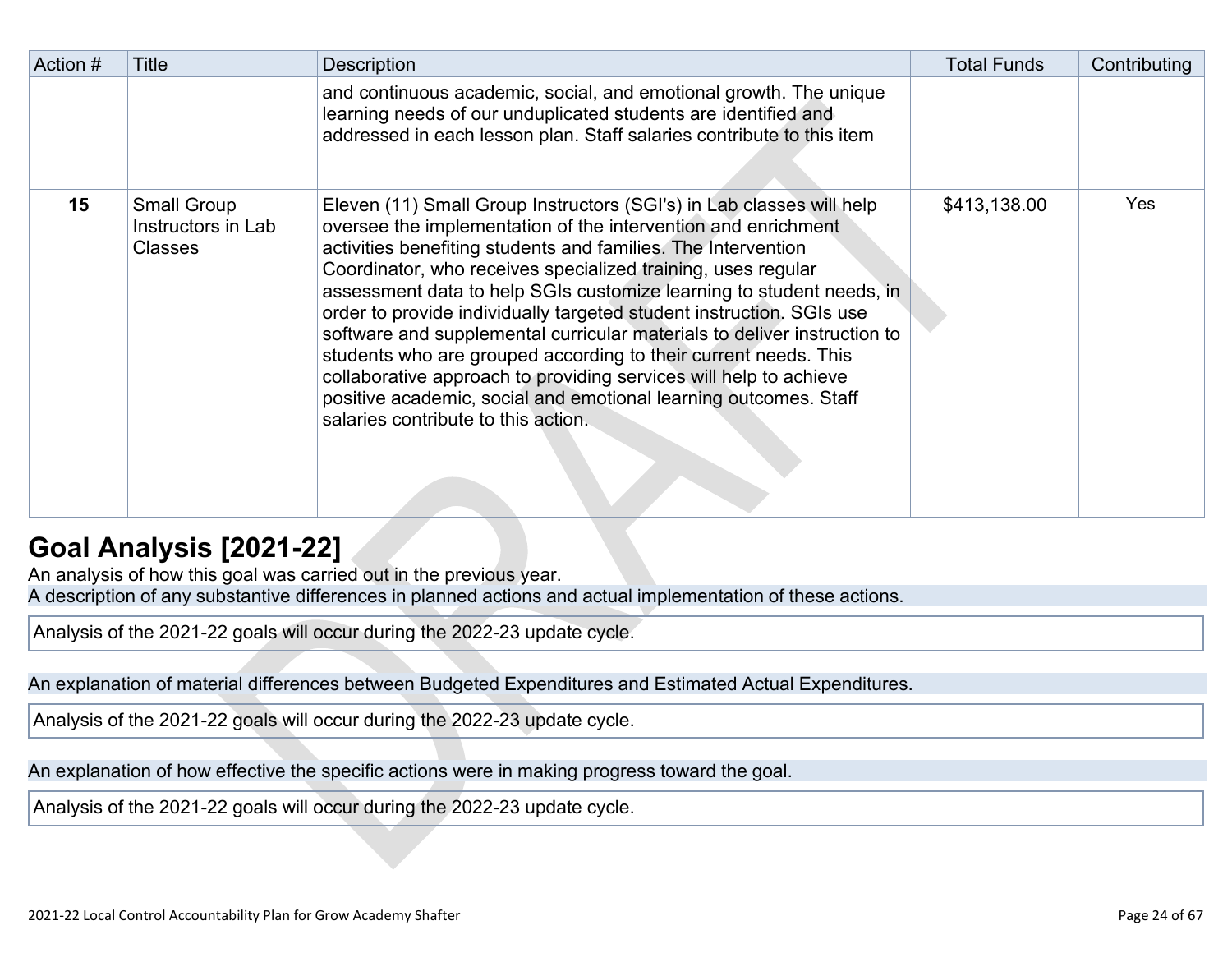A description of any changes made to the planned goal, metrics, desired outcomes, or actions for the coming year that resulted from reflections on prior practice.

Analysis of the 2021-22 goals will occur during the 2022-23 update cycle.

A report of the Estimated Actual Expenditures for last year's actions may be found in the Annual Update Expenditures Table.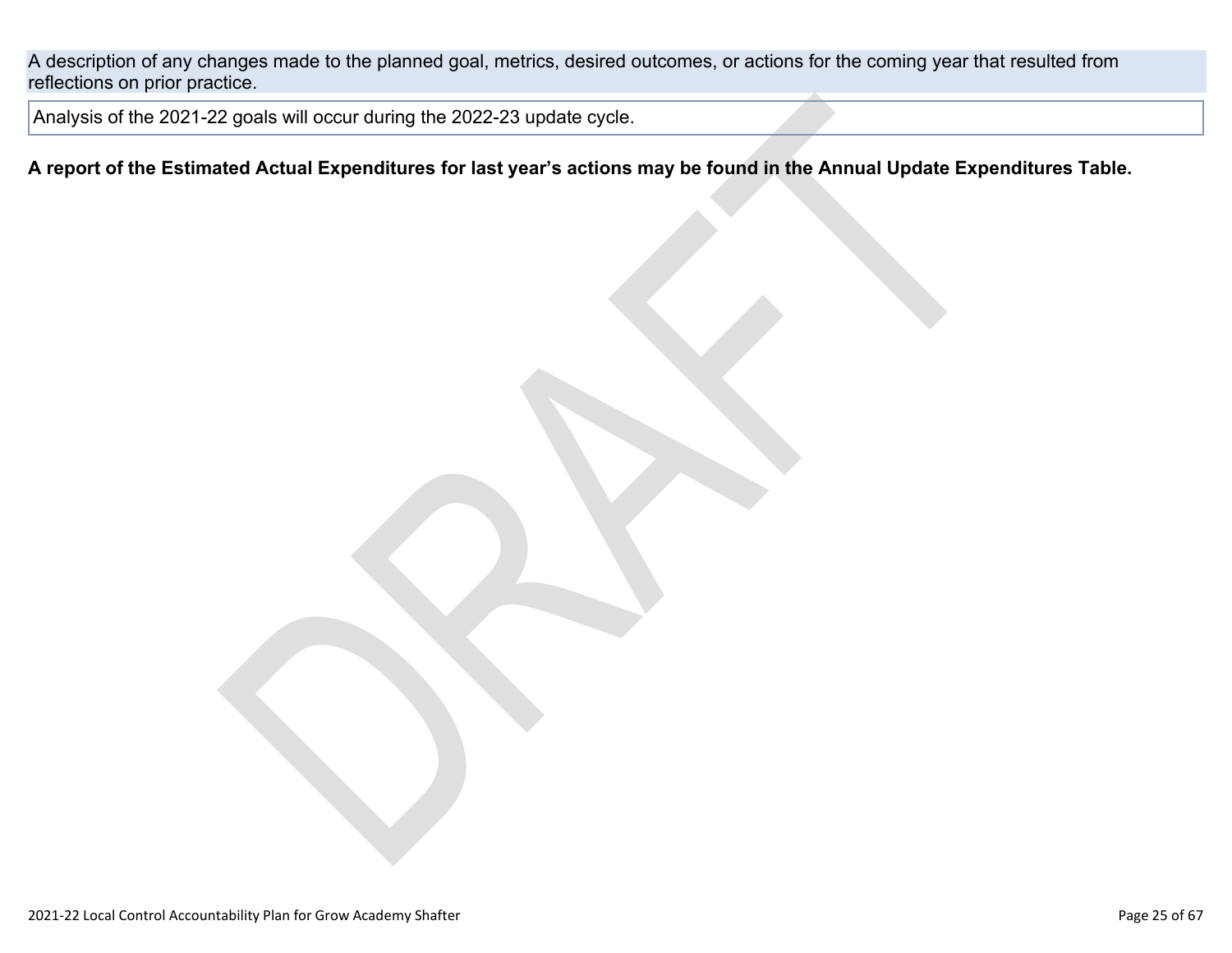# **Goals and [Actions](http://www.doc-tracking.com/screenshots/21LCAP/Instructions/21LCAPInstructions.htm#GoalsandActions)**

## **[Goal](http://www.doc-tracking.com/screenshots/21LCAP/Instructions/21LCAPInstructions.htm#goalDescription)**

| Goal # | <b>Description</b>                                                             |
|--------|--------------------------------------------------------------------------------|
|        | Create collaborative partnerships with parents to improve student achievement. |

An [explanation](http://www.doc-tracking.com/screenshots/21LCAP/Instructions/21LCAPInstructions.htm#ExplanationofWhytheLEADevelopedGoals) of why the LEA has developed this goal.

At Grow Academy Shafter our mission is to close the opportunity gap for students in the rural areas of Kern County by creating an environment for student excellence and well-being. We accomplish this through a process of continuous learning and growth, offering new educational opportunities and creating an environment of achievement for all students. As a result, students achieve academically, emotionally and physically, maximizing their individual potential to be prepared for the rigors of college, career and life.

Strongly correlated with successfully fulfilling our mission is a robust and rich partnership with our families. GA Shafter seeks to form deep partnerships with families in order to maintain a positive school climate and support student academic performance. Research confirms that students whose parents attend school events out outperform their peers on state assessments.

We begin each school year with what is called "Mutual Promise Night" before the school year begins in which we reaffirm our commitment to our families to ensure that we are fulfilling our mission and the importance of that partnership in educating their children, and our parents then also reaffirm their commitment to collaborating and ensuring that they will work collaboratively with their child's teacher to maximize our effectiveness as a school.

GA Shafter uses an approach to developing partnerships with parents known as Academic Parent Teacher Teams (APTT). In the APTT model, teachers coach parents to become engaged, knowledgeable members of the academic team by unpacking data on assessments and developing with families ways to work together collaboratively to facilitate student learning. GA Shafter incorporates cultural and socioemotional training into all professional development days. Through these training, teachers build a deeper understanding of the community we serve and build capacity to increase the engagement of all families culminating in home visits for all scholars (virtual in 2021) at the beginning of the school year in order to get to know our scholars and their families in their home environment.

We leverage many different communications platforms to remain in constant communication with our families, including social media, websites, ParentSquare, virtual (and in person) parent meetings - both on an individual scheduled and as-needed basis, as well as schoolwide.

Our rural location makes obtaining and retaining highly qualified teachers a significant challenge; yet our children require skilled teachers in order to meet their needs. On state assessments, in both math and ELA , our English Language Learners have not kept pace with their peers; either English only or RFEP children. Also, math achievement on state assessments has not kept pace with English Language Arts achievement. Finally, fewer English Language Learners who have been designated for three or more years are meeting their annual Growth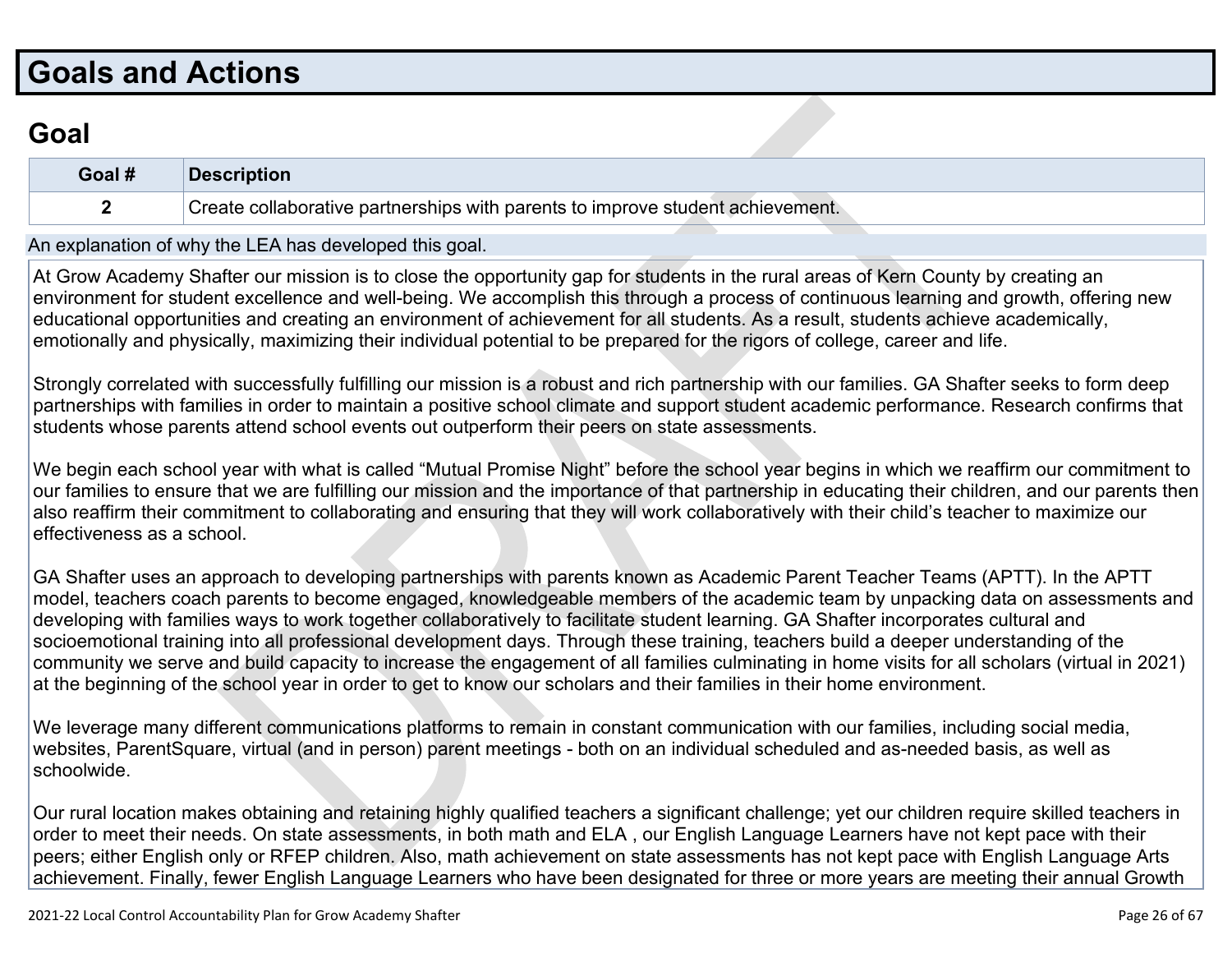goals on the ELPAC assessment. With respect to other educational outcomes, Kern County has one of the lowest college participation and completion rates in the State of California: 36% of county high school graduates meet CSU/UC course requirements and has a "college going" rate for graduates of 48% (vs. 65.8% Statewide).

Given the challenges of having (and retaining) skilled teachers in the classroom, it is vital that we develop every research-based correlate for student success. One of the strongest being parent active participation in the learning process of their children. Our Collaboration with parents is one of the strongest levers in ensuring that we are addressing the individual needs of all students, including our EL, SPED, SED, foster and homeless students. Only through constant communication can we fully understand the global context - home and school - in which each of our students must navigate daily in order to be successful. It is through working together with our families that we are able to develop approaches which address specific learning challenges and barriers, many of which occur outside of the school context.

We plan to reach higher academic achievement through the actions within this goal. The actions outlined work together to provide a dynamic and engaged experience for parents. We will measure progress towards our goal using the metrics identified below.

### **[Measuring](http://www.doc-tracking.com/screenshots/21LCAP/Instructions/21LCAPInstructions.htm#MeasuringandReportingResults) and Reporting Results**

| <b>Metric</b>                                                                                    | <b>Baseline</b>                                                                                                                                                                                        | Year 1 Outcome | <b>Year 2 Outcome</b> | <b>Year 3 Outcome</b> | Desired Outcome for<br>$2023 - 24$                                                                                                                               |
|--------------------------------------------------------------------------------------------------|--------------------------------------------------------------------------------------------------------------------------------------------------------------------------------------------------------|----------------|-----------------------|-----------------------|------------------------------------------------------------------------------------------------------------------------------------------------------------------|
| Efforts to seek parent<br>input and making<br>decisions at the<br>school site. (Priority<br>#3a) | Parent participation in<br>School Governance,<br>PoGA, SSC, Evening<br>Programs, Cooking<br>Classes, etc. 80%<br>participation rate as<br>indicated via sign in<br>sheets and Zoom<br>attendance logs. |                |                       |                       | Will continue to<br>achieve 80% rate of<br>parent participation in<br>committees including<br>School Governance,<br>SPGA, SSC, ELAC<br>and Wellness<br>committee |
| How the school<br>promotes participation<br>of students for                                      | 895 parents of GA<br>Shafter are utilizing<br>ParentSquare for                                                                                                                                         |                |                       |                       | Will Maintain weekly<br><b>Community Comet</b>                                                                                                                   |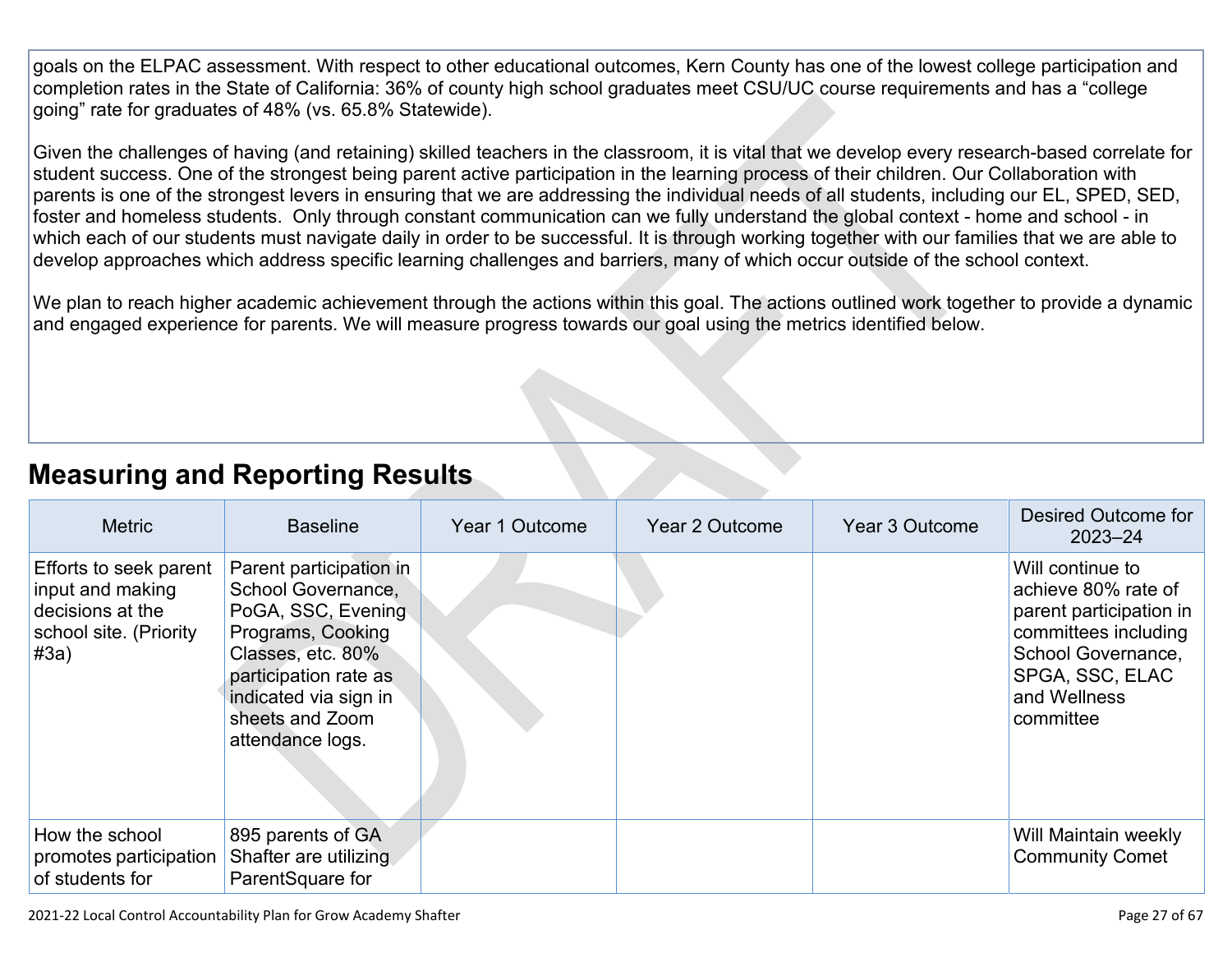| <b>Metric</b>                                                                                                             | <b>Baseline</b>                                                                                                                                                                                                  | Year 1 Outcome | <b>Year 2 Outcome</b> | Year 3 Outcome | <b>Desired Outcome for</b><br>$2023 - 24$                                                                                                                                 |
|---------------------------------------------------------------------------------------------------------------------------|------------------------------------------------------------------------------------------------------------------------------------------------------------------------------------------------------------------|----------------|-----------------------|----------------|---------------------------------------------------------------------------------------------------------------------------------------------------------------------------|
| unduplicated pupils.<br>(Priority #3b)                                                                                    | ongoing two-way<br>communication with<br>an overall parent<br>engagement rate of<br>96%<br>22% of parents use<br>the provided spanish<br>translation for two-way<br>communication<br>(ParentSquare<br>Dashboard) |                |                       |                | parent newsletters<br>used<br>to communicate<br>volunteer<br>opportunities<br>disseminated via<br>Parent Square. Read<br>rate metrics collected<br>within Parent Square.  |
| How the school<br>promotes participation<br>of parents for<br>unduplicated students. $\%$ of the time<br>(Priority #3b)   | <b>Provided translation</b><br>services for<br>parents/guardians 100                                                                                                                                             |                |                       |                | Will provide<br>translation services for<br>parents/guardians 100<br>% of the time.                                                                                       |
| How district will<br>promote parental<br>participation in<br>programs for students<br>with disabilities<br>(Priority #3c) | 75% active<br>involvement of<br>parents at all school<br>site activities and<br>events including those<br>with students who<br>have exceptional<br>needs.<br>(Sign-In Sheet/Survey)<br>Data)                     |                |                       |                | Will achieve 75%<br>active<br>involvement of<br>parents at all school<br>site activities and<br>events including those<br>with students who<br>have exceptional<br>needs. |
| School attendance<br>rates<br>(Priority #5a                                                                               | <b>Average Daily</b><br>Attendance rate is<br>91.6% (CALPADS)                                                                                                                                                    |                |                       |                | Maintain school<br>attendance rate to be<br>at 97% or above                                                                                                               |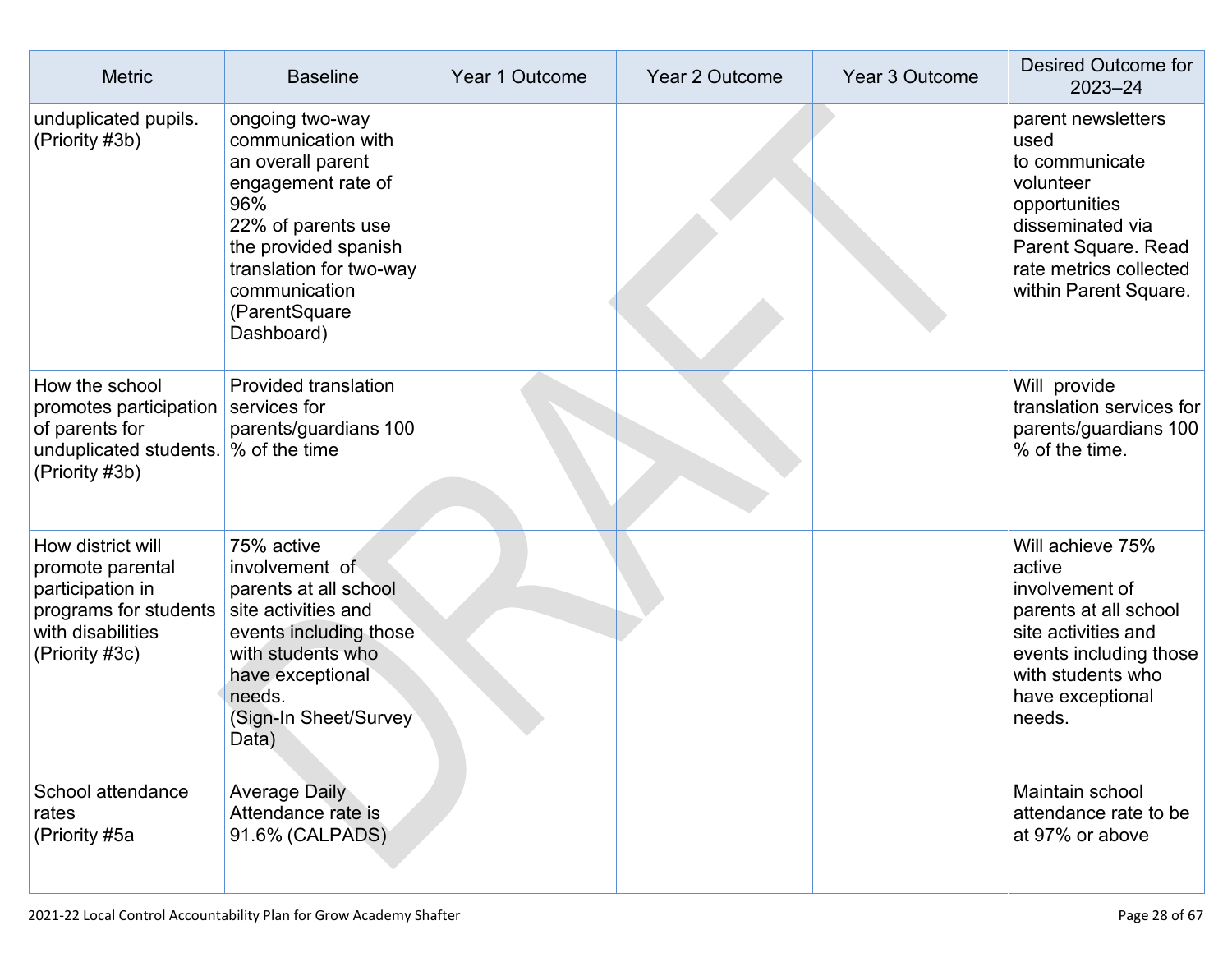| <b>Metric</b>                                     | <b>Baseline</b>                                                | Year 1 Outcome | Year 2 Outcome | Year 3 Outcome | <b>Desired Outcome for</b><br>$2023 - 24$                |
|---------------------------------------------------|----------------------------------------------------------------|----------------|----------------|----------------|----------------------------------------------------------|
|                                                   |                                                                |                |                |                |                                                          |
| Chronic absenteeism<br>rates<br>(Priority #5b)    | <b>Chronic Absenteeism</b><br>Rate is 10.9 %<br>(CA Dashboard) |                |                |                | <b>Chronic Absenteeism</b><br>Rate will be 5% or<br>less |
| Middle school dropout<br>rates<br>(Priority #5c)  | Middle School Drop<br>Out rate 0%<br>(CA Dashboard)            |                |                |                | Middle School Drop<br>Out rate will be 0%                |
| High school drop out<br>rates<br>(Priority #5d)   | N/A                                                            |                |                |                | N/A                                                      |
| High school<br>graduation rates<br>(Priority #5e) | N/A                                                            |                |                |                | N/A                                                      |
| Pupil suspension<br>rates<br>(Priority #6a)       | Suspension rate is 0%<br>(CA Dashboard)                        |                |                |                | <b>Maintain Suspension</b><br>rate to be less than<br>2% |
| Pupil expulsion rates<br>(Priority #6b)           | Expulsion rate is 0%                                           |                |                |                | Maintain Expulsion<br>rate to be less than<br>$1\%$      |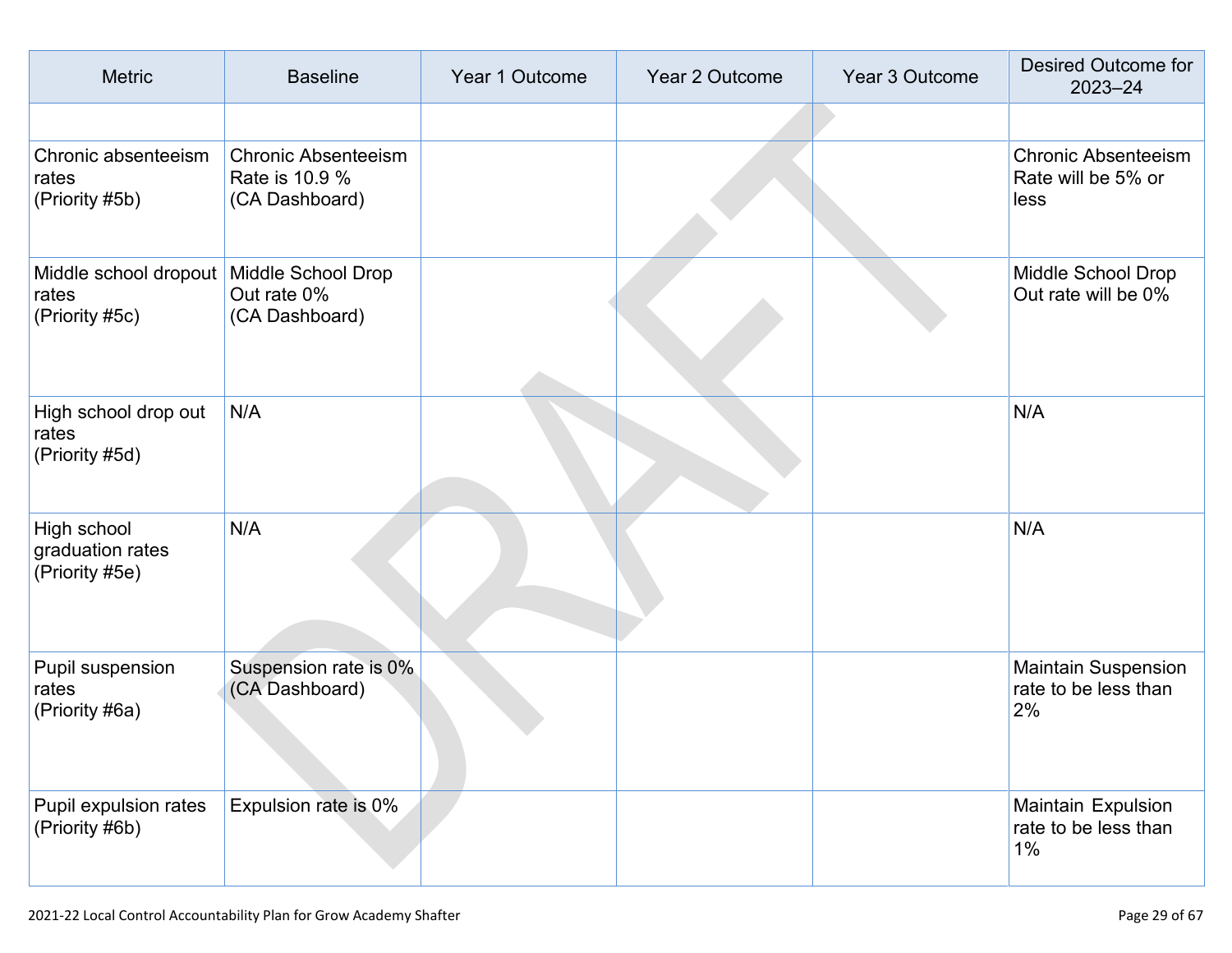| <b>Metric</b>                                                     | <b>Baseline</b>                                                                                                                                                                                                    | Year 1 Outcome | Year 2 Outcome | Year 3 Outcome | <b>Desired Outcome for</b><br>$2023 - 24$                                                                                           |
|-------------------------------------------------------------------|--------------------------------------------------------------------------------------------------------------------------------------------------------------------------------------------------------------------|----------------|----------------|----------------|-------------------------------------------------------------------------------------------------------------------------------------|
|                                                                   |                                                                                                                                                                                                                    |                |                |                |                                                                                                                                     |
| Schoolwide and<br>classroom culture<br>metrics<br>(Priority #6c.) | Minimum average of<br>3.6 (out of 5)<br>combined on the<br>annual Fall and Spring<br>Panorama student<br>Culture/Climate<br>Survey. (Spring 2017<br>Panorama Student<br>Culture/ Climate<br><b>Survey Results)</b> |                |                |                | At least a 4.0 (out of<br>5) average combined<br>on the annual Fall and<br>Spring Panorama<br>student<br>Culture/Climate<br>Survey. |
| <b>Actions</b>                                                    |                                                                                                                                                                                                                    |                |                |                |                                                                                                                                     |

## **[Actions](http://www.doc-tracking.com/screenshots/21LCAP/Instructions/21LCAPInstructions.htm#actions)**

| Action # | Title                          | <b>Description</b>                                                                                                                                                                                                                                                                                                                                                                                                                                                                                                                                                                                                                                                                                                                                                                                                                                                                                                                                                                                                                                                                       | <b>Total Funds</b> | Contributing |
|----------|--------------------------------|------------------------------------------------------------------------------------------------------------------------------------------------------------------------------------------------------------------------------------------------------------------------------------------------------------------------------------------------------------------------------------------------------------------------------------------------------------------------------------------------------------------------------------------------------------------------------------------------------------------------------------------------------------------------------------------------------------------------------------------------------------------------------------------------------------------------------------------------------------------------------------------------------------------------------------------------------------------------------------------------------------------------------------------------------------------------------------------|--------------------|--------------|
|          | <b>Student Success</b><br>Team | Student Success Services Team, comprised of 1.3 FTE School<br>Psychologist, one (1) School Counselor, and one (1) Assistant<br>Principal of Student Services (APSS) will work collaboratively with<br>students and parents/guardians to enhance the type and frequency of<br>ongoing communication in order to identify the most effective<br>strategies that aim to improve academic outcomes, while assessing<br>behavioral and social-emotional progress.<br>The AP of Student Services is primarily responsible for setting up<br>structures and systems to support Low-Income families by overseeing<br>the implementation of parent engagement education events and<br>school culture initiatives to support the success for all students.<br>Additionally, the APSS builds and enhances community partnerships<br>to provide counseling and social services to struggling families. The<br>School Psychologist is responsible for the assessment and behavior<br>management for students with emotional disabilities, learning<br>disabilities, autism and behavioral challenges. | \$359,563.00       | Yes          |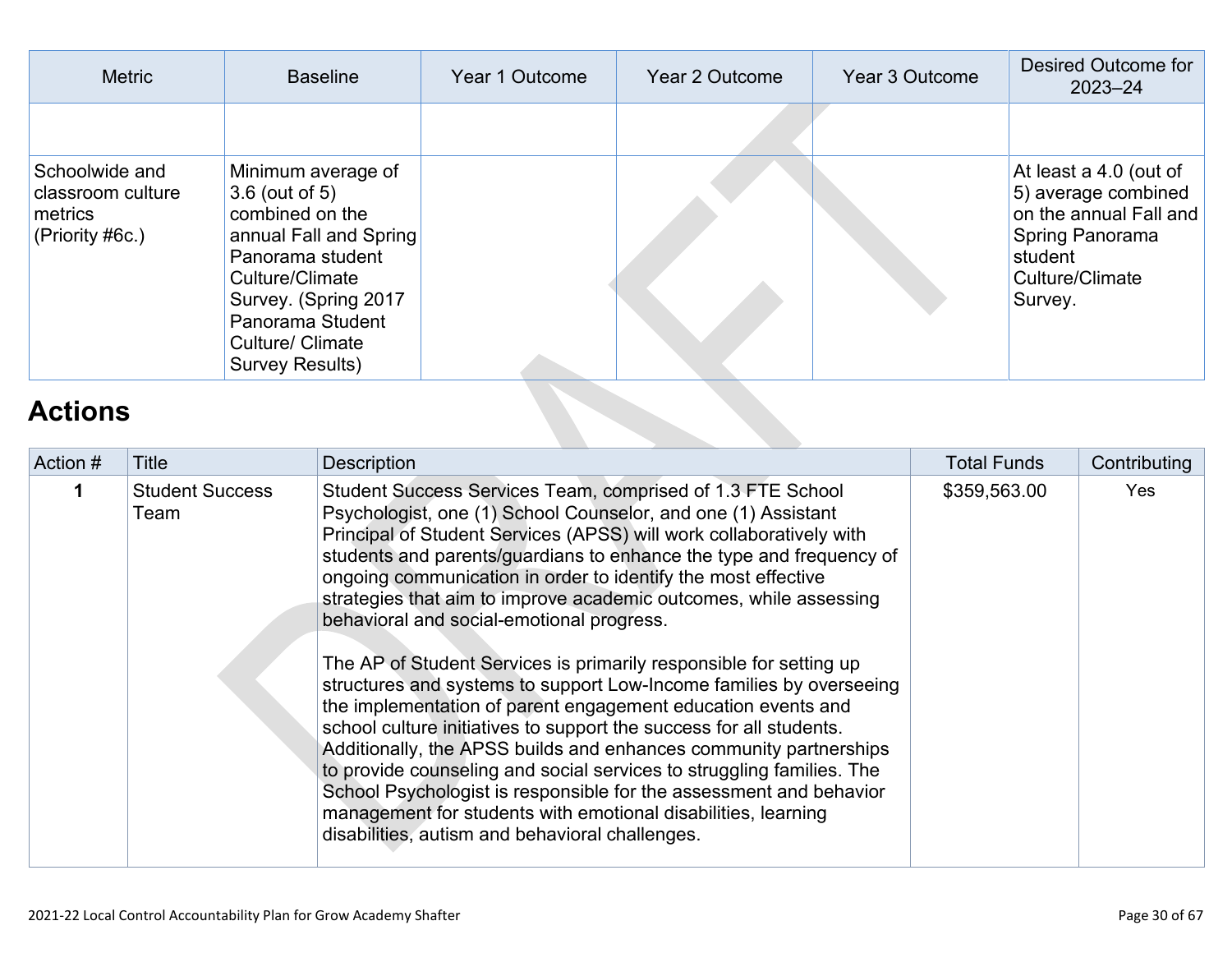| Action # | <b>Title</b>                                             | <b>Description</b>                                                                                                                                                                                                                                                                                                                                                                                                                                                                                                                                                                     | <b>Total Funds</b> | Contributing |
|----------|----------------------------------------------------------|----------------------------------------------------------------------------------------------------------------------------------------------------------------------------------------------------------------------------------------------------------------------------------------------------------------------------------------------------------------------------------------------------------------------------------------------------------------------------------------------------------------------------------------------------------------------------------------|--------------------|--------------|
|          |                                                          | The School Counselor is responsible for promoting student success,<br>providing preventive services, and responding to identified student<br>needs by implementing a comprehensive school counseling program<br>that addresses academic, career, and personal/social development for<br>all students. The SST works closely with the Intervention Coordinator<br>to implement strategies that will help to close the achievement gap of<br>English Learners, students with disabilities, and socioeconomically<br>disadvantaged students.<br>Staff salaries contribute to this action. |                    |              |
| 3        | <b>Family Engagement</b>                                 | Provide monthly opportunities for family engagement through parent<br>activities specifically designed for SED and EL families.<br>Materials/Supplies                                                                                                                                                                                                                                                                                                                                                                                                                                  | \$6,500.00         | No           |
| 4        | <b>Translation Services</b>                              | Provide a translator(s) for POGA, Governance, SSC and other school<br>site activities. Add Spanish only meetings, e.g.; ELAC/DELAC.<br>Maintain translation services to be used in all parent and board<br>meetings. Translation software fees, Zoom, stipends for a translator<br>contribute to this action.                                                                                                                                                                                                                                                                          | \$13,000.00        | Yes          |
| 5        | <b>Teacher Training for</b><br><b>Family Home Visits</b> | Provide teacher training around structured home visits and ensure all<br>families are visited at the start of each school year or when they enroll.<br>Mileage reimbursement contributes to this action.                                                                                                                                                                                                                                                                                                                                                                               | \$3,000.00         | No           |
| 6        | <b>Student Incentives</b>                                | Provide student attendance/behavior incentives through the Student<br>Store program. Student incentive materials contribute to this action.                                                                                                                                                                                                                                                                                                                                                                                                                                            | \$5,000.00         | No           |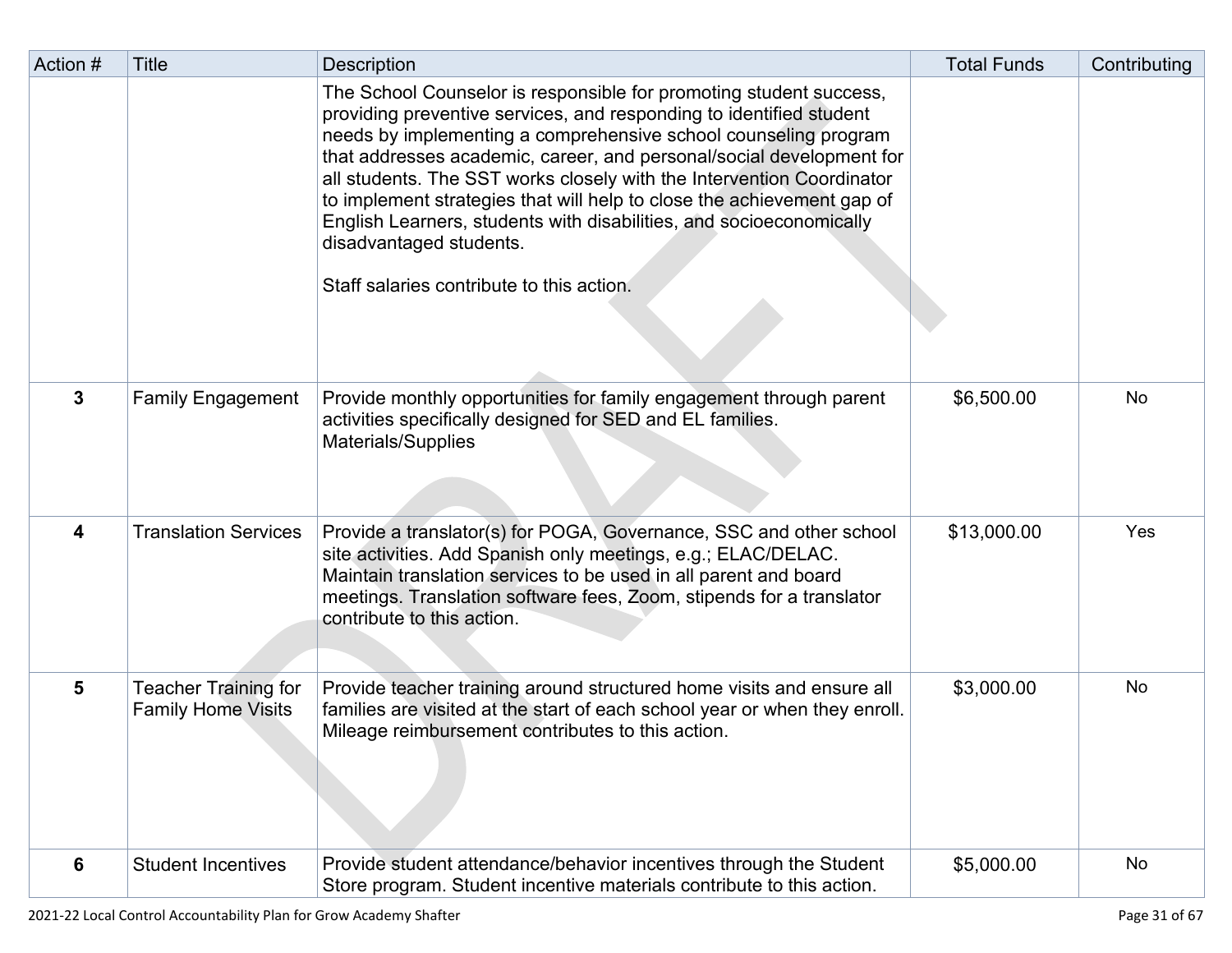| Action #       | <b>Title</b>                                                               | <b>Description</b>                                                                                                                                                                                                                                                                                                                                                                                                                                                                                                                                                                                                                                                                                                                                                                                                                                                                                                                                                   | <b>Total Funds</b> | Contributing |
|----------------|----------------------------------------------------------------------------|----------------------------------------------------------------------------------------------------------------------------------------------------------------------------------------------------------------------------------------------------------------------------------------------------------------------------------------------------------------------------------------------------------------------------------------------------------------------------------------------------------------------------------------------------------------------------------------------------------------------------------------------------------------------------------------------------------------------------------------------------------------------------------------------------------------------------------------------------------------------------------------------------------------------------------------------------------------------|--------------------|--------------|
|                |                                                                            |                                                                                                                                                                                                                                                                                                                                                                                                                                                                                                                                                                                                                                                                                                                                                                                                                                                                                                                                                                      |                    |              |
| $\overline{7}$ | <b>Quarterly Field Trips</b>                                               | Quarterly field trips (as permitted) to encourage attendance and<br>positive behavior and to enhance educational experiences for<br>students. Entry and travel expenses contribute to this action.                                                                                                                                                                                                                                                                                                                                                                                                                                                                                                                                                                                                                                                                                                                                                                   | \$45,000.00        | <b>No</b>    |
| 8              | <b>McKinney Vento</b><br>Support (Director of<br>Community<br>Initiatives) | The Director of Community Initiatives (DCI) will organize and empower<br>our parents and schools to ensure high quality schools for every family<br>through local and state level advocacy, including establishing and<br>cultivating relationships with key elected officials and community<br>leaders to ensure that they know, support and protect our schools; as<br>well as design and execute on programs and initiatives that deepen<br>the relationships between the schools and the communities we serve.<br>The DCI will also coordinate, along with site leadership, ensuring that<br>services available in the external community are accessible for our<br>scholars and their families - including, but not limited to coordinating<br>access to medical and emotional health services for our scholars<br>where appropriate and relevant.<br>In addition, the DCI provides additional logistical support to the<br>McKinney Vento coordinator on site. | \$15,000.00        | Yes          |
| 9              | <b>Academic Parent</b><br>Teacher Team<br><b>Meetings</b>                  | Academic Parent-Teacher Teams (APTT) is a model of family<br>engagement that is grounded in the notion that schools can thrive<br>when families and teachers work together, as genuine partners, to<br>maximize student learning inside and outside of school. The model is<br>research-based and aligns grade-level learning concepts, student<br>performance data, and family-teacher communication and<br>collaboration.<br>APTT is an intentional, systematic means of increasing student<br>academic learning by enhancing the quality and quantity of parent-<br>teacher interaction. APTT engages families in student learning.<br>Parents understand their children's grade level goals and can apply<br>what they learn in APTT to create a complementary home learning                                                                                                                                                                                     | \$2,000.00         | Yes          |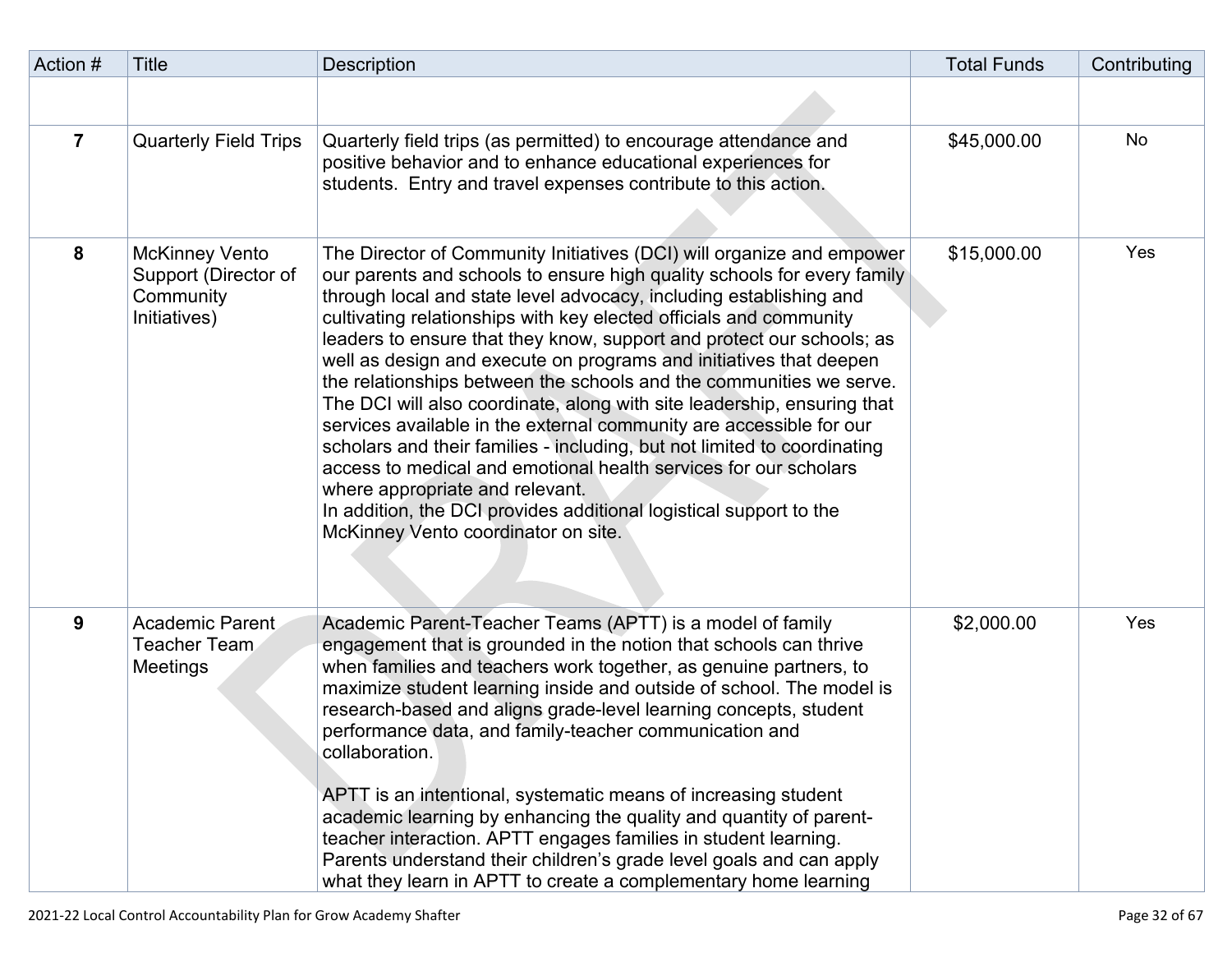| Action # | Title                               | <b>Description</b>                                                                                                                                                                                                                                                                                                                                                                                                                    | <b>Total Funds</b> | Contributing |
|----------|-------------------------------------|---------------------------------------------------------------------------------------------------------------------------------------------------------------------------------------------------------------------------------------------------------------------------------------------------------------------------------------------------------------------------------------------------------------------------------------|--------------------|--------------|
|          |                                     | environment that is individualized based upon unique learning needs<br>of each of our students - especially important for our unduplicated<br>pupil population - as well as the family context in which they live.<br>Triannual Academic Parent Teacher Team meetings to increase<br>parent awareness and connection to grade level curriculum and<br>student expectations. APTT supplies and materials contribute to this<br>action. |                    |              |
| 10       | <b>Parent Appreciation</b><br>Night | Continue to celebrate and encourage parent participation of EL, Foster<br>and SED students as well as all students through parent recognition<br>awards and an annual Parent Appreciation Night. Supplies and<br>materials contribute to this action.                                                                                                                                                                                 | \$7,000.00         | No           |

## **Goal Analysis [\[2021-22\]](http://www.doc-tracking.com/screenshots/21LCAP/Instructions/21LCAPInstructions.htm#GoalAnalysis)**

An analysis of how this goal was carried out in the previous year.

A description of any substantive differences in planned actions and actual implementation of these actions.

Analysis of the 2021-22 goals will occur during the 2022-23 update cycle.

An explanation of material differences between Budgeted Expenditures and Estimated Actual Expenditures.

Analysis of the 2021-22 goals will occur during the 2022-23 update cycle.

An explanation of how effective the specific actions were in making progress toward the goal.

Analysis of the 2021-22 goals will occur during the 2022-23 update cycle.

A description of any changes made to the planned goal, metrics, desired outcomes, or actions for the coming year that resulted from reflections on prior practice.

Analysis of the 2021-22 goals will occur during the 2022-23 update cycle.

#### A report of the Estimated Actual Expenditures for last year's actions may be found in the Annual Update Expenditures Table.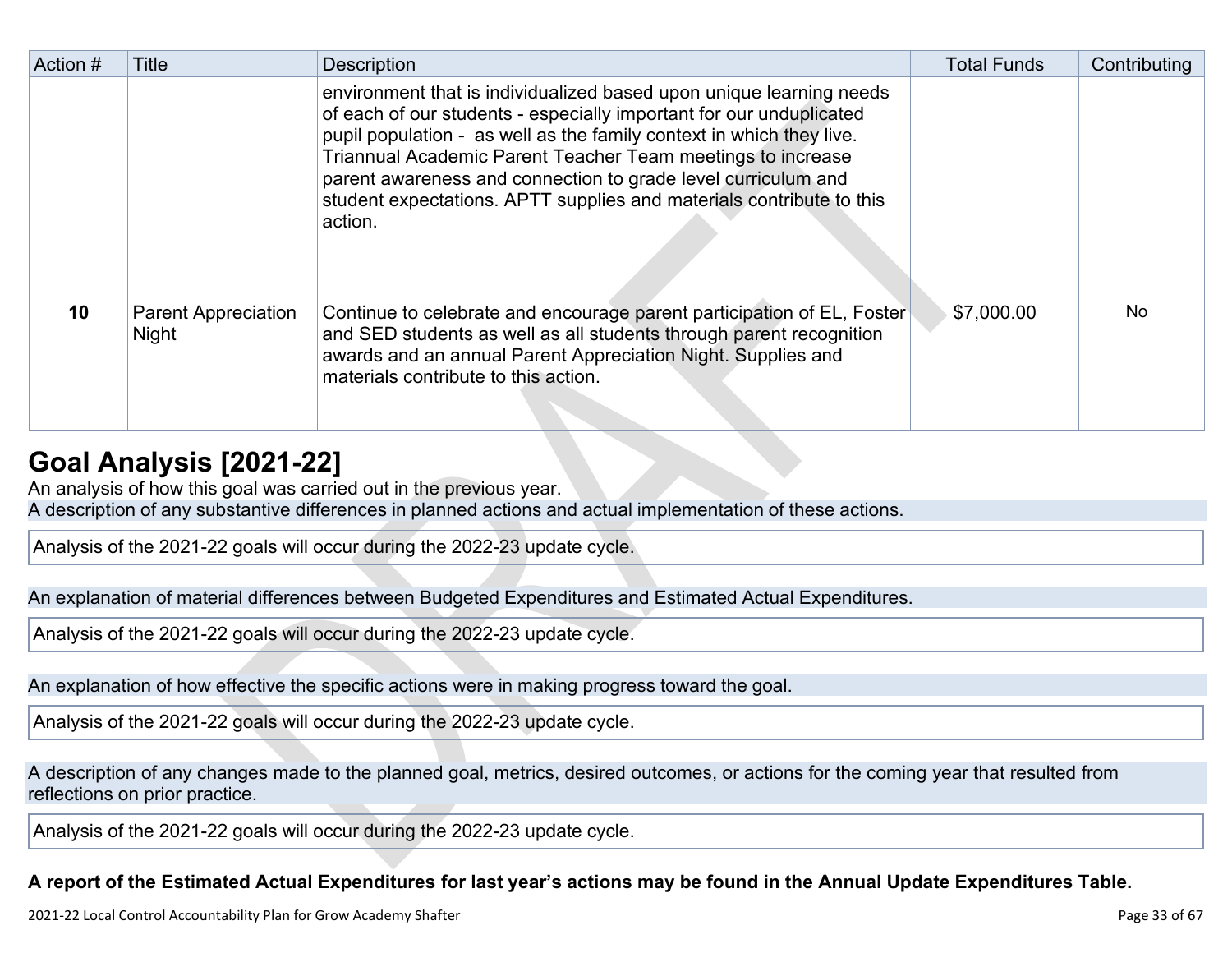2021-22 Local Control Accountability Plan for Grow Academy Shafter **Page 34 of 67** Page 34 of 67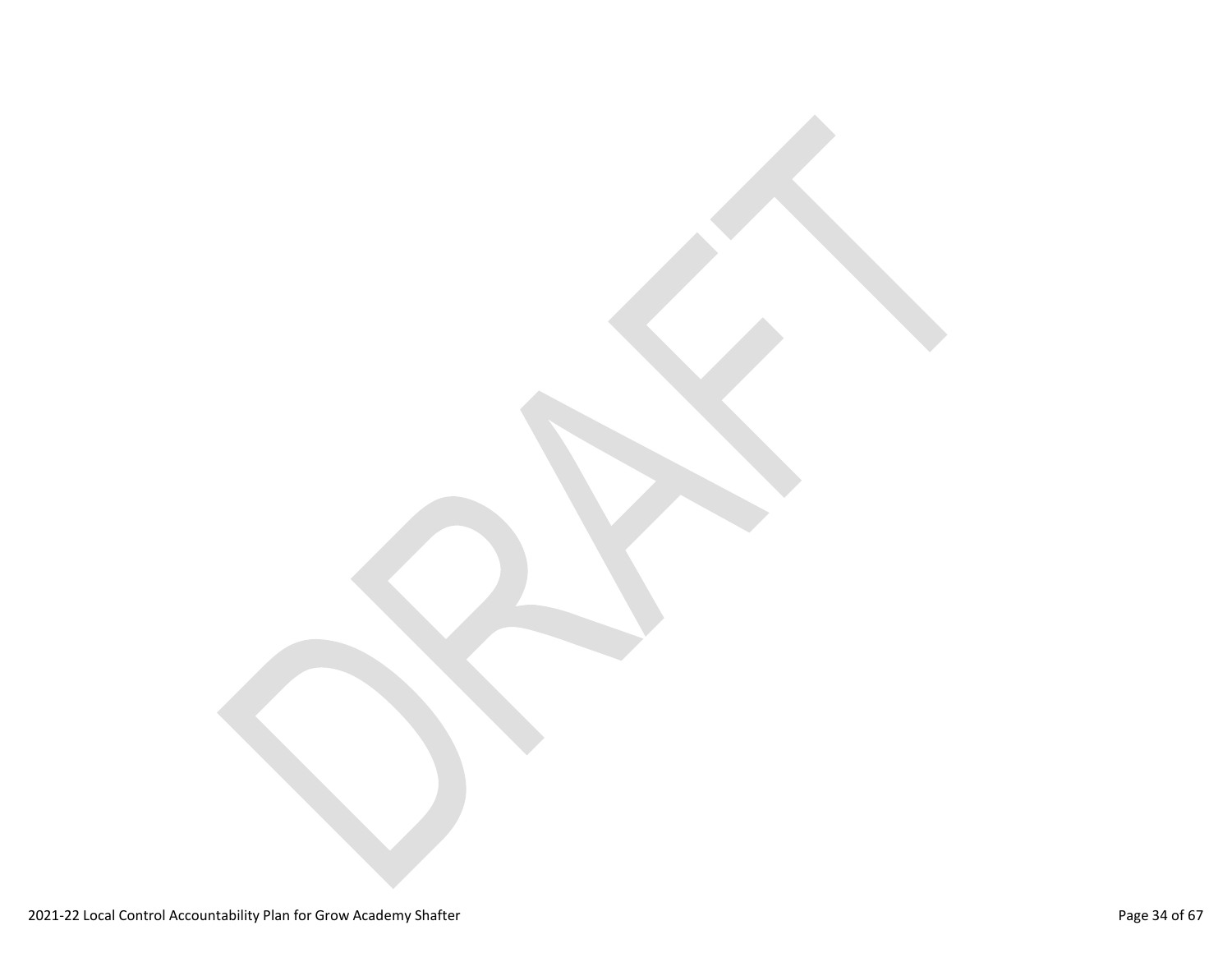# **Goals and [Actions](http://www.doc-tracking.com/screenshots/21LCAP/Instructions/21LCAPInstructions.htm#GoalsandActions)**

## **[Goal](http://www.doc-tracking.com/screenshots/21LCAP/Instructions/21LCAPInstructions.htm#goalDescription)**

| Goal # | <b>Description</b>                                                                              |
|--------|-------------------------------------------------------------------------------------------------|
|        | Maintain a learning environment that promotes a creative, healthy, and conscientious lifestyle. |

#### An [explanation](http://www.doc-tracking.com/screenshots/21LCAP/Instructions/21LCAPInstructions.htm#ExplanationofWhytheLEADevelopedGoals) of why the LEA has developed this goal.

Based on the Community Health Assessment and Improvement plan published by the Kern County Department of Public Health, which aims to assess the health and wellness of Kern County and provides a comprehensive look at the county's current health status, needs, and issues, data relating to the chronic health conditions are available.

In 2018, over half (55%) of all deaths were attributed to chronic disease, such as coronary heart disease, cancer, chronic lower respiratory disease, diabetes, chronic liver disease, and Alzheimer's. Obesity, mental health, and asthma were also identified as some of the top health problems facing our communities in the 2018 Community Health Survey. Coronary heart disease kills over 1,000 Kern County residents and is responsible for over 4,000 hospitalizations yearly. Although obesity may not be listed as a cause of death or reason for a hospital visit, this condition puts individuals at higher risk for stroke, heart disease, high blood pressure, diabetes, some cancers, and sleep disorders. Therefore, reducing obesity in a population is likely to have far reaching impacts. While California as a whole meets the national objectives for reducing obesity in the population, Kern County continues to have a higher proportion of obese residents than the rest of the State and does not meet the Healthy People 2020 target.

Diet plays a key role as a risk factor for chronic diseases. Two factors play an important role in ensuring a healthy diet: education and access. Having access to nutritious foods is a challenge in parts of Kern County. According to a 2017 University of California report titled, Kern County Food System Assessment: Indicators for a healthy food and agricultural economy report, between 30 percent and 55 percent of Kern County residents at or below 200% of the Federal Poverty Level (FPC) are food insecure. Food insecurity rates in Kern County generally exceeded rates for California. In 2020-2021, 77.1% of GA Shafter's families qualify for Free and Reduced Lunch.

The impacts of the GA ESY Program are not limited to how it impacts a healthier diet on reducing the potential for developing chronic health issues. Research linking the impact of nutrition to academic outcomes has shown positive effects in both academic achievement as well as student behavior (Am J Public Health. 2020;110:1405–1410. doi:10.2105/AJPH.2020.305743). A 2013 review of literature and research by Portland State University found positive impacts on direct academic outcomes, as well as indirect outcomes on social development for Garden Based Learning programs, such as the GA ESY (Review of Educational Research June 2013, Vol. 83, No. 2, pp. 211–235 DOI: 10.3102/0034654313475824).

Education about nutrition is a foundational element in ensuring that eating habits shift to more nutritious dietary habits. According to the same 2017 University of California study, one of the stated goals to improve dietary habits is access to nutrition education and hands-on opportunities to learn about food systems. Highlighted as a model for nutrition education in the study was the Edible Schoolyard (ESY) model at GA.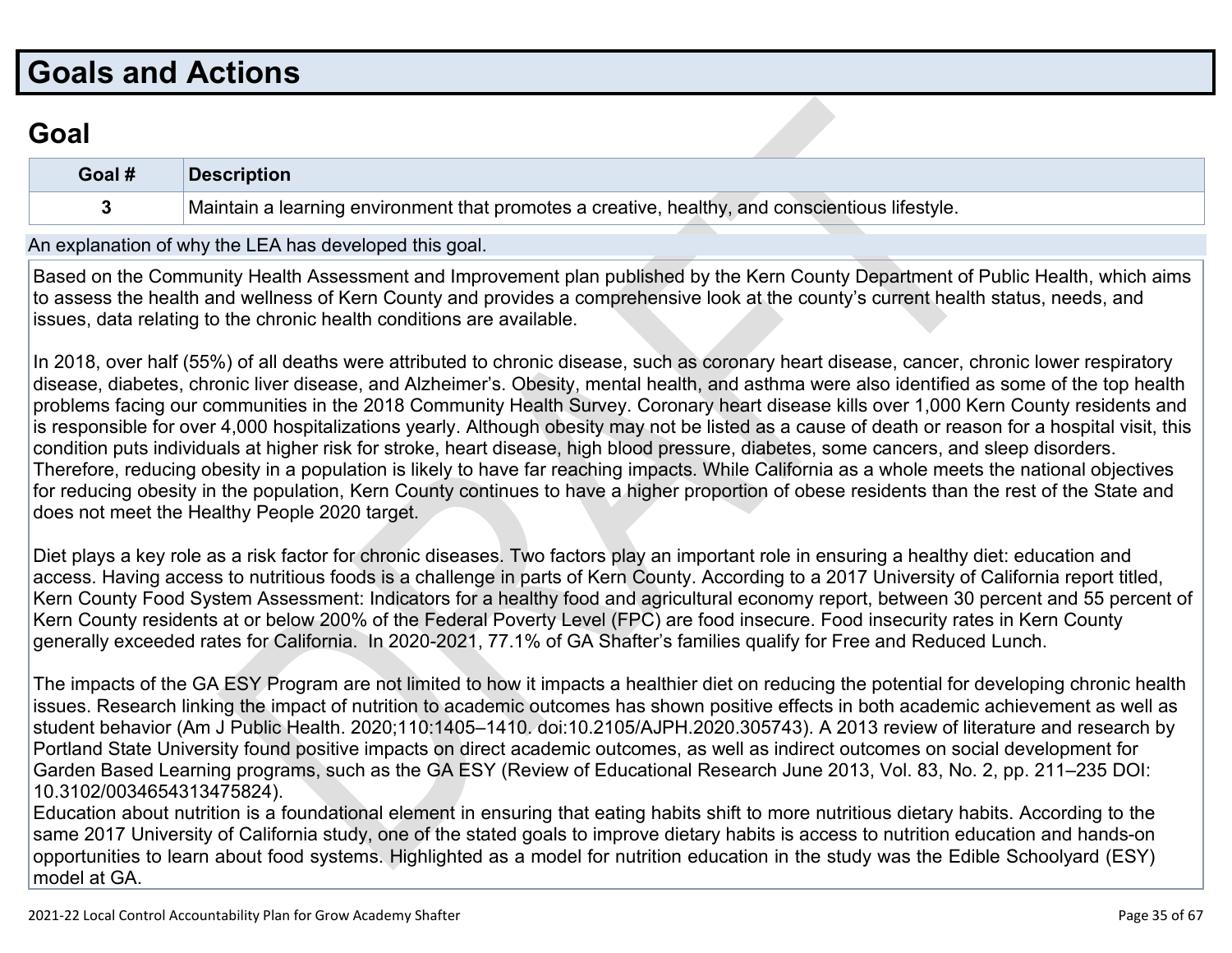The Edible Schoolyard (ESY) at Grow Academy Shafter was established in 2017 to instill life-long healthy eating habits in the students and communities in which they serve. To that end, Grow Academy Shafter extends annual wellness surveys to select grade levels as part of a long-term initiative to track health and wellness trends in GA Shafter students. The Edible Schoolyard program ensures that every student has access to nutrition education, guides the selection and preparation of organic and locally sourced food served at GA, and supports the academic content in both the classroom and the ESY kitchen and garden settings.

Each year we measure the effectiveness of the ESY in four (4) main areas:

Food Recognition - this survey assesses the retention standards such as seasonality of produce, identification of key food groups, and nutrition concepts for K-6 grade students.

Family Health and Wellness - this survey measures the influence that GA has made on our families by evaluating how the ESY curriculum has impacted healthy eating choices in the home.

Student Health Wellness - this survey measures the influence the ESY program has in instilling strong values of seasonality, environmental stewardship, personal expression, and nourishment of self and family.

ESY Exit Survey - this survey measures the impact and values that the ESY has instilled in the 8th grade graduating class and identifies core skills and concepts these students plan to carry into their daily food choices throughout high school and beyond.

The most recent ESY survey results (2018-2019: 3rd, 5th, 8th grade) showed the effectiveness of the ESY in shifting dietary behaviors, including:

As a result of the ESY program:

80% of parents want to cook healthier meals at home

65% of parents have made a positive change in health and wellness since attending GA

80% of students participate in the grocery shopping

### **[Measuring](http://www.doc-tracking.com/screenshots/21LCAP/Instructions/21LCAPInstructions.htm#MeasuringandReportingResults) and Reporting Results**

| <b>Metric</b>                                                                                  | <b>Baseline</b>                                                | Year 1 Outcome | Year 2 Outcome | Year 3 Outcome | Desired Outcome for<br>$2023 - 24$                                 |
|------------------------------------------------------------------------------------------------|----------------------------------------------------------------|----------------|----------------|----------------|--------------------------------------------------------------------|
| Pupil outcomes in<br>subjects described in<br>51210/51220 (ex:<br><b>CBM</b> metrics, Physical | 28.9% of 5th need<br>improvement in<br><b>Aerobic Capacity</b> |                |                |                | 100% of students will<br>meet state targets in<br>physical fitness |
| Fitness Testing,                                                                               | 25.6% of 5th grade<br>students; need                           |                |                |                |                                                                    |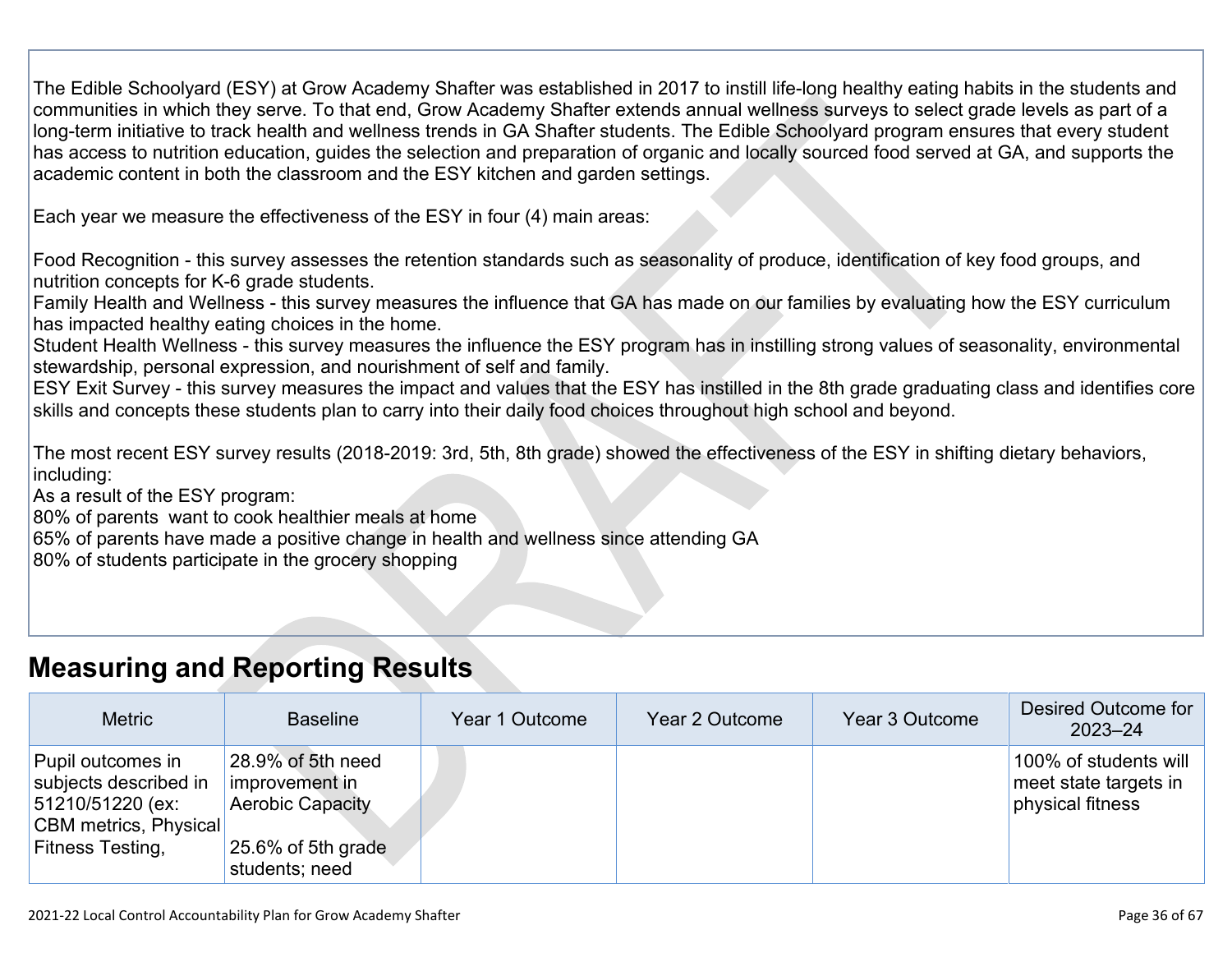| <b>Metric</b>                                                                         | <b>Baseline</b>                                                                                                                                                                                                                                                                                                                                                                       | Year 1 Outcome | Year 2 Outcome | Year 3 Outcome | <b>Desired Outcome for</b><br>$2023 - 24$                          |
|---------------------------------------------------------------------------------------|---------------------------------------------------------------------------------------------------------------------------------------------------------------------------------------------------------------------------------------------------------------------------------------------------------------------------------------------------------------------------------------|----------------|----------------|----------------|--------------------------------------------------------------------|
| various participation<br>rates)<br>(Priority #8a)                                     | improvement in body<br>composition<br>34.4% of 5th graders<br>need improvement in<br>abdominal strength<br>42.2% of 5th graders<br>need improvement on<br>upper body strength<br>(2018-2019 California<br><b>Physical Fitness</b><br>Report)                                                                                                                                          |                |                |                |                                                                    |
| Percent of students<br>meeting state targets<br>in Physical Fitness<br>(Priority #8a) | 64.4% of 5th grade<br>students met Healthy<br>Fitness Zone for<br><b>Aerobic Capacity</b><br>64.4% of 5th grade<br>students met Healthy<br><b>Fitness Zone for Body</b><br>Composition<br>65.6% of 5th grade<br>students met Healthy<br>Fitness Zone for<br><b>Abdominal Strength</b><br>57.8% of 5th grade<br>students met Healthy<br>Fitness Zone for<br><b>Upper Body Strength</b> |                |                |                | 100% of students will<br>meet state targets in<br>physical fitness |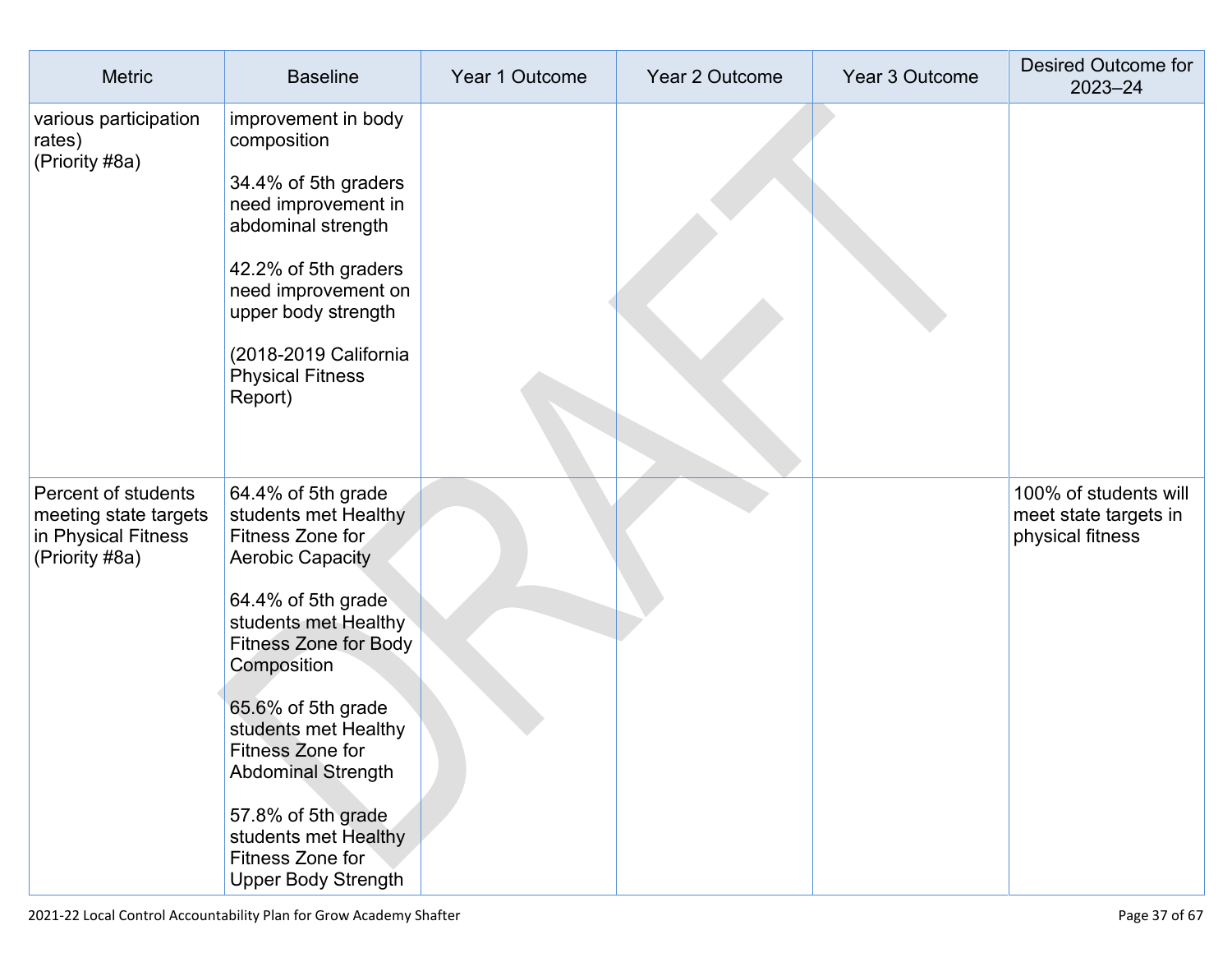| <b>Metric</b>                                                                                                                                                                     | <b>Baseline</b>                                                                                                                                                                                                                                                                                                                          | Year 1 Outcome | Year 2 Outcome | Year 3 Outcome | <b>Desired Outcome for</b><br>$2023 - 24$                                                            |
|-----------------------------------------------------------------------------------------------------------------------------------------------------------------------------------|------------------------------------------------------------------------------------------------------------------------------------------------------------------------------------------------------------------------------------------------------------------------------------------------------------------------------------------|----------------|----------------|----------------|------------------------------------------------------------------------------------------------------|
|                                                                                                                                                                                   | (2018-2019 California<br><b>Physical Fitness</b><br>Report                                                                                                                                                                                                                                                                               |                |                |                |                                                                                                      |
| Pupil outcomes in<br>subjects described in<br>51210/51220 (ex:<br>CBM metrics, Physical at least 150-225<br>Fitness Testing,<br>various participation<br>rates)<br>(Priority #8a) | 90 middle school<br>students received<br>physical education for<br>minutes per week<br>throughout the school<br>year.<br>630 elementary<br>students (K-6)<br>received physical<br>education for at least<br>80-110 minutes per<br>week throughout the<br>school year<br>(CALPADS<br>Attendance Report)<br>(CALPADS<br>Attendance Report) |                |                |                | 100% of student will<br>participate in Physical<br><b>Education classes</b>                          |
| Number of parents<br>participating in Family<br>Cooking classes<br>(Priority #8a)                                                                                                 | A total of 77 ESY<br>lessons were provided<br>in the 2020-2021<br>school year benefiting<br>all K-5 students<br>(CALPADS<br>Attendance Report)                                                                                                                                                                                           |                |                |                | Maintain 100% of<br>students in K-5 to<br>participate in 12<br>Edible Schoolyard<br>lessons per year |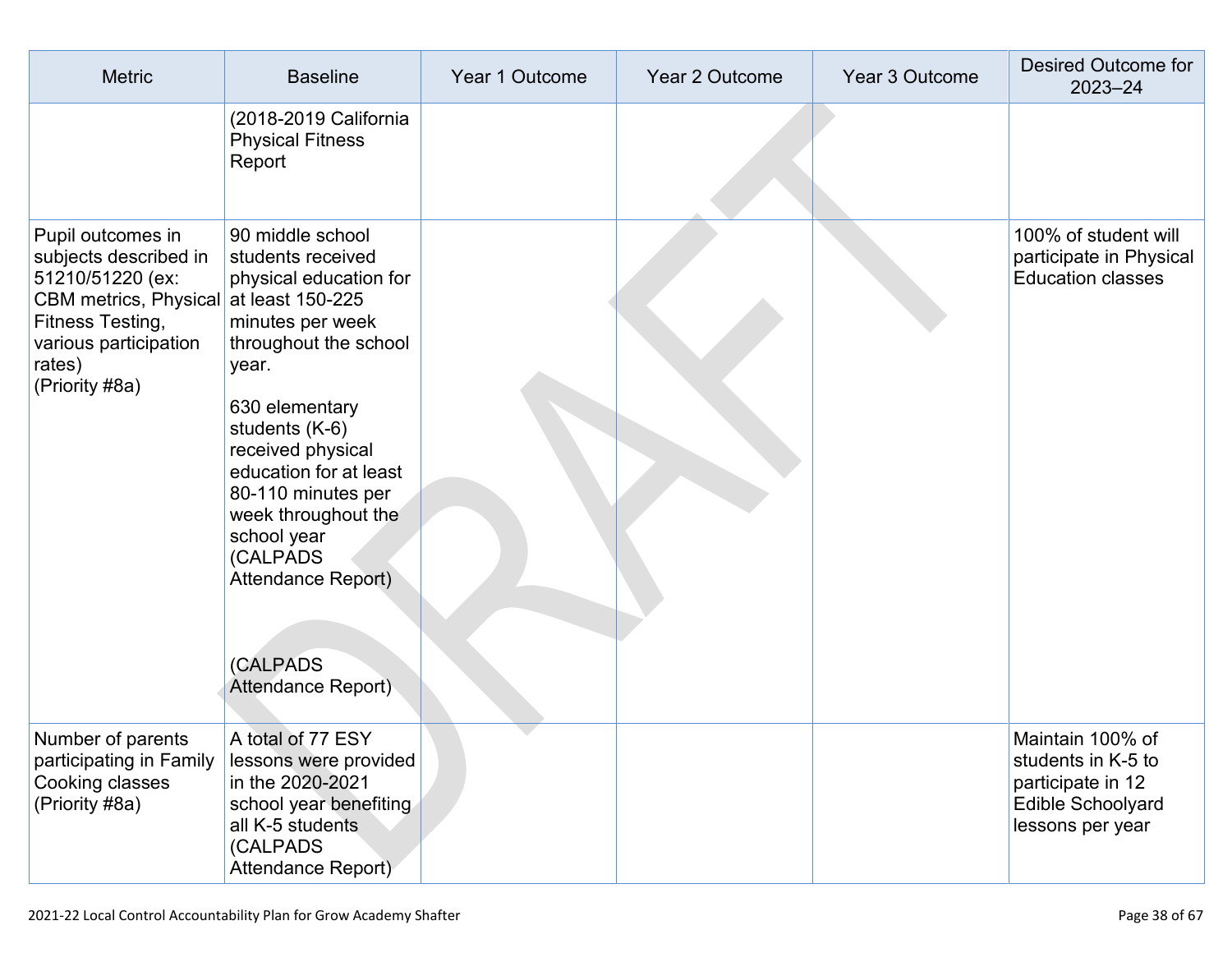| <b>Metric</b>  | <b>Baseline</b> | Year 1 Outcome | Year 2 Outcome | Year 3 Outcome | <b>Desired Outcome for</b><br>$2023 - 24$ |
|----------------|-----------------|----------------|----------------|----------------|-------------------------------------------|
|                |                 |                |                |                |                                           |
| <b>Actions</b> |                 |                |                |                |                                           |

## **[Actions](http://www.doc-tracking.com/screenshots/21LCAP/Instructions/21LCAPInstructions.htm#actions)**

| Action #     | Title                                | <b>Description</b>                                                                                                                                                                                                                                                                                                                                                                                                                                                                                                                                                                                                                                                                                                                                                                                                                                                                                                                                                                               | <b>Total Funds</b> | Contributing |
|--------------|--------------------------------------|--------------------------------------------------------------------------------------------------------------------------------------------------------------------------------------------------------------------------------------------------------------------------------------------------------------------------------------------------------------------------------------------------------------------------------------------------------------------------------------------------------------------------------------------------------------------------------------------------------------------------------------------------------------------------------------------------------------------------------------------------------------------------------------------------------------------------------------------------------------------------------------------------------------------------------------------------------------------------------------------------|--------------------|--------------|
|              | <b>Art and Music</b><br>Programs     | One (1) Music and two (2) Art Teachers of Grow Academy Shafter is<br>committed to providing enrichment programs that most students in the<br>Shafter community are not able to afford outside of school, by<br>providing music and Art enrichment courses for all students. Research<br>suggest there is a positive correlation between arts/music participation<br>and positive health and wellness outcomes. Over the past decade,<br>health psychologists have cautiously begun looking at how the arts<br>might be used in a variety of ways to heal emotional injuries, increase<br>understanding of oneself and others, develop a capacity for self-<br>reflection, reduce symptoms, and alter behaviors and thinking<br>patterns.8 Krout RE. Music listening to facilitate relaxation and<br>promote wellness: integrated aspects of our neurophysiological<br>responses to music. Arts Psychother 2006;34(2):134-141 [Google<br>Scholar] Staff salaries are contributing to this action. | \$258,530.00       | Yes          |
| $\mathbf{2}$ | <b>Edible School Yard</b><br>Program | As stated in Goal 1, in 2018, over half (55%) of all deaths were<br>attributed to chronic disease, such as coronary heart disease, chronic<br>lower respiratory disease, among other chronic health conditions in<br>Kern County. Kern County continues to rank 52 out of 57 for health<br>outcomes. Actions #2 and 3 are all aligned to address these chronic<br>health conditions in Kern County.<br>To address this, Grow Academy strives to provide nutrition, cooking<br>and gardening classes to parents and students in an attempt to reduce<br>health issues, increase school attendance and increase student<br>achievement.                                                                                                                                                                                                                                                                                                                                                            | \$341,369.00       | Yes          |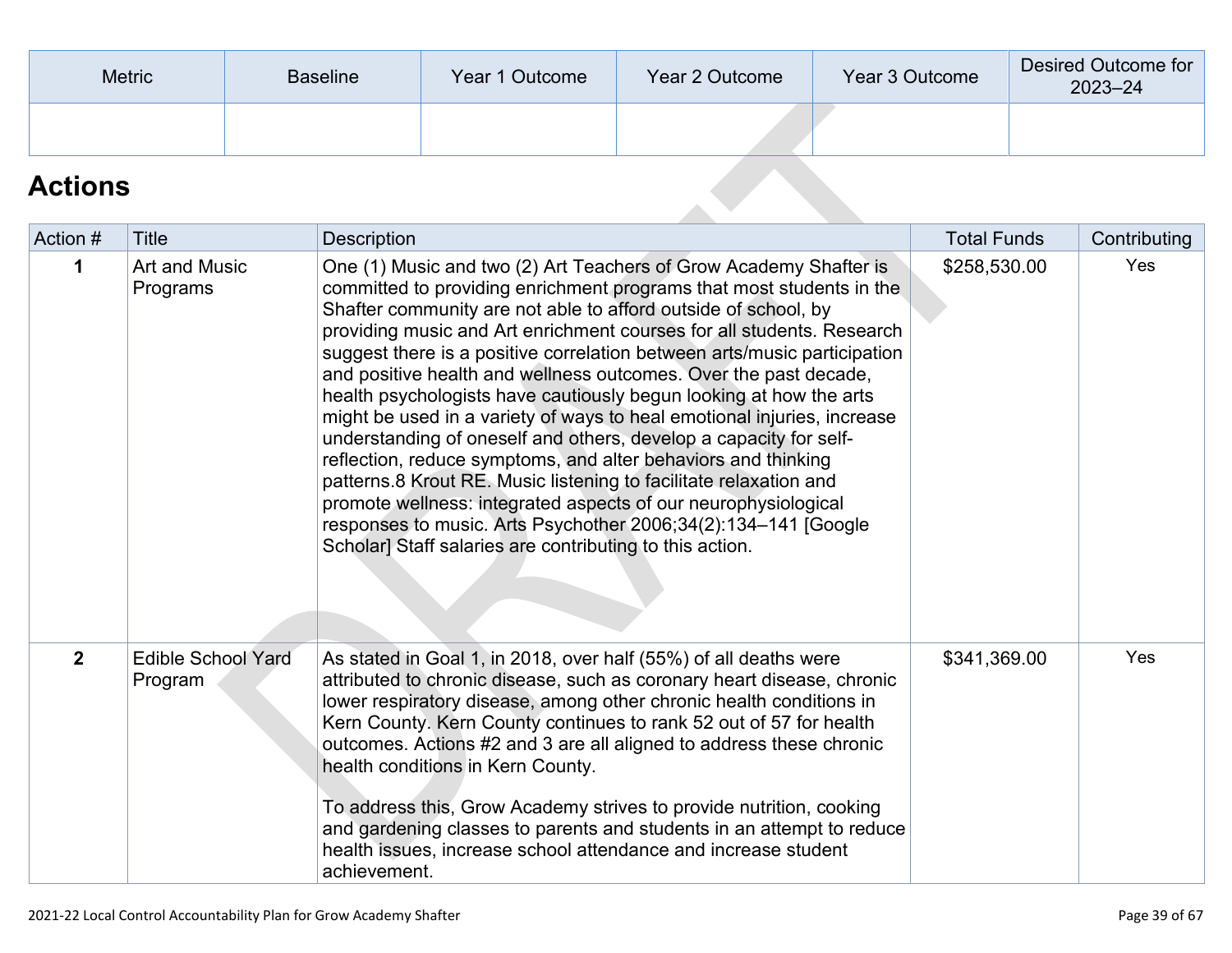| Action # | Title                          | <b>Description</b>                                                                                                                                                                                                                                                                                                                                                                                                                                                                                                                                                                                                                                                                                                                                                                                                                                                                                                                                                                                                                                                                                                                                                                                              | <b>Total Funds</b> | Contributing |
|----------|--------------------------------|-----------------------------------------------------------------------------------------------------------------------------------------------------------------------------------------------------------------------------------------------------------------------------------------------------------------------------------------------------------------------------------------------------------------------------------------------------------------------------------------------------------------------------------------------------------------------------------------------------------------------------------------------------------------------------------------------------------------------------------------------------------------------------------------------------------------------------------------------------------------------------------------------------------------------------------------------------------------------------------------------------------------------------------------------------------------------------------------------------------------------------------------------------------------------------------------------------------------|--------------------|--------------|
|          |                                | The Edible Schoolyard (ESY) at Grow Academy Shafter was<br>established in 2017 to instill life-long healthy eating habits in the<br>students and communities in which they serve. To that end, Grow<br>Academy extends annual wellness surveys to select grade levels as<br>part of a long-term initiative to track health and wellness trends in GA<br>Shafter students. The Edible Schoolyard program ensures that every<br>student has access to nutrition education, guides the selection and<br>preparation of organic and locally sourced food served at GA, and<br>supports the academic content in both the classroom and the ESY<br>kitchen and garden setting.<br>A team of two (2) ESY Lead Educators and two (2) ESY Instructors<br>Offer cooking classes to unduplicated students to reinforce the healthy<br>meals served during school hours and prepared in the ESY learning<br>kitchen. Family cooking classes after school to reinforce the healthy<br>meals served during school hours and prepared in the ESY learning<br>kitchen. Provide translation services during these classes. Staff<br>salaries, cooking supplies, books, and instructional materials<br>contribute to this action. |                    |              |
| 3        | Promote Health and<br>Wellness | Quarterly family activities to promote health and wellness including<br>Farmer's Market/Wellness Fair, Family Cooking Classes, and Garden<br>Days. Materials and supplies contribute to this action item.                                                                                                                                                                                                                                                                                                                                                                                                                                                                                                                                                                                                                                                                                                                                                                                                                                                                                                                                                                                                       | \$5,000.00         | Yes          |

## **Goal Analysis [\[2021-22\]](http://www.doc-tracking.com/screenshots/21LCAP/Instructions/21LCAPInstructions.htm#GoalAnalysis)**

An analysis of how this goal was carried out in the previous year.

A description of any substantive differences in planned actions and actual implementation of these actions.

Analysis of the 2021-22 goals will occur during the 2022-23 update cycle.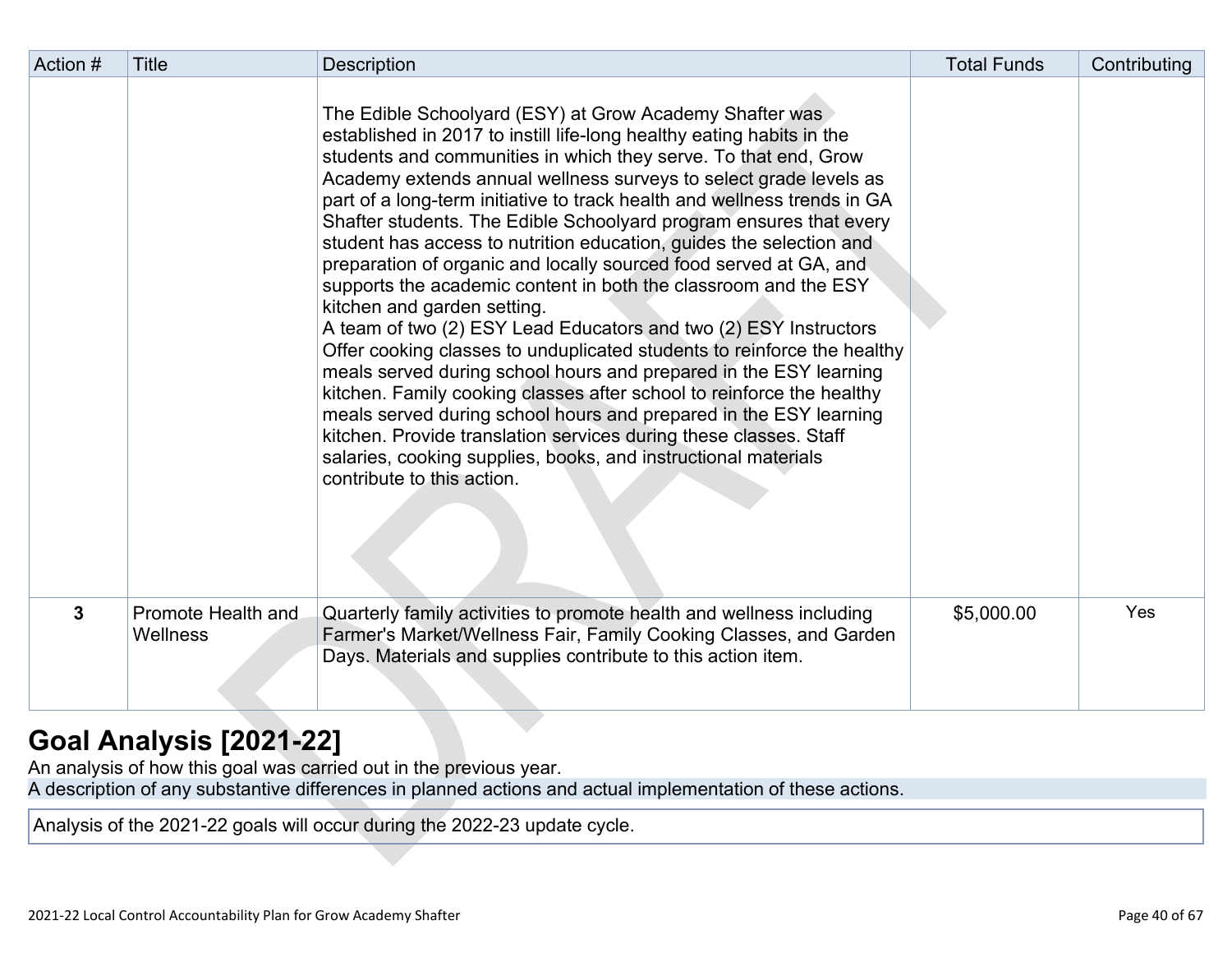An explanation of material differences between Budgeted Expenditures and Estimated Actual Expenditures.

Analysis of the 2021-22 goals will occur during the 2022-23 update cycle.

An explanation of how effective the specific actions were in making progress toward the goal.

Analysis of the 2021-22 goals will occur during the 2022-23 update cycle.

A description of any changes made to the planned goal, metrics, desired outcomes, or actions for the coming year that resulted from reflections on prior practice.

Analysis of the 2021-22 goals will occur during the 2022-23 update cycle.

A report of the Estimated Actual Expenditures for last year's actions may be found in the Annual Update Expenditures Table.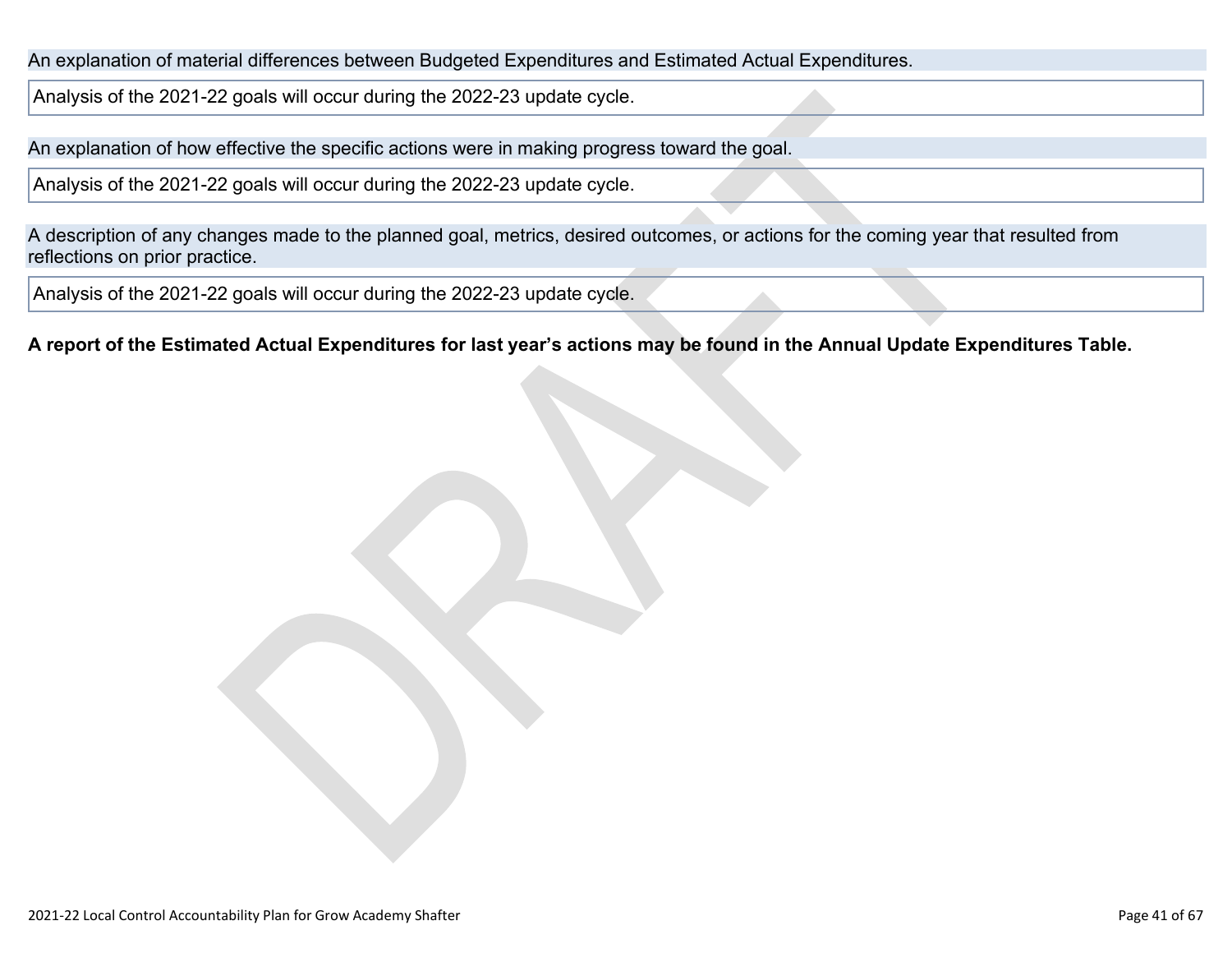# **Goals and [Actions](http://www.doc-tracking.com/screenshots/21LCAP/Instructions/21LCAPInstructions.htm#GoalsandActions)**

## **[Goal](http://www.doc-tracking.com/screenshots/21LCAP/Instructions/21LCAPInstructions.htm#goalDescription)**

| Goal # | Description                                            |
|--------|--------------------------------------------------------|
|        |                                                        |
|        | An explanation of why the LEA has developed this goal. |

### **[Measuring](http://www.doc-tracking.com/screenshots/21LCAP/Instructions/21LCAPInstructions.htm#MeasuringandReportingResults) and Reporting Results**

| <b>Metric</b> | <b>Baseline</b> | Year 1 Outcome | Year 2 Outcome | Year 3 Outcome | Desired Outcome for<br>$2023 - 24$ |
|---------------|-----------------|----------------|----------------|----------------|------------------------------------|
|               |                 |                |                |                |                                    |

### **[Actions](http://www.doc-tracking.com/screenshots/21LCAP/Instructions/21LCAPInstructions.htm#actions)**

| Action $#$ | Title | <b>Description</b> | <b>Total Funds</b> | Contributing<br>$\overline{\phantom{0}}$ |
|------------|-------|--------------------|--------------------|------------------------------------------|
|            |       |                    |                    |                                          |
|            |       |                    |                    |                                          |

### **Goal Analysis [\[2021-22\]](http://www.doc-tracking.com/screenshots/21LCAP/Instructions/21LCAPInstructions.htm#GoalAnalysis)**

An analysis of how this goal was carried out in the previous year.

A description of any substantive differences in planned actions and actual implementation of these actions.

Analysis of the 2021-22 goals will occur during the 2022-23 update cycle.

An explanation of material differences between Budgeted Expenditures and Estimated Actual Expenditures.

Analysis of the 2021-22 goals will occur during the 2022-23 update cycle.

An explanation of how effective the specific actions were in making progress toward the goal.

Analysis of the 2021-22 goals will occur during the 2022-23 update cycle.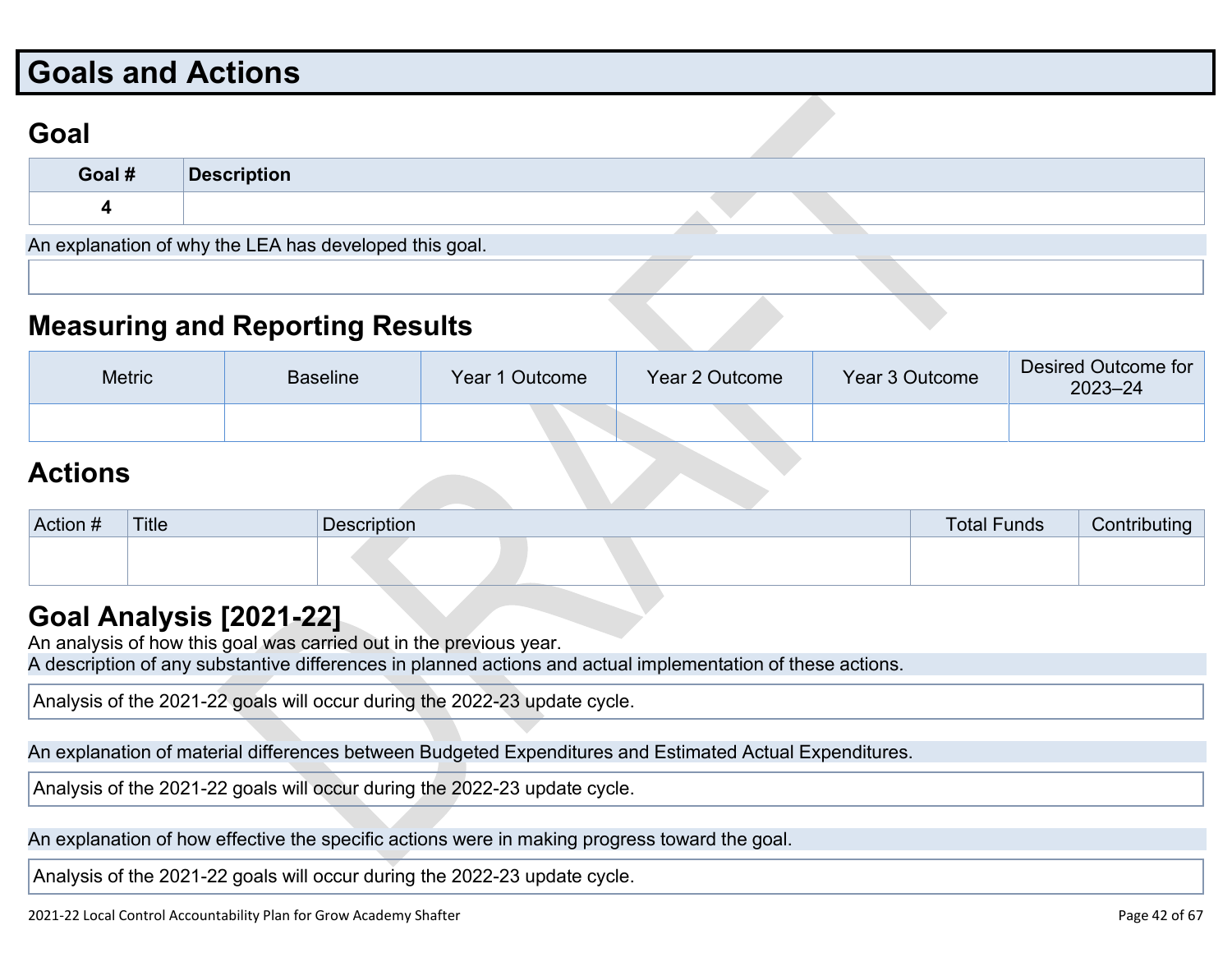A description of any changes made to the planned goal, metrics, desired outcomes, or actions for the coming year that resulted from reflections on prior practice.

Analysis of the 2021-22 goals will occur during the 2022-23 update cycle.

A report of the Estimated Actual Expenditures for last year's actions may be found in the Annual Update Expenditures Table.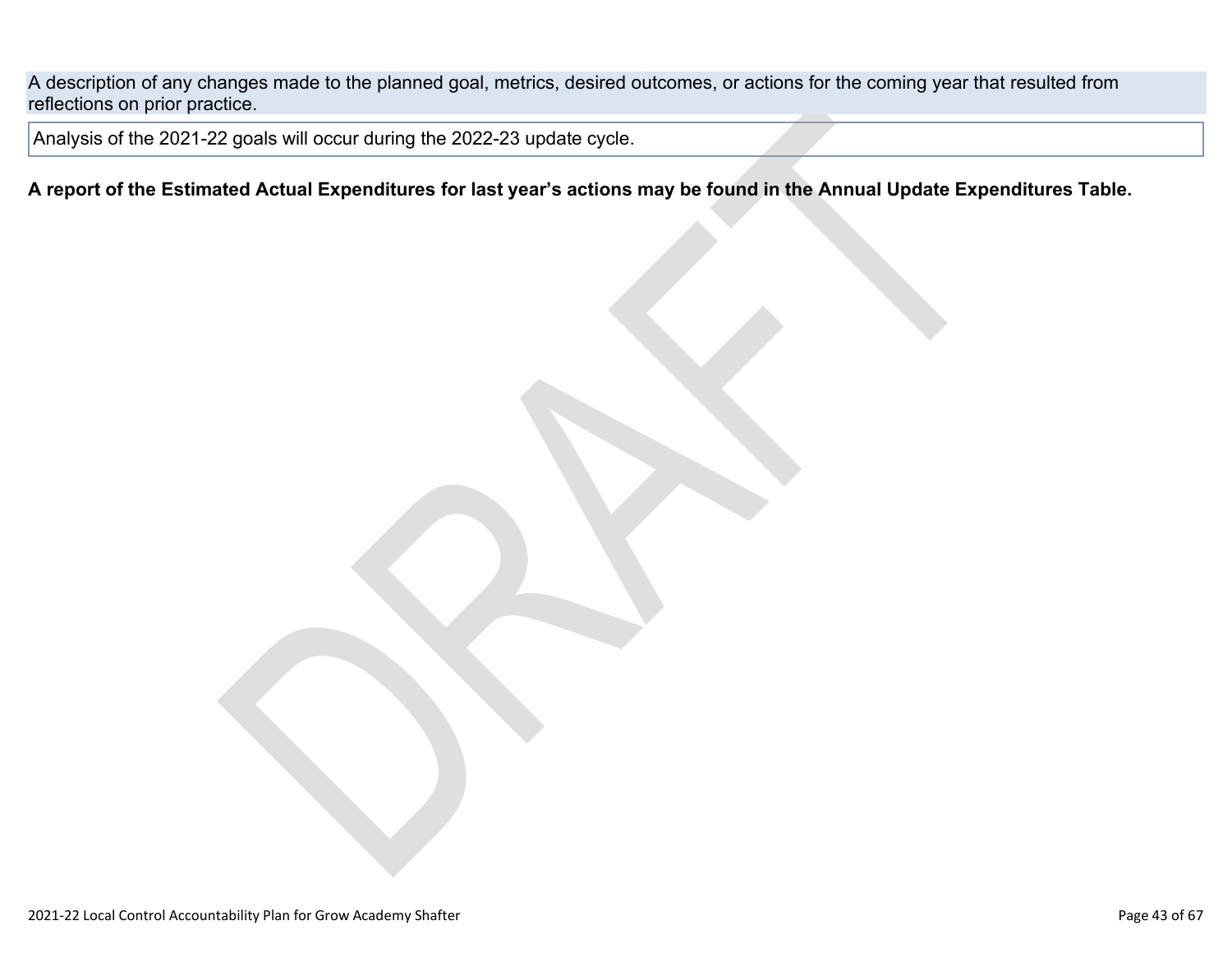# **Goals and [Actions](http://www.doc-tracking.com/screenshots/21LCAP/Instructions/21LCAPInstructions.htm#GoalsandActions)**

## **[Goal](http://www.doc-tracking.com/screenshots/21LCAP/Instructions/21LCAPInstructions.htm#goalDescription)**

| Goal # | Description                                            |
|--------|--------------------------------------------------------|
|        |                                                        |
|        | An explanation of why the LEA has developed this goal. |

### **[Measuring](http://www.doc-tracking.com/screenshots/21LCAP/Instructions/21LCAPInstructions.htm#MeasuringandReportingResults) and Reporting Results**

| <b>Metric</b> | <b>Baseline</b> | Year 1 Outcome | Year 2 Outcome | Year 3 Outcome | Desired Outcome for<br>$2023 - 24$ |
|---------------|-----------------|----------------|----------------|----------------|------------------------------------|
|               |                 |                |                |                |                                    |

### **[Actions](http://www.doc-tracking.com/screenshots/21LCAP/Instructions/21LCAPInstructions.htm#actions)**

| Action $#$ | Title | <b>Description</b> | <b>Total Funds</b> | Contributing<br>$\overline{\phantom{0}}$ |
|------------|-------|--------------------|--------------------|------------------------------------------|
|            |       |                    |                    |                                          |
|            |       |                    |                    |                                          |

### **Goal Analysis [\[2021-22\]](http://www.doc-tracking.com/screenshots/21LCAP/Instructions/21LCAPInstructions.htm#GoalAnalysis)**

An analysis of how this goal was carried out in the previous year.

A description of any substantive differences in planned actions and actual implementation of these actions.

Analysis of the 2021-22 goals will occur during the 2022-23 update cycle.

An explanation of material differences between Budgeted Expenditures and Estimated Actual Expenditures.

Analysis of the 2021-22 goals will occur during the 2022-23 update cycle.

An explanation of how effective the specific actions were in making progress toward the goal.

Analysis of the 2021-22 goals will occur during the 2022-23 update cycle.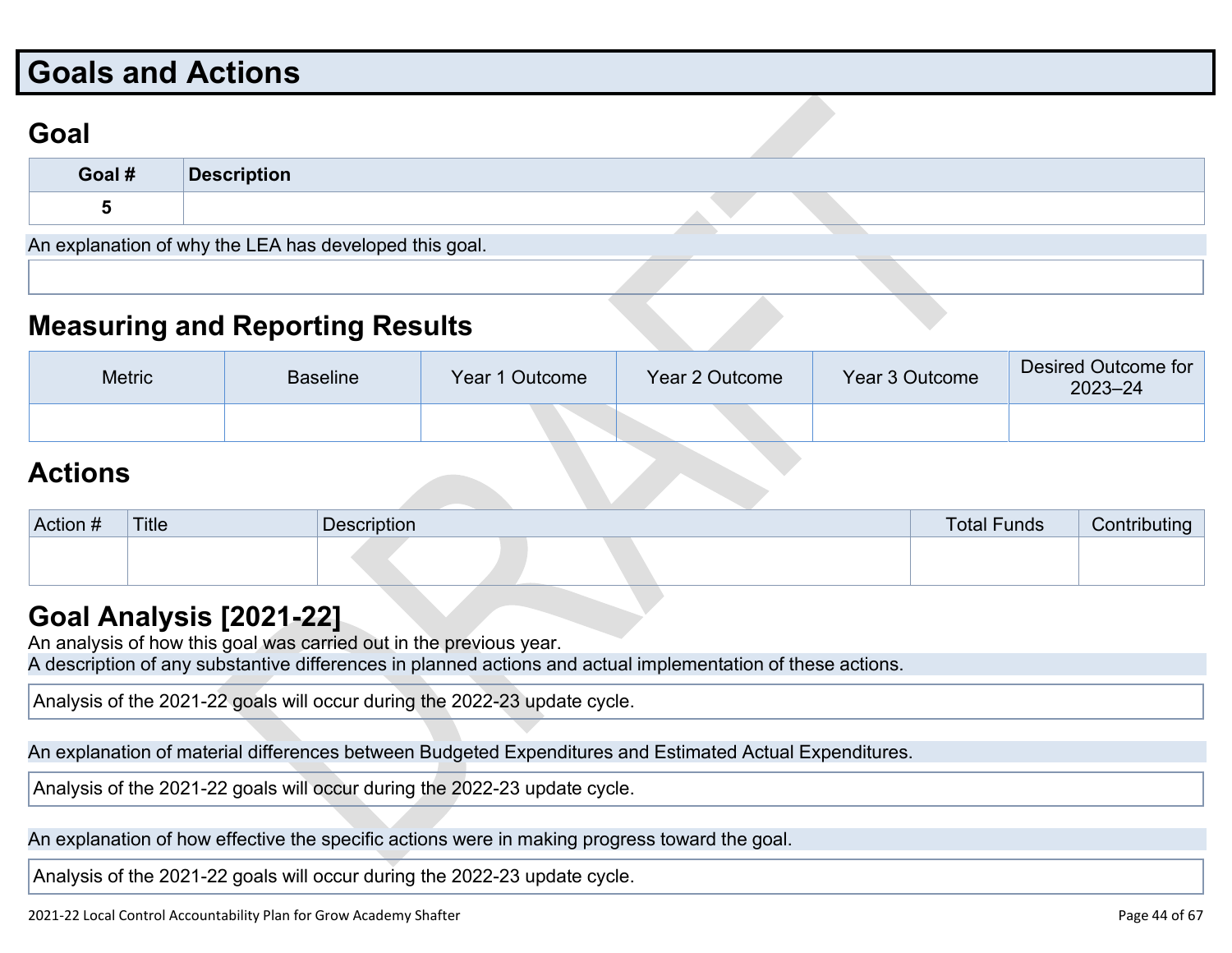A description of any changes made to the planned goal, metrics, desired outcomes, or actions for the coming year that resulted from reflections on prior practice.

Analysis of the 2021-22 goals will occur during the 2022-23 update cycle.

A report of the Estimated Actual Expenditures for last year's actions may be found in the Annual Update Expenditures Table.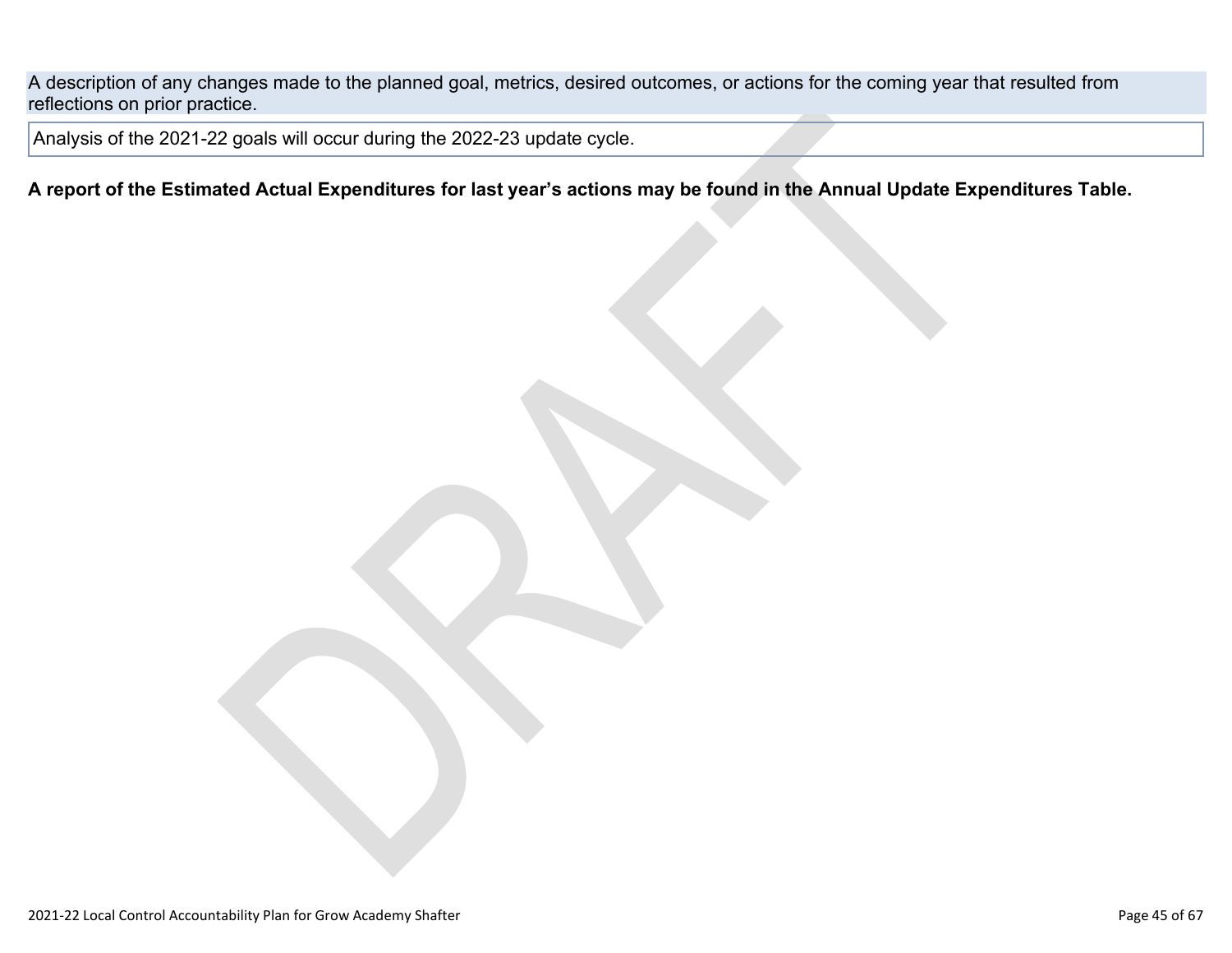# **[Increased or Improved Services for Foster Youth, English Learners, and Low-](http://www.doc-tracking.com/screenshots/21LCAP/Instructions/21LCAPInstructions.htm#IncreasedImprovedServices)Income [Students \[2021-22\]](http://www.doc-tracking.com/screenshots/21LCAP/Instructions/21LCAPInstructions.htm#IncreasedImprovedServices)**

| Percentage to Increase or Improve Services   Income students | Increased Apportionment based on the Enrollment of Foster Youth, English Learners, and Low- |
|--------------------------------------------------------------|---------------------------------------------------------------------------------------------|
| $ 32\%$                                                      | \$2,055,137                                                                                 |

**The Budgeted Expenditures for Actions identified as Contributing may be found in the Increased or Improved Services Expenditures Table.**

### **Required [Descriptions](http://www.doc-tracking.com/screenshots/21LCAP/Instructions/21LCAPInstructions.htm#RequiredDescriptions)**

For each action being provided to an entire school, or across the entire school district or county office of education (COE), an explanation of (1) how the needs of foster youth, English learners, and low-income students were considered first, and (2) how these actions are effective in meeting the goals for these students.

The school will continue to improve services for unduplicated populations by expanding our staffing model to include small group instructors (SGI's) in every grade level. SGIs will be responsible for working with the classroom teacher(s) to review data and provide targeted small group instruction to students, with a primary focus on unduplicated students, in order to address learning deficits. In addition, the school will continue to provide coaching for teachers, high-quality curricular materials, including SFA resources and support, and further develop the Solution Teams' continuous cycle of improvement. After-school and intersession tutoring has been added for students identified as underperforming in either math or reading. Online learning programs have been added to improve services to unduplicated pupils, which include the addition of the Lexia Core 5/Power-up programs, a research-proven literacy program that also builds critical thinking skills, to support the lowest-performing 20% of students. Additionally, monthly PLCs are led by outside consultants for departments to provide increased accessibility to the content for unduplicated populations.

A description of how services for foster youth, English learners, and low-income students are being increased or improved by the percentage required.

In addition to the actions and services being provided schoolwide, the actions described below are increased or improved and meet and/or exceed the totality of the required percentage increase as compared to all services for all students.

• supporting the academic needs of unduplicated pupils who are below grade level in reading and math in order to close the achievement gap (Goal 1, Actions #2, #8, and #27). The use of intervention curriculum supports the learning loss needs of unduplicated pupils by building foundational skills and closing the achievement gap (Goal 1, Action #1 and 2).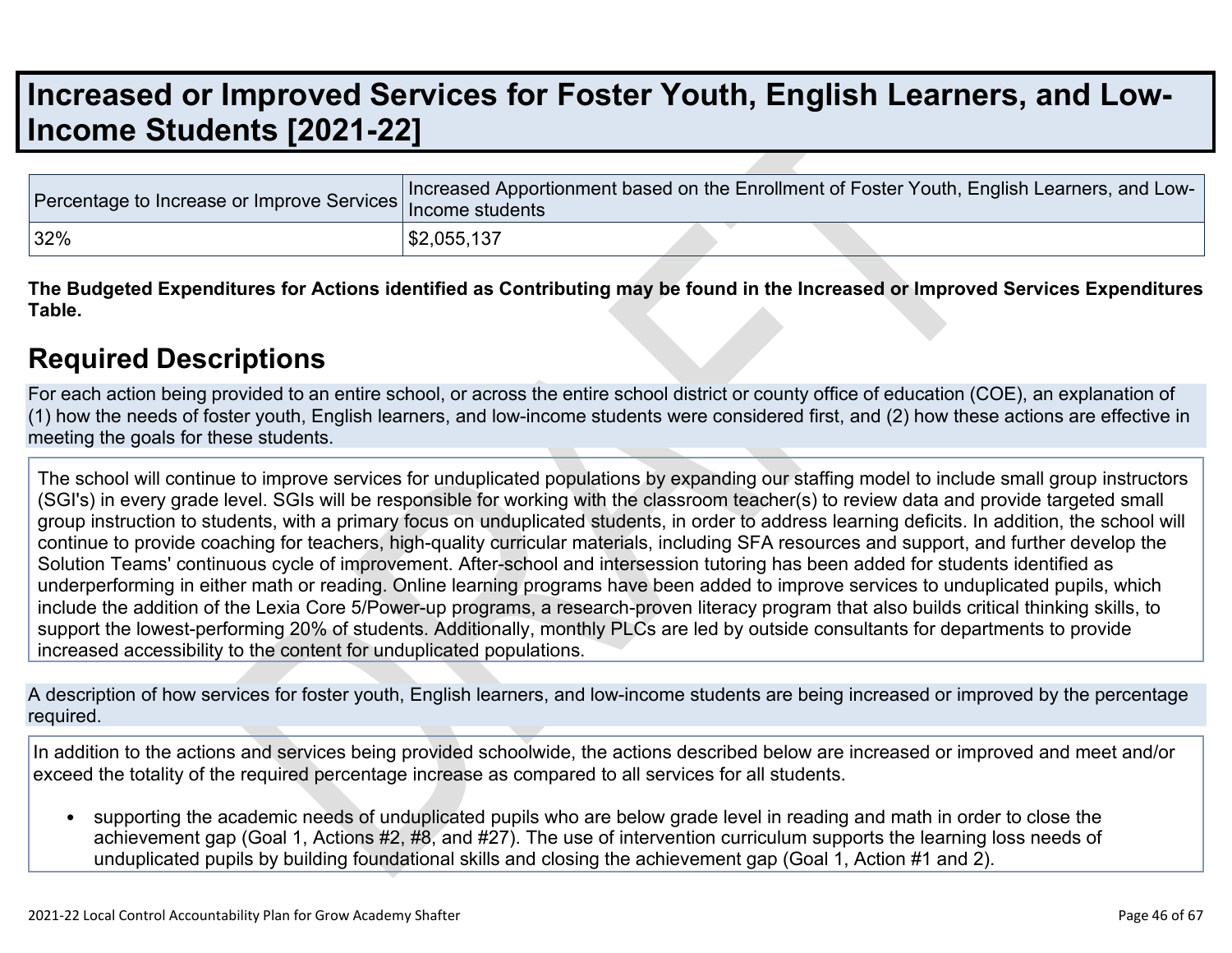- Providing English learners with additional resources and supports to increase their language proficiency (Goal 1, Actions #11 and #14). Proving English learners additional opportunities to listen to and speak English will increase their academic vocabulary and support their language acquisition.
- Providing Low Income and Foster Youth pupils with a social-emotional curriculum in order to support growth in this area (Goal 2, Action #11). Unduplicated pupils who have experienced trauma related to the COVID-19 pandemic are able to access online curriculum to support personal growth in a variety of areas (Goal 2, Action #11).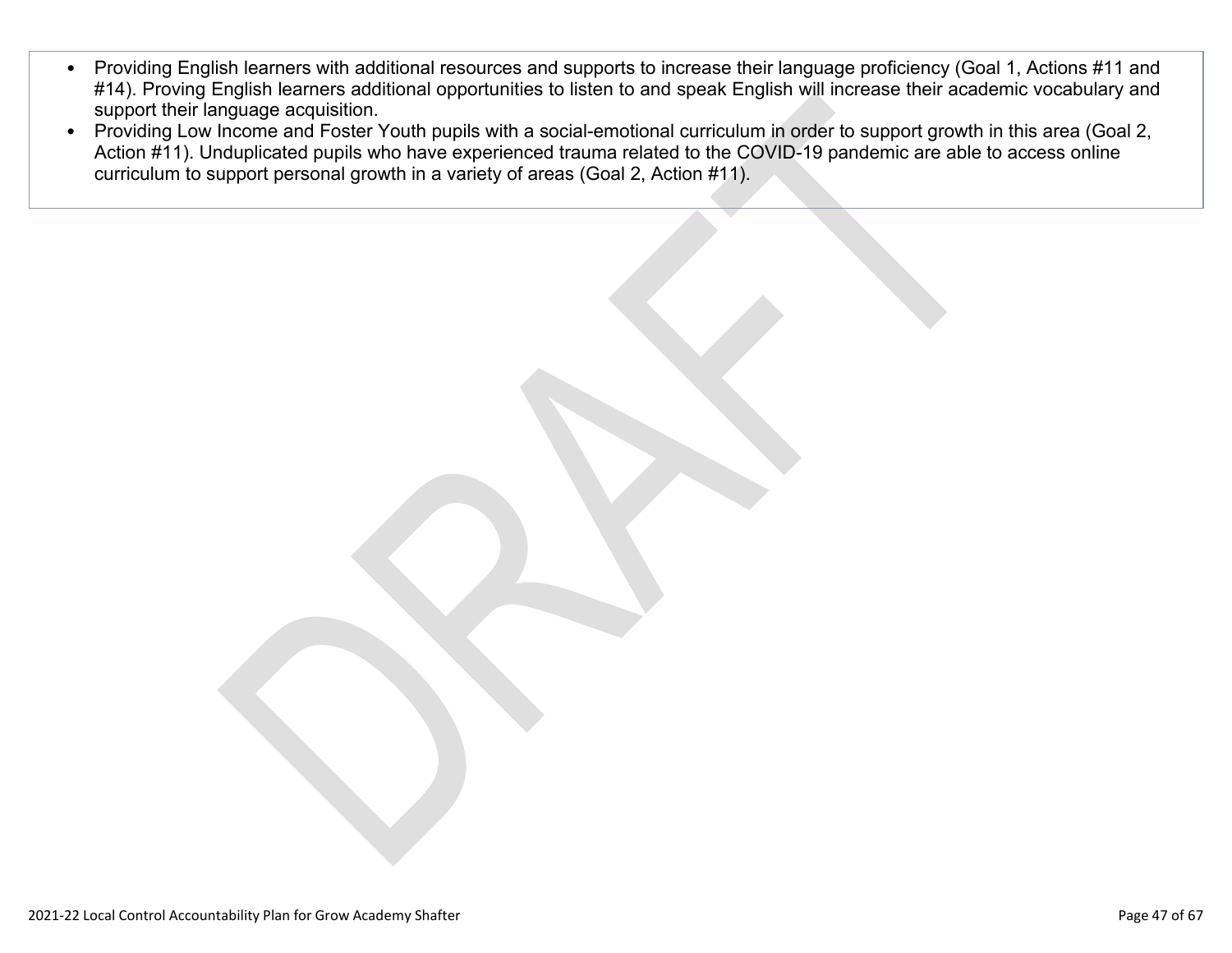### **Total Expenditures Table**

|              |                         |                                                              | <b>LCFF Funds</b>                                                                          | <b>Other State Funds</b> |                   | <b>Local Funds</b> |                          | <b>Federal Funds</b>   |  | <b>Total Funds</b>   |                            |
|--------------|-------------------------|--------------------------------------------------------------|--------------------------------------------------------------------------------------------|--------------------------|-------------------|--------------------|--------------------------|------------------------|--|----------------------|----------------------------|
|              |                         |                                                              | \$2,236,562.00                                                                             | \$858,326.00             |                   |                    |                          | \$143,407.00           |  |                      | \$3,238,295.00             |
|              |                         |                                                              |                                                                                            |                          |                   |                    |                          |                        |  |                      |                            |
|              |                         |                                                              |                                                                                            |                          |                   | <b>Totals:</b>     |                          | <b>Total Personnel</b> |  |                      | <b>Total Non-personnel</b> |
|              |                         |                                                              |                                                                                            |                          |                   | Totals:            |                          | \$2,919,443.00         |  |                      | \$318,852.00               |
|              |                         |                                                              |                                                                                            |                          |                   |                    |                          |                        |  |                      |                            |
| <b>Goal</b>  | <b>Action#</b>          | <b>Student Group(s)</b>                                      |                                                                                            | <b>Title</b>             | <b>LCFF Funds</b> |                    | <b>Other State Funds</b> | <b>Local Funds</b>     |  | <b>Federal Funds</b> | <b>Total Funds</b>         |
| 1            | 1                       | <b>English Learners</b><br><b>Foster Youth</b><br>Low Income | Intervention and Enrichment                                                                |                          | \$350,000.00      |                    |                          |                        |  | \$23,114.00          | \$373,114.00               |
| $\mathbf{1}$ | 2 <sup>1</sup>          | <b>English Learners</b><br><b>Foster Youth</b><br>Low Income | Targeted Academic Support for<br><b>Unduplicated Students</b>                              |                          | \$6,000.00        |                    |                          |                        |  | \$117,293.00         | \$123,293.00               |
| $\mathbf 1$  | $\mathbf{3}$            | All                                                          | <b>Literacy Programs</b>                                                                   |                          | \$10,000.00       |                    |                          |                        |  |                      | \$10,000.00                |
| $\mathbf 1$  | $\overline{\mathbf{4}}$ | <b>English Learners</b><br><b>Foster Youth</b><br>Low Income | <b>Educational Software</b>                                                                |                          | \$20,375.00       |                    |                          |                        |  |                      | \$20,375.00                |
| $\mathbf{1}$ | $5\phantom{.0}$         |                                                              | Success for All                                                                            |                          | \$48,100.00       |                    |                          |                        |  |                      | \$48,100.00                |
| $\mathbf{1}$ | $6\phantom{a}$          | <b>English Learners</b><br><b>Foster Youth</b><br>Low Income | <b>Professional Development</b>                                                            |                          | \$53,000.00       |                    |                          |                        |  | \$3,000.00           | \$56,000.00                |
| $\mathbf{1}$ | $\overline{7}$          | <b>English Learners</b><br><b>Foster Youth</b><br>Low Income | Summer Academic Program                                                                    |                          | \$11,000.00       |                    |                          |                        |  |                      | \$11,000.00                |
| $\mathbf{1}$ | 8                       | All                                                          | <b>Provide Fall and Spring</b><br>Intersessions to Support<br><b>Unduplicated Students</b> |                          | \$2,500.00        |                    |                          |                        |  |                      | \$2,500.00                 |
| 1            | 9                       | All                                                          | <b>Expand After School Program</b>                                                         |                          |                   |                    | \$176,120.00             |                        |  |                      | \$176,120.00               |
| $\mathbf 1$  | 10                      | All                                                          | School-Wide Literacy Initiatives                                                           |                          | \$58,650.00       |                    |                          |                        |  |                      | \$58,650.00                |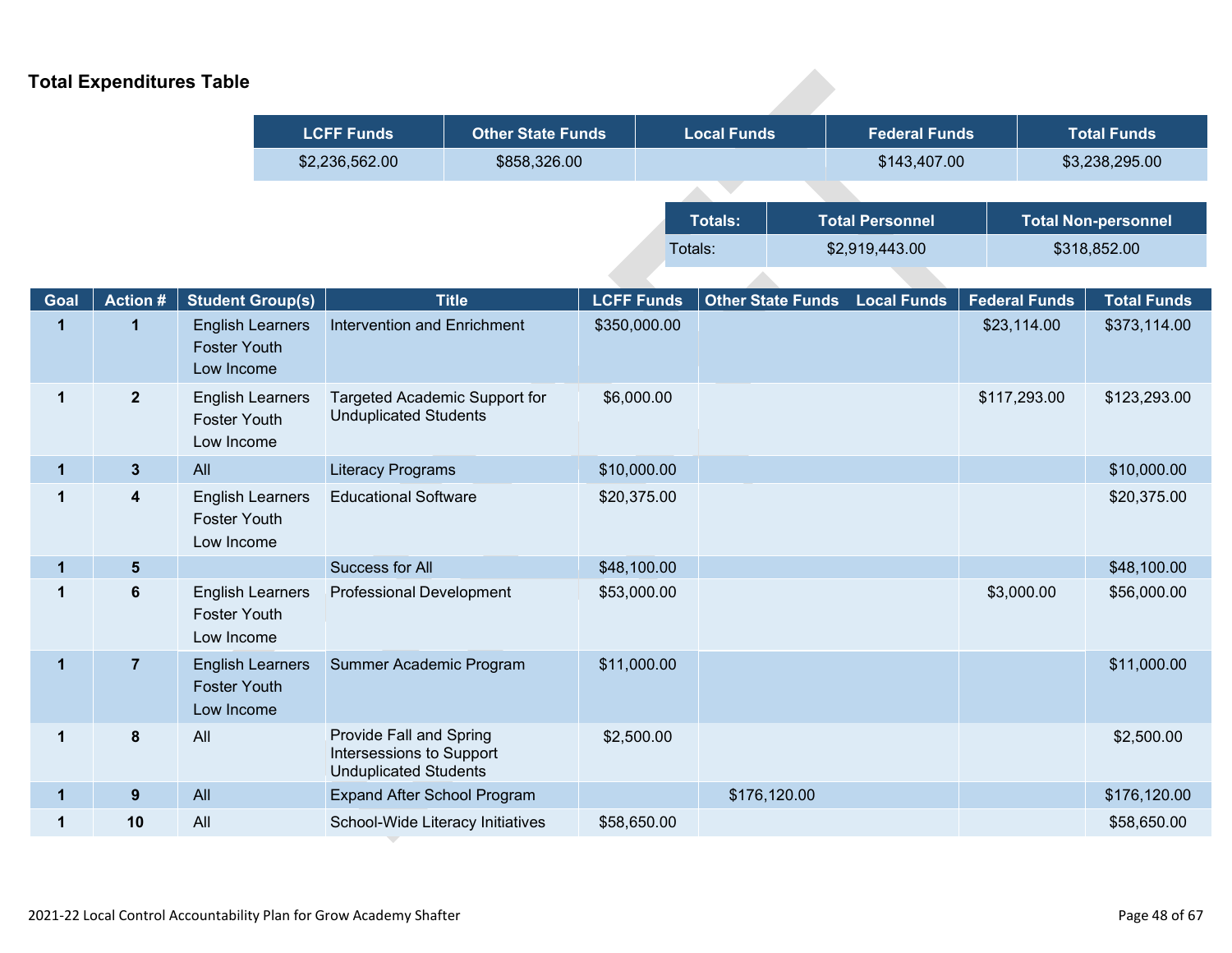| Goal                    | <b>Action#</b>          | <b>Student Group(s)</b>                                      | <b>Title</b>                                                  | <b>LCFF Funds</b> | <b>Other State Funds Local Funds</b> | <b>Federal Funds</b> | <b>Total Funds</b> |
|-------------------------|-------------------------|--------------------------------------------------------------|---------------------------------------------------------------|-------------------|--------------------------------------|----------------------|--------------------|
| $\mathbf 1$             | 11                      | <b>English Learners</b><br><b>Foster Youth</b><br>Low Income | English Language Development                                  | \$7,000.00        |                                      |                      | \$7,000.00         |
|                         |                         |                                                              |                                                               |                   |                                      |                      |                    |
| $\mathbf{1}$            | 12                      | <b>English Learners</b><br><b>Foster Youth</b><br>Low Income | Co-teaching Model                                             |                   | \$682,206.00                         |                      | \$682,206.00       |
| $\mathbf{1}$            | 13                      | <b>English Learners</b><br><b>Foster Youth</b><br>Low Income | <b>Instructional Coaches for Teacher</b><br>Support           | \$195,837.00      |                                      |                      | \$195,837.00       |
| $\mathbf{1}$            | 15                      | <b>English Learners</b><br><b>Foster Youth</b><br>Low Income | Small Group Instructors in Lab<br><b>Classes</b>              | \$413,138.00      |                                      |                      | \$413,138.00       |
| $\overline{2}$          | $\overline{\mathbf{1}}$ | <b>English Learners</b><br><b>Foster Youth</b><br>Low Income | <b>Student Success Team</b>                                   | \$359,563.00      |                                      |                      | \$359,563.00       |
| $\overline{2}$          | $\mathbf{3}$            | All                                                          | <b>Family Engagement</b>                                      | \$6,500.00        |                                      |                      | \$6,500.00         |
| $\mathbf{2}$            | $\overline{\mathbf{4}}$ | <b>English Learners</b><br><b>Foster Youth</b><br>Low Income | <b>Translation Services</b>                                   | \$13,000.00       |                                      |                      | \$13,000.00        |
| $\overline{2}$          | $5\phantom{.0}$         | All                                                          | <b>Teacher Training for Family Home</b><br><b>Visits</b>      | \$3,000.00        |                                      |                      | \$3,000.00         |
| $\overline{2}$          | $\bf 6$                 | All                                                          | <b>Student Incentives</b>                                     | \$5,000.00        |                                      |                      | \$5,000.00         |
| $\mathbf{2}$            | $\overline{7}$          | All                                                          | <b>Quarterly Field Trips</b>                                  | \$45,000.00       |                                      |                      | \$45,000.00        |
| $\overline{2}$          | ${\bf 8}$               | <b>Foster Youth</b>                                          | McKinney Vento Support (Director<br>of Community Initiatives) | \$15,000.00       |                                      |                      | \$15,000.00        |
| $\overline{2}$          | $9$                     | <b>English Learners</b><br><b>Foster Youth</b><br>Low Income | Academic Parent Teacher Team<br><b>Meetings</b>               | \$2,000.00        |                                      |                      | \$2,000.00         |
| $\mathbf{2}$            | 10                      | All                                                          | <b>Parent Appreciation Night</b>                              | \$7,000.00        |                                      |                      | \$7,000.00         |
| $\overline{\mathbf{3}}$ | $\mathbf{1}$            | <b>English Learners</b><br><b>Foster Youth</b><br>Low Income | Art and Music Programs                                        | \$258,530.00      |                                      |                      | \$258,530.00       |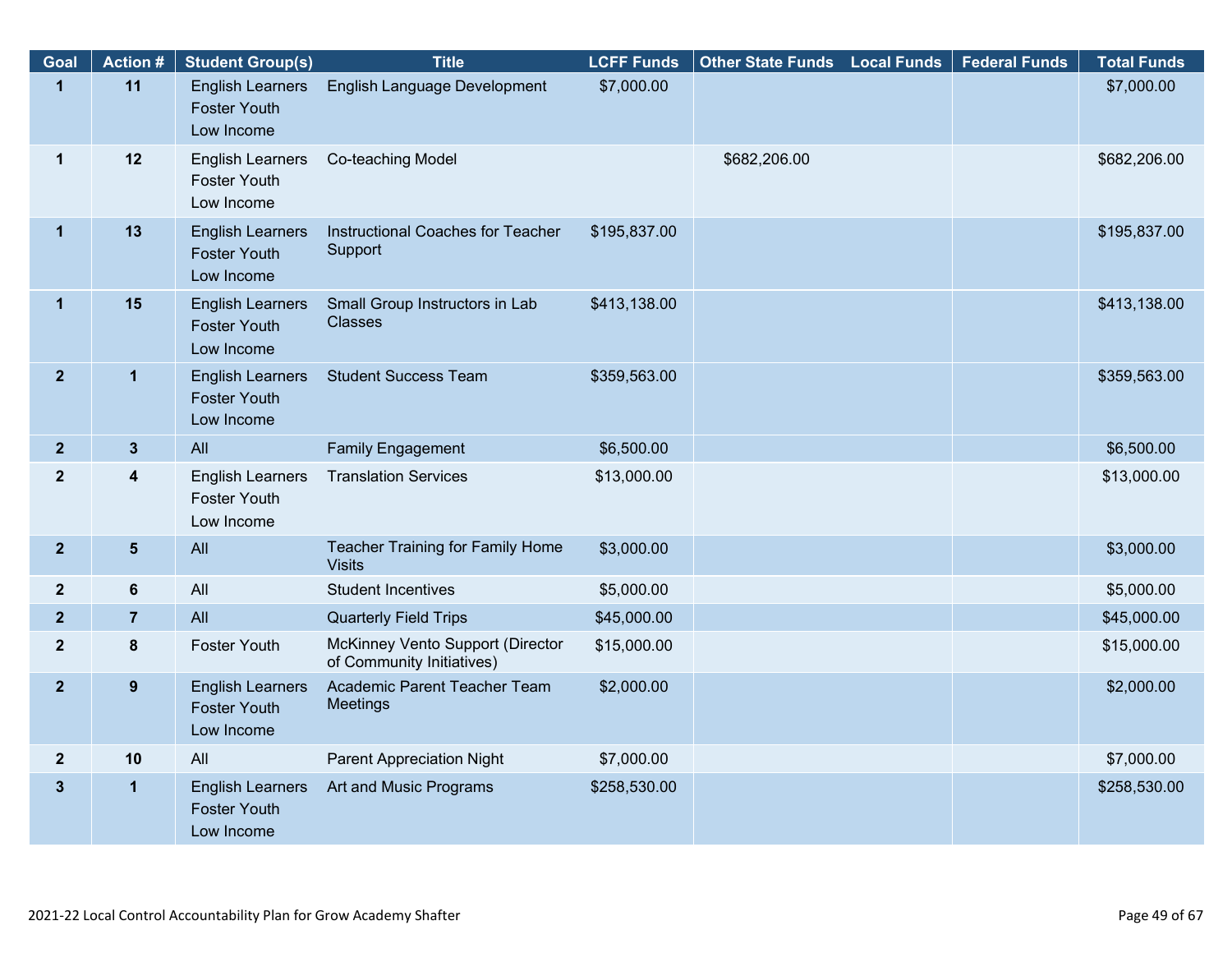| Goal         | <b>Action #</b> | <b>Student Group(s)</b>                               | <b>Title</b>                | <b>LCFF Funds</b> | Other State Funds   Local Funds   Federal Funds |  | <b>Total Funds</b> |
|--------------|-----------------|-------------------------------------------------------|-----------------------------|-------------------|-------------------------------------------------|--|--------------------|
| $\mathbf{3}$ | $\mathbf{2}$    | <b>English Learners</b><br>Foster Youth<br>Low Income | Edible School Yard Program  | \$341,369.00      |                                                 |  | \$341,369.00       |
| $\mathbf{3}$ | $\mathbf{3}$    | <b>English Learners</b><br>Foster Youth<br>Low Income | Promote Health and Wellness | \$5,000.00        |                                                 |  | \$5,000.00         |
|              |                 |                                                       |                             |                   |                                                 |  |                    |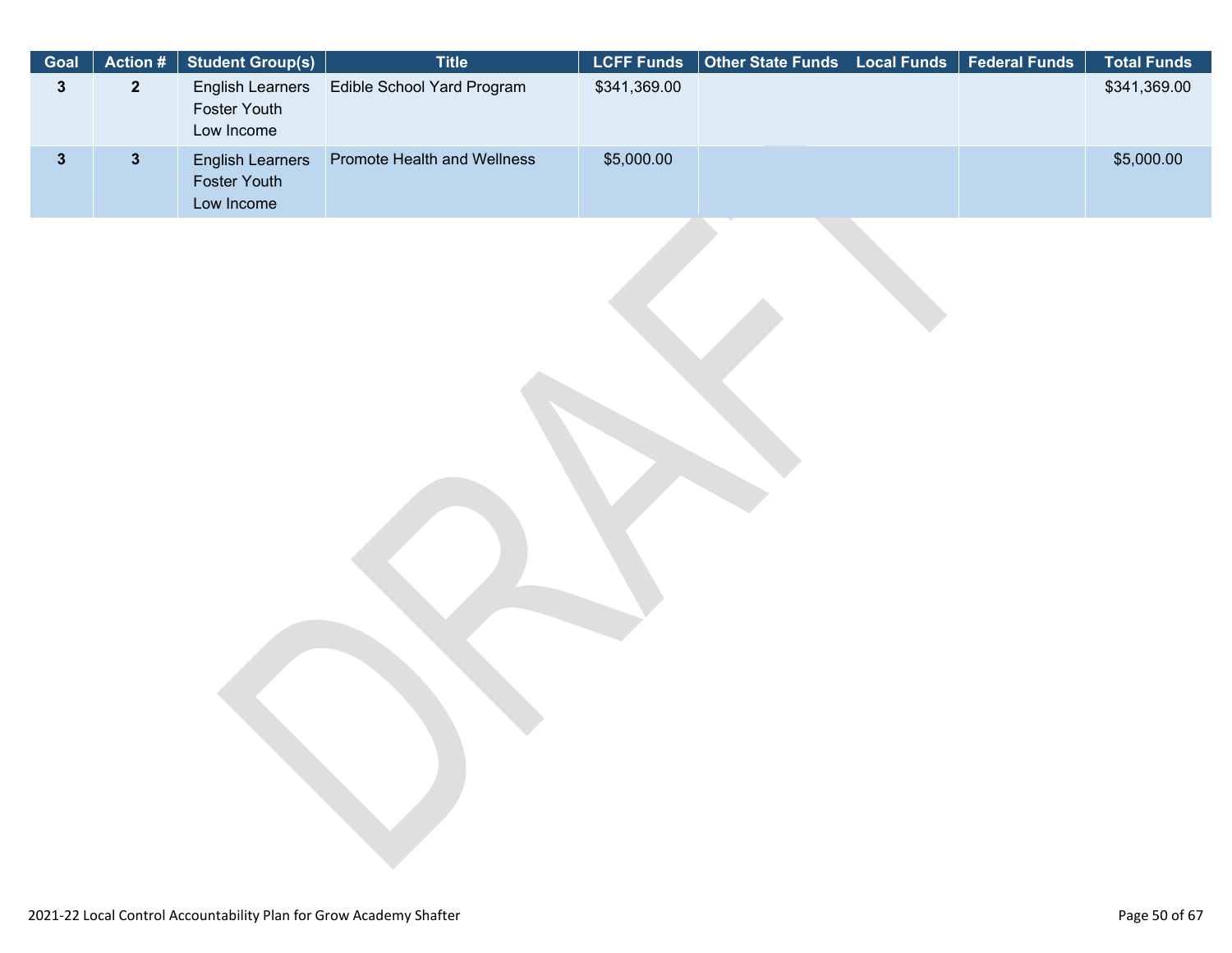### **Contributing Expenditures Tables**

| <b>Totals by Type</b>    | <b>Total LCFF Funds</b> | <b>Total Funds</b> |
|--------------------------|-------------------------|--------------------|
| Total:                   | \$2,098,912.00          | \$2,924,525.00     |
| <b>LEA-wide Total:</b>   | \$0.00                  | \$0.00             |
| <b>Limited Total:</b>    | \$15,000.00             | \$15,000.00        |
| <b>Schoolwide Total:</b> | \$2,083,912.00          | \$2,909,525.00     |

| <b>Goal</b>             | <b>Action#</b>       | <b>Action Title</b>                                                        | <b>Scope</b> | <b>Unduplicated</b><br><b>Student Group(s)</b>               | <b>Location</b>    | <b>LCFF Funds</b> | <b>Total Funds</b> |
|-------------------------|----------------------|----------------------------------------------------------------------------|--------------|--------------------------------------------------------------|--------------------|-------------------|--------------------|
| 1                       | $\blacktriangleleft$ | Intervention and<br>Enrichment                                             | Schoolwide   | <b>English Learners</b><br><b>Foster Youth</b><br>Low Income |                    | \$350,000.00      | \$373,114.00       |
| $\mathbf{1}$            | $\overline{2}$       | <b>Targeted Academic</b><br>Support for<br>Unduplicated<br><b>Students</b> | Schoolwide   | <b>English Learners</b><br><b>Foster Youth</b><br>Low Income |                    | \$6,000.00        | \$123,293.00       |
| $\mathbf 1$             | 4                    | <b>Educational Software</b>                                                | Schoolwide   | <b>English Learners</b><br><b>Foster Youth</b><br>Low Income |                    | \$20,375.00       | \$20,375.00        |
| $\blacktriangleleft$    | $5\phantom{1}$       | Success for All                                                            | Schoolwide   |                                                              |                    | \$48,100.00       | \$48,100.00        |
| $\overline{\mathbf{1}}$ | $6\phantom{1}$       | Professional<br>Development                                                | Schoolwide   | <b>English Learners</b><br><b>Foster Youth</b><br>Low Income |                    | \$53,000.00       | \$56,000.00        |
| $\overline{\mathbf{1}}$ | $\overline{7}$       | <b>Summer Academic</b><br>Program                                          | Schoolwide   | <b>English Learners</b><br><b>Foster Youth</b><br>Low Income |                    | \$11,000.00       | \$11,000.00        |
| 1                       | 11                   | English Language<br>Development                                            | Schoolwide   | <b>English Learners</b><br><b>Foster Youth</b><br>Low Income | <b>All Schools</b> | \$7,000.00        | \$7,000.00         |
| $\mathbf 1$             | 12                   | Co-teaching Model                                                          | Schoolwide   | <b>English Learners</b><br><b>Foster Youth</b>               |                    |                   | \$682,206.00       |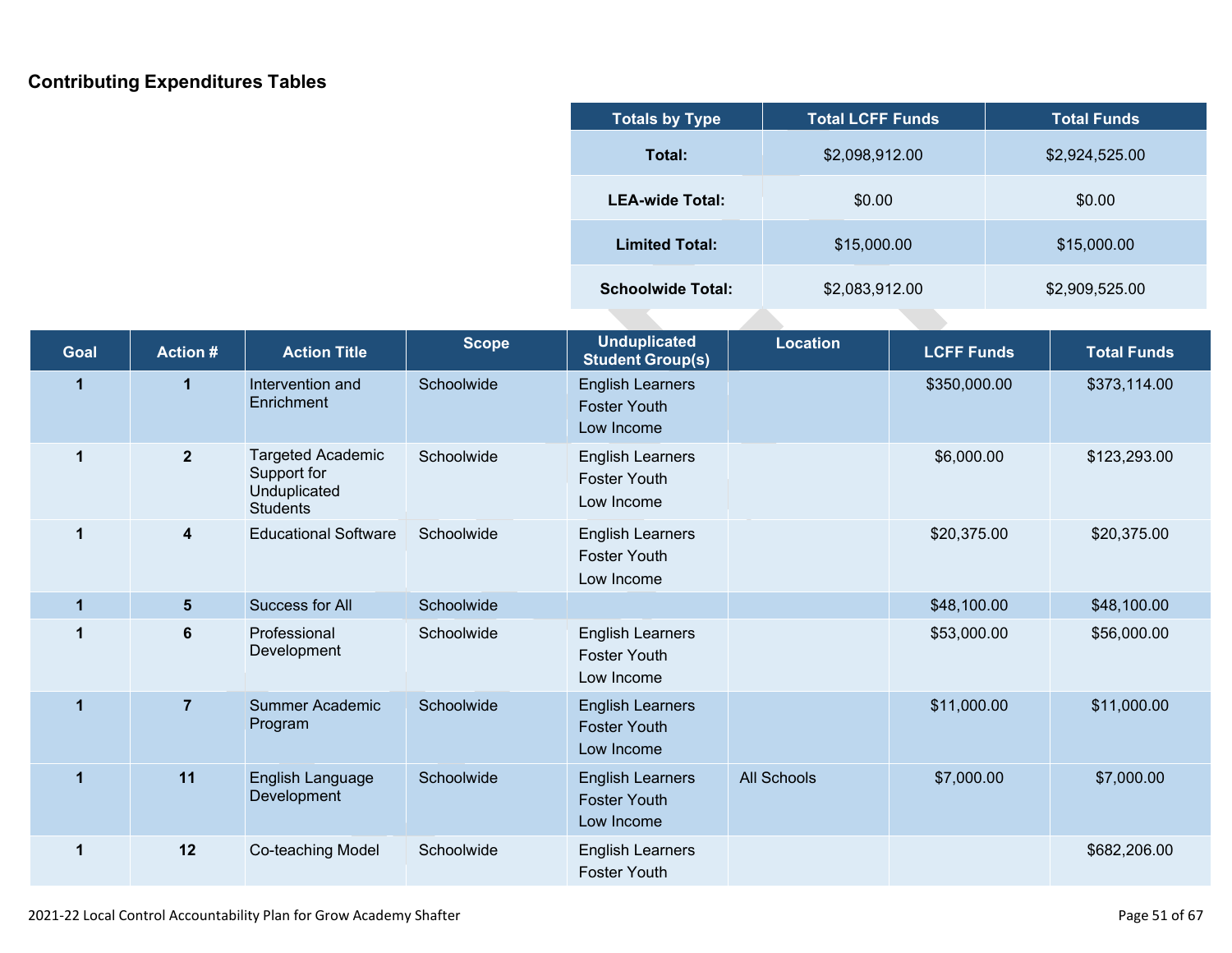| Goal           | <b>Action#</b>          | <b>Action Title</b>                                                        | <b>Scope</b>                                   | <b>Unduplicated</b><br><b>Student Group(s)</b>               | <b>Location</b>    | <b>LCFF Funds</b> | <b>Total Funds</b> |
|----------------|-------------------------|----------------------------------------------------------------------------|------------------------------------------------|--------------------------------------------------------------|--------------------|-------------------|--------------------|
|                |                         |                                                                            |                                                | Low Income                                                   |                    |                   |                    |
| $\mathbf{1}$   | 13                      | <b>Instructional Coaches</b><br>for Teacher Support                        | Schoolwide                                     | <b>English Learners</b><br><b>Foster Youth</b><br>Low Income |                    | \$195,837.00      | \$195,837.00       |
| 1              | 15                      | <b>Small Group</b><br>Instructors in Lab<br><b>Classes</b>                 | Schoolwide                                     | <b>English Learners</b><br><b>Foster Youth</b><br>Low Income | <b>All Schools</b> | \$413,138.00      | \$413,138.00       |
| $\overline{2}$ | $\overline{1}$          | <b>Student Success</b><br>Team                                             | Schoolwide                                     | <b>English Learners</b><br><b>Foster Youth</b><br>Low Income |                    | \$359,563.00      | \$359,563.00       |
| $\mathbf{2}$   | $\overline{\mathbf{4}}$ | <b>Translation Services</b>                                                | Schoolwide                                     | <b>English Learners</b><br><b>Foster Youth</b><br>Low Income | All Schools        | \$13,000.00       | \$13,000.00        |
| $\overline{2}$ | 8                       | <b>McKinney Vento</b><br>Support (Director of<br>Community<br>Initiatives) | Limited to<br>Unduplicated<br>Student Group(s) | <b>Foster Youth</b>                                          |                    | \$15,000.00       | \$15,000.00        |
| $\overline{2}$ | 9                       | <b>Academic Parent</b><br><b>Teacher Team</b><br><b>Meetings</b>           | Schoolwide                                     | <b>English Learners</b><br><b>Foster Youth</b><br>Low Income | <b>All Schools</b> | \$2,000.00        | \$2,000.00         |
| $\mathbf{3}$   | $\mathbf{1}$            | Art and Music<br>Programs                                                  | Schoolwide                                     | <b>English Learners</b><br><b>Foster Youth</b><br>Low Income |                    | \$258,530.00      | \$258,530.00       |
| $\mathbf{3}$   | $\overline{2}$          | <b>Edible School Yard</b><br>Program                                       | Schoolwide                                     | <b>English Learners</b><br><b>Foster Youth</b><br>Low Income |                    | \$341,369.00      | \$341,369.00       |
| $\mathbf{3}$   | $\mathbf{3}$            | Promote Health and<br>Wellness                                             | Schoolwide                                     | <b>English Learners</b><br><b>Foster Youth</b><br>Low Income | <b>All Schools</b> | \$5,000.00        | \$5,000.00         |
|                |                         |                                                                            |                                                |                                                              |                    |                   |                    |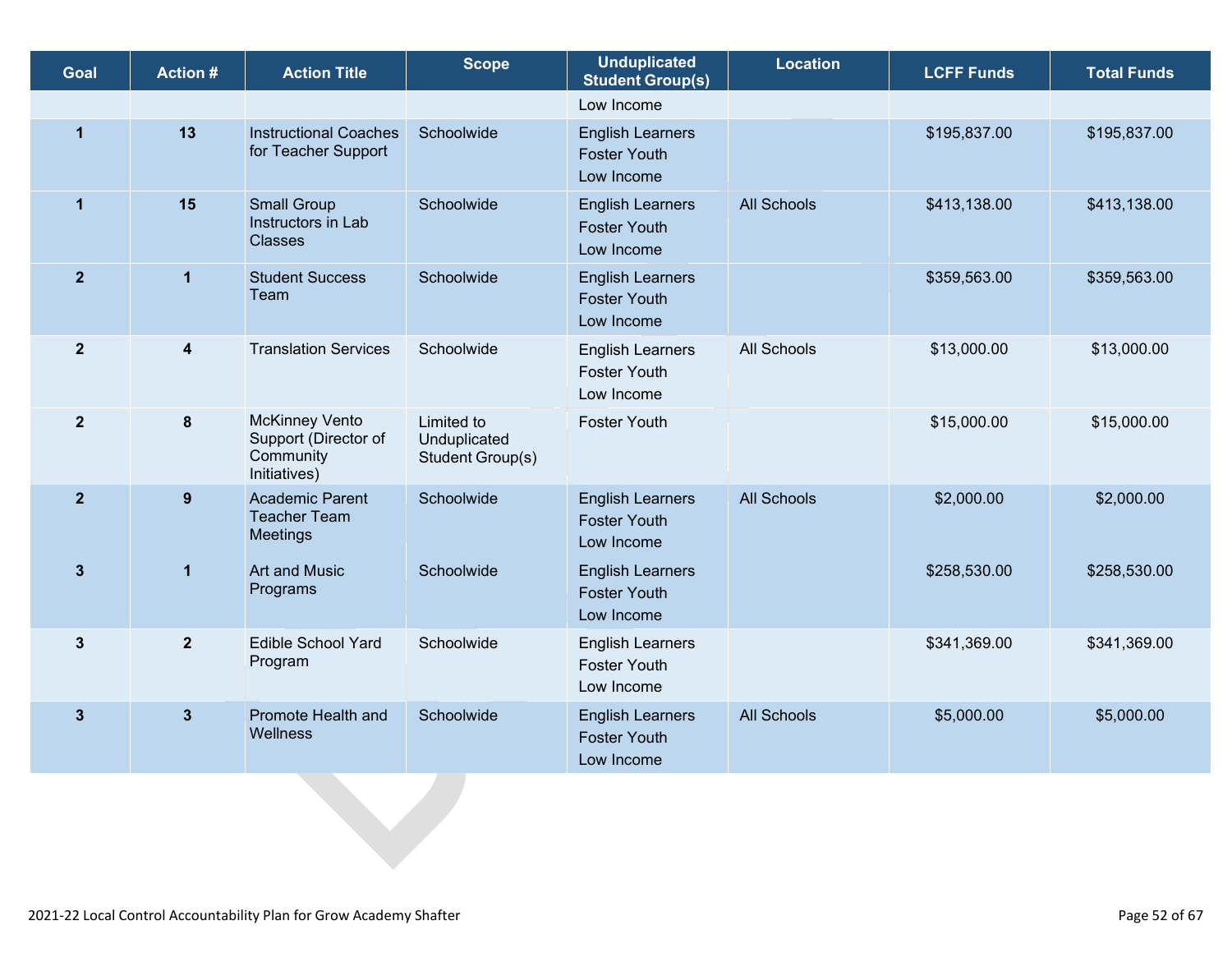### **Annual Update Table Year 1 [2021-22]**

|                              | Annual update of the 2021-22 goals will occur during the 2022-23 update cycle. |                                   |                                                             |                                                         |                                                      |  |  |  |  |
|------------------------------|--------------------------------------------------------------------------------|-----------------------------------|-------------------------------------------------------------|---------------------------------------------------------|------------------------------------------------------|--|--|--|--|
| <b>Last Year's</b><br>Goal # | <b>Last Year's</b><br><b>Action#</b>                                           | <b>Prior Action/Service Title</b> | <b>Contributed to</b><br>Increased or Improved<br>Services? | <b>Last Year's Total Planned</b><br><b>Expenditures</b> | <b>Total Estimated Actual</b><br><b>Expenditures</b> |  |  |  |  |
|                              |                                                                                |                                   |                                                             |                                                         |                                                      |  |  |  |  |
|                              |                                                                                |                                   | <b>Totals:</b>                                              | <b>Planned Expenditure Total</b>                        | <b>Estimated Actual Total</b>                        |  |  |  |  |
|                              |                                                                                |                                   | Totals:                                                     |                                                         |                                                      |  |  |  |  |
|                              |                                                                                |                                   |                                                             |                                                         |                                                      |  |  |  |  |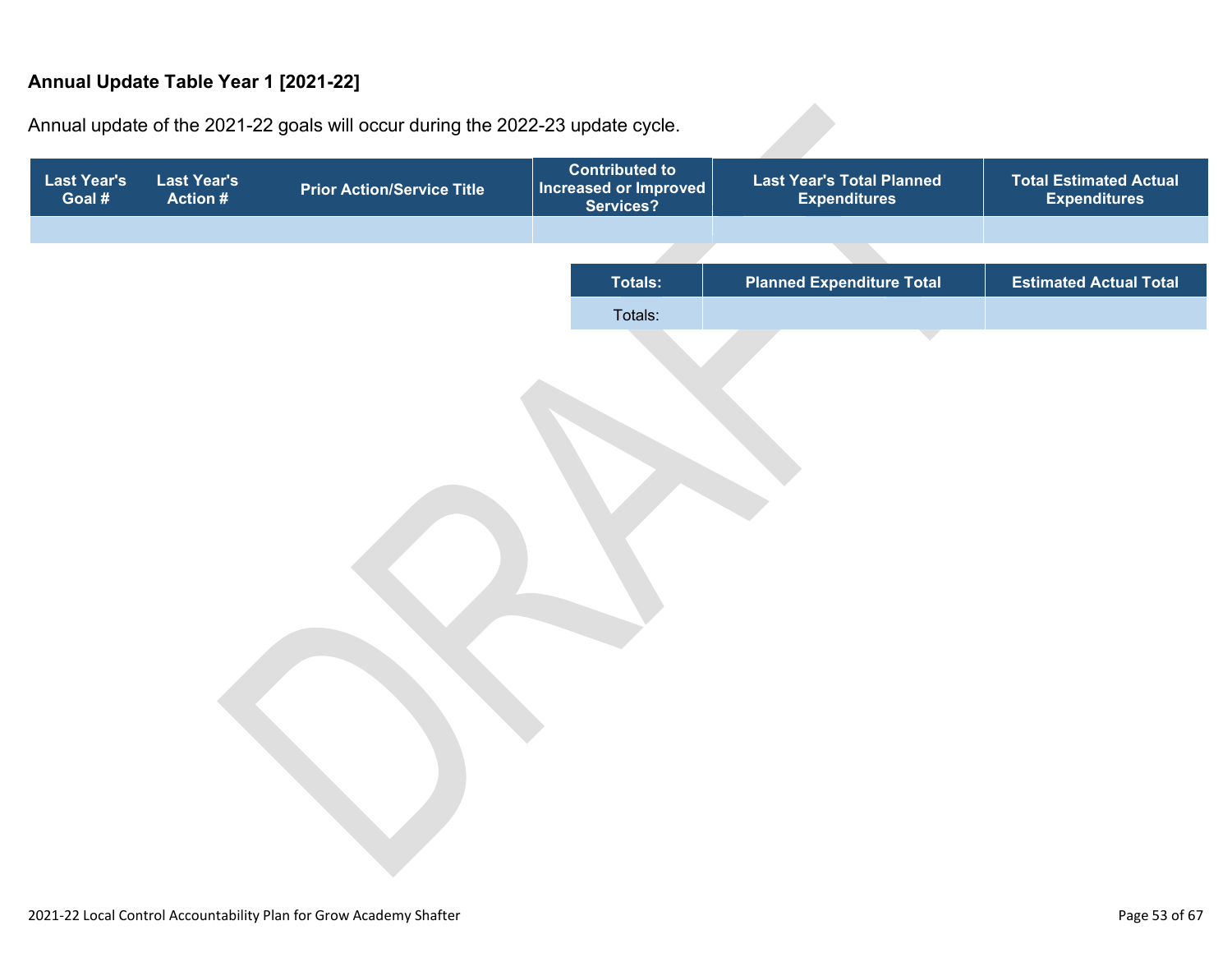## **Instructions**

#### [Plan Summary](http://www.doc-tracking.com/screenshots/21LCAP/Instructions/21LCAPInstructions.htm#plansummary)

[Stakeholder Engagement](http://www.doc-tracking.com/screenshots/21LCAP/Instructions/21LCAPInstructions.htm#stakeholderengagement)

Goals [and Actions](http://www.doc-tracking.com/screenshots/21LCAP/Instructions/21LCAPInstructions.htm#goalsandactions)

Increased or Improved Services for Foster Youth, English Learners, and [Low-Income](http://www.doc-tracking.com/screenshots/21LCAP/Instructions/21LCAPInstructions.htm#increasedimprovedservices) Students

*For additional questions or technical assistance related to the completion of the LCAP template, please contact the local COE, or the California Department of Education's (CDE's) Local Agency Systems Support Office by phone at 916-319-0809 or by email at [lcff@cde.ca.gov.](mailto:lcff@cde.ca.gov)*

## **Introduction and Instructions**

The Local Control Funding Formula (LCFF) requires LEAs to engage their local stakeholders in an annual planning process to evaluate their progress within eight state priority areas encompassing all statutory metrics (COEs have ten state priorities). LEAs document the results of this planning process in the Local Control and Accountability Plan (LCAP) using the template adopted by the State Board of Education.

The LCAP development process serves three distinct, but related functions:

- **Comprehensive Strategic Planning:** The process of developing and annually updating the LCAP supports comprehensive strategic planning (California *Education Code* [*EC*] 52064(e)(1)). Strategic planning that is comprehensive connects budgetary decisions to teaching and learning performance data. Local educational agencies (LEAs) should continually evaluate the hard choices they make about the use of limited resources to meet student and community needs to ensure opportunities and outcomes are improved for all students.
- **Meaningful Stakeholder Engagement:** The LCAP development process should result in an LCAP that reflects decisions made through meaningful stakeholder engagement (*EC* 52064(e)(1)). Local stakeholders possess valuable perspectives and insights about an LEA's programs and services. Effective strategic planning will incorporate these perspectives and insights in order to identify potential goals and actions to be included in the LCAP.
- **Accountability and Compliance:** The LCAP serves an important accountability function because aspects of the LCAP template require LEAs to show that they have complied with various requirements specified in the LCFF statutes and regulations, most notably:
	- $\circ$  Demonstrating that LEAs are increasing or improving services for foster youth, English learners, and low-income students in proportion to the amount of additional funding those students generate under LCFF (*EC* 52064(b)(4-6)).
	- $\circ$  Establishing goals, supported by actions and related expenditures, that address the statutory priority areas and statutory metrics (EC 52064(b)(1) & (2)).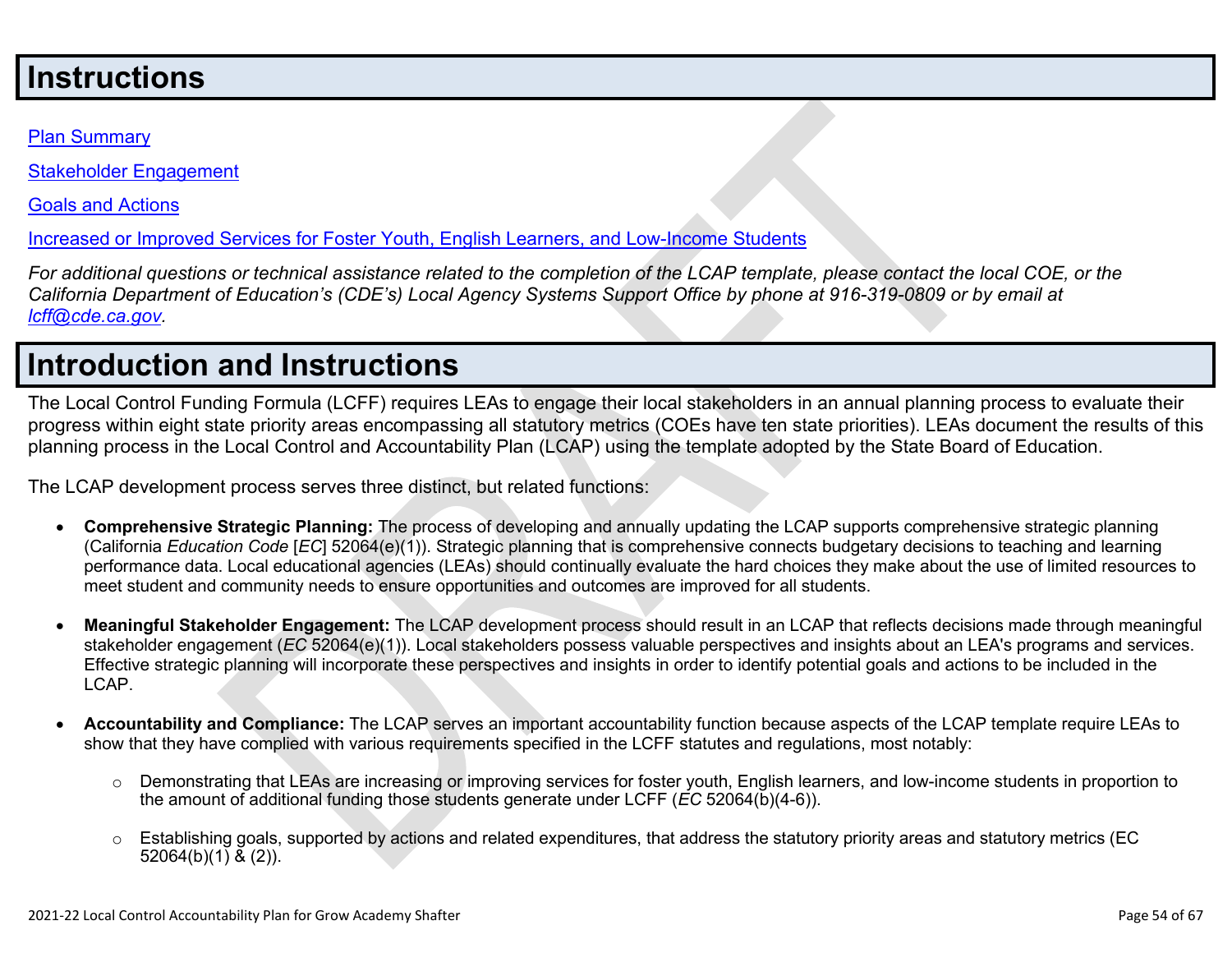o Annually reviewing and updating the LCAP to reflect progress toward the goals (*EC* 52064(b)(7)).

The LCAP template, like each LEA's final adopted LCAP, is a document, not a process. LEAs must use the template to memorialize the outcome of their LCAP development process, which should: (a) reflect comprehensive strategic planning (b) through meaningful engagement with stakeholders that (c) meets legal requirements, as reflected in the final adopted LCAP. The sections included within the LCAP template do not and cannot reflect the full development process, just as the LCAP template itself is not intended as a stakeholder engagement tool.

If a county superintendent of schools has jurisdiction over a single school district, the county board of education and the governing board of the school district may adopt and file for review and approval a single LCAP consistent with the requirements in *EC* sections 52060, 52062, 52066, 52068, and 52070. The LCAP must clearly articulate to which entity's budget (school district or county superintendent of schools) all budgeted and actual expenditures are aligned.

The revised LCAP template for the 2021–22, 2022–23, and 2023–24 school years reflects statutory changes made through Assembly Bill 1840 (Committee on Budget), Chapter 243, Statutes of 2018. These statutory changes enhance transparency regarding expenditures on actions included in the LCAP, including actions that contribute to meeting the requirement to increase or improve services for foster youth, English learners, and low-income students, and to streamline the information presented within the LCAP to make adopted LCAPs more accessible for stakeholders and the public.

At its most basic, the adopted LCAP should attempt to distill not just what the LEA is doing, but also allow stakeholders to understand why, and whether those strategies are leading to improved opportunities and outcomes for students. LEAs are strongly encouraged to use language and a level of detail in their adopted LCAPs intended to be meaningful and accessible for the LEA's diverse stakeholders and the broader public.

In developing and finalizing the LCAP for adoption, LEAs are encouraged to keep the following overarching frame at the forefront of the strategic planning and stakeholder engagement functions:

Given present performance across the state priorities and on indicators in the California School Dashboard, how is the LEA using its budgetary resources to respond to student and community needs, and address any performance gaps, including by meeting its obligation to increase or improve services for foster youth, English learners, and low-income students?

LEAs are encouraged to focus on a set of metrics or a set of actions that the LEA believes, based on input gathered from stakeholders, research, and experience, will have the biggest impact on behalf of its students.

These instructions address the requirements for each section of the LCAP, but may include information about effective practices when developing the LCAP and completing the LCAP itself. Additionally, information is included at the beginning of each section emphasizing the purpose that each section serves.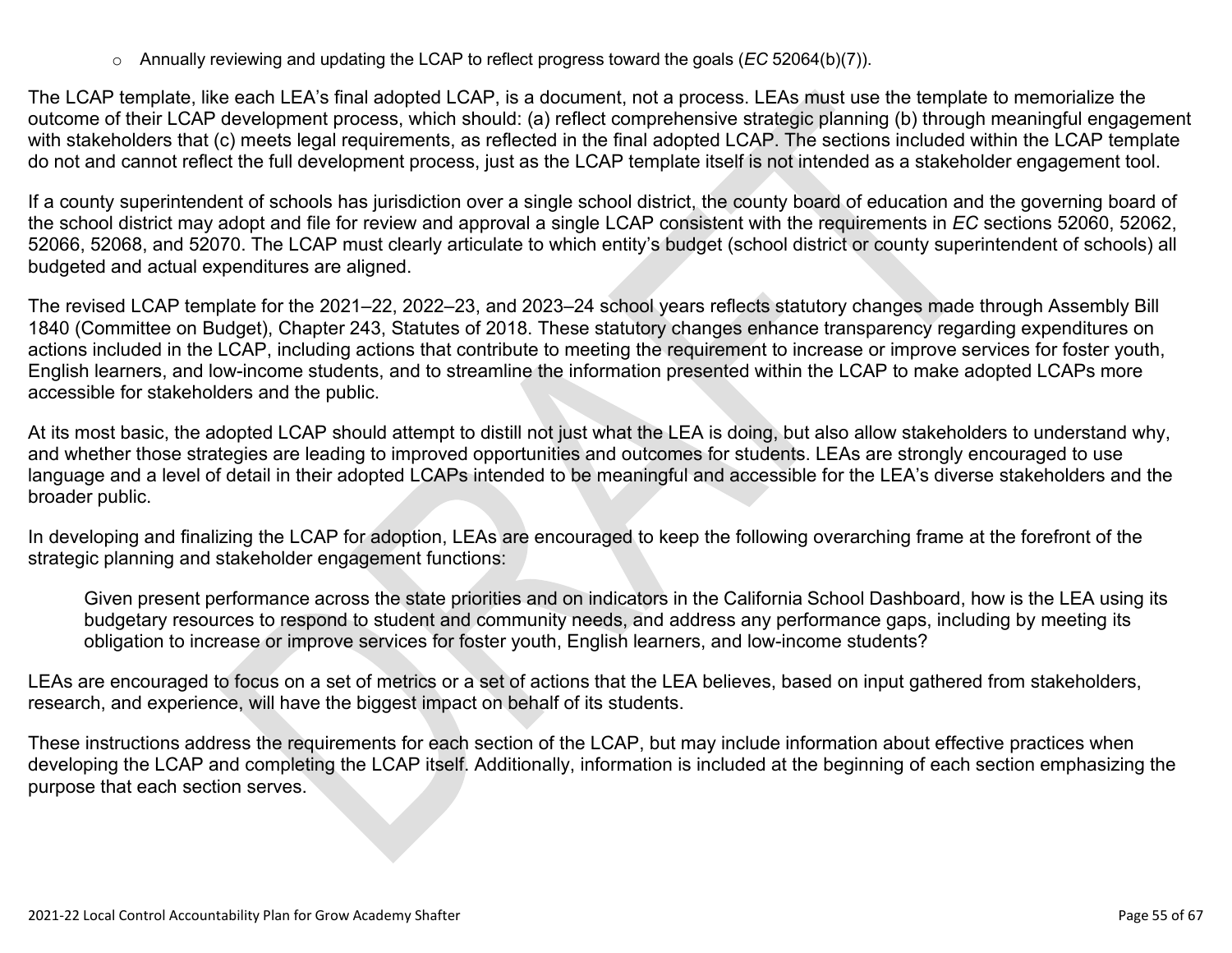## **Plan Summary**

### **Purpose**

A well-developed Plan Summary section provides a meaningful context for the LCAP. This section provides information about an LEA's community as well as relevant information about student needs and performance. In order to provide a meaningful context for the rest of the LCAP, the content of this section should be clearly and meaningfully related to the content included in the subsequent sections of the LCAP.

### **Requirements and Instructions**

*General Information* – Briefly describe the students and community. For example, information about an LEA in terms of geography, enrollment, or employment, the number and size of specific schools, recent community challenges, and other such information as an LEA wishes to include can enable a reader to more fully understand an LEA's LCAP.

*Reflections: Successes* – Based on a review of performance on the state indicators and local performance indicators included in the Dashboard, progress toward LCAP goals, local self-assessment tools, stakeholder input, and any other information, what progress is the LEA most proud of and how does the LEA plan to maintain or build upon that success? This may include identifying specific examples of how past increases or improvements in services for foster youth, English learners, and low-income students have led to improved performance for these students.

*Reflections: Identified Need* – Referring to the Dashboard, identify: (a) any state indicator for which overall performance was in the "Red" or "Orange" performance category or any local indicator where the LEA received a "Not Met" or "Not Met for Two or More Years" rating AND (b) any state indicator for which performance for any student group was two or more performance levels below the "all student*"* performance. What steps is the LEA planning to take to address these areas of low performance and performance gaps? Other needs may be identified using locally collected data including data collected to inform the self-reflection tools and reporting local indicators on the Dashboard.

*LCAP Highlights* – Identify and briefly summarize the key features of this year's LCAP.

*Comprehensive Support and Improvement* – An LEA with a school or schools identified for comprehensive support and improvement (CSI) under the Every Student Succeeds Act must respond to the following prompts:

- **Schools Identified**: Identify the schools within the LEA that have been identified for CSI.
- **Support for Identified Schools**: Describe how the LEA has or will support the identified schools in developing CSI plans that included a school-level needs assessment, evidence-based interventions, and the identification of any resource inequities to be addressed through the implementation of the CSI plan.
- **Monitoring and Evaluating Effectiveness**: Describe how the LEA will monitor and evaluate the implementation and effectiveness of the CSI plan to support student and school improvement.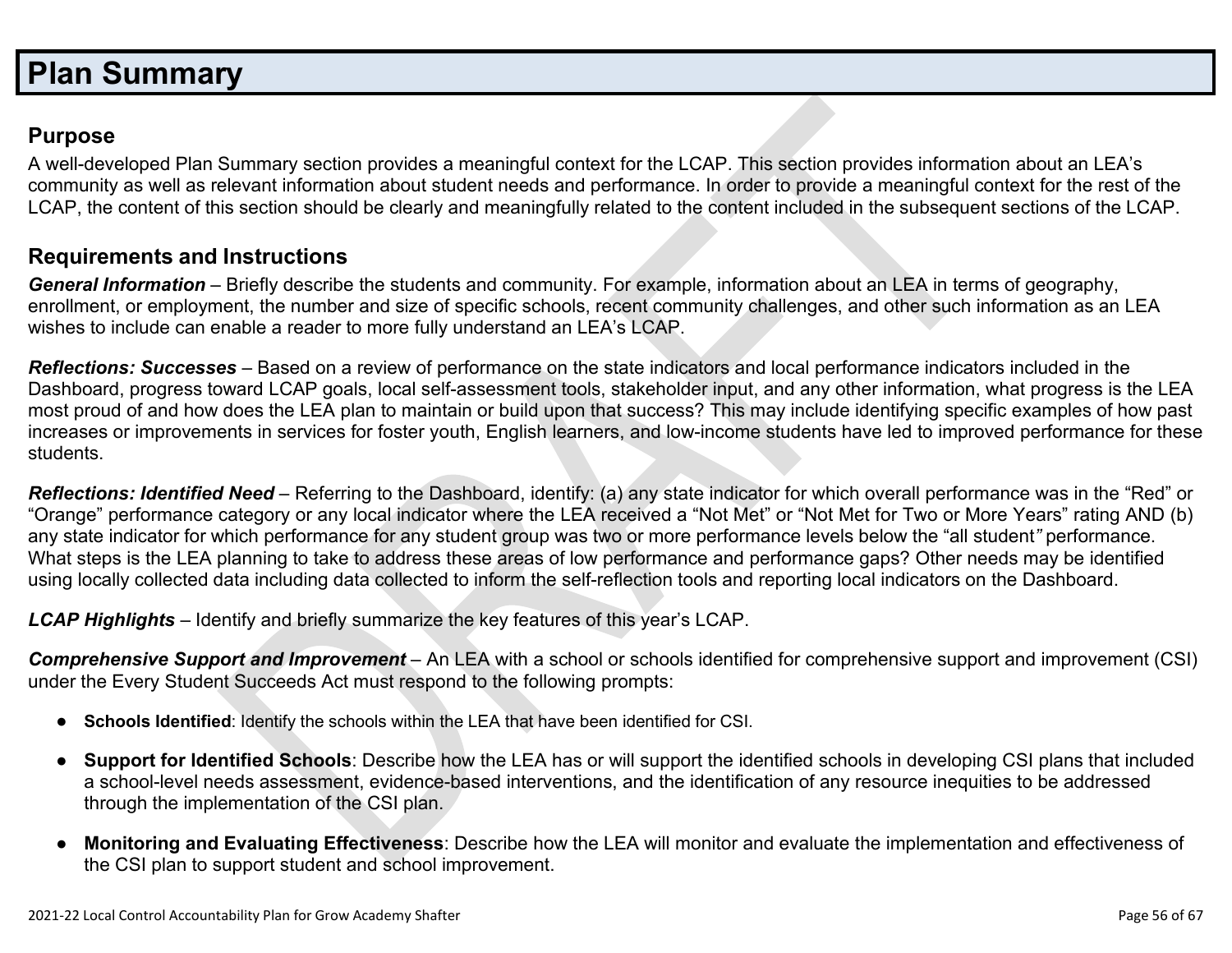# **Stakeholder Engagement**

### **Purpose**

Significant and purposeful engagement of parents, students, educators, and other stakeholders, including those representing the student groups identified by LCFF, is critical to the development of the LCAP and the budget process. Consistent with statute, such stakeholder engagement should support comprehensive strategic planning, accountability, and improvement across the state priorities and locally identified priorities (*EC* 52064(e)(1)). Stakeholder engagement is an ongoing, annual process.

This section is designed to reflect how stakeholder engagement influenced the decisions reflected in the adopted LCAP. The goal is to allow stakeholders that participated in the LCAP development process and the broader public understand how the LEA engaged stakeholders and the impact of that engagement. LEAs are encouraged to keep this goal in the forefront when completing this section.

Statute and regulations specify the stakeholder groups that school districts and COEs must consult when developing the LCAP: teachers, principals, administrators, other school personnel, local bargaining units of the LEA, parents, and students. Before adopting the LCAP, school districts and COEs must share it with the Parent Advisory Committee and, if applicable, to its English Learner Parent Advisory Committee. The superintendent is required by statute to respond in writing to the comments received from these committees. School districts and COEs must also consult with the special education local plan area administrator(s) when developing the LCAP. Statute requires charter schools to consult with teachers, principals, administrators, other school personnel, parents, and students in developing the LCAP. The LCAP should also be shared with, and LEAs should request input from, schoolsite-level advisory groups, as applicable (e.g., schoolsite councils, English Learner Advisory Councils, student advisory groups, etc.), to facilitate alignment between schoolsite and district-level goals and actions.

Information and resources that support effective stakeholder engagement, define student consultation, and provide the requirements for advisory group composition, can be found under Resources on the following web page of the CDE's website: [https://www.cde.ca.gov/re/lc/.](https://www.cde.ca.gov/re/lc/)

### **Requirements and Instructions**

Below is an excerpt from the 2018–19 *Guide for Annual Audits of K–12 Local Education Agencies and State Compliance Reporting*, which is provided to highlight the legal requirements for stakeholder engagement in the LCAP development process:

#### **Local Control and Accountability Plan:**

For county offices of education and school districts only, verify the LEA:

- a) Presented the local control and accountability plan to the parent advisory committee in accordance with Education Code section 52062(a)(1) or 52068(a)(1), as appropriate.
- b) If applicable, presented the local control and accountability plan to the English learner parent advisory committee, in accordance with Education Code section 52062(a)(2) or 52068(a)(2), as appropriate.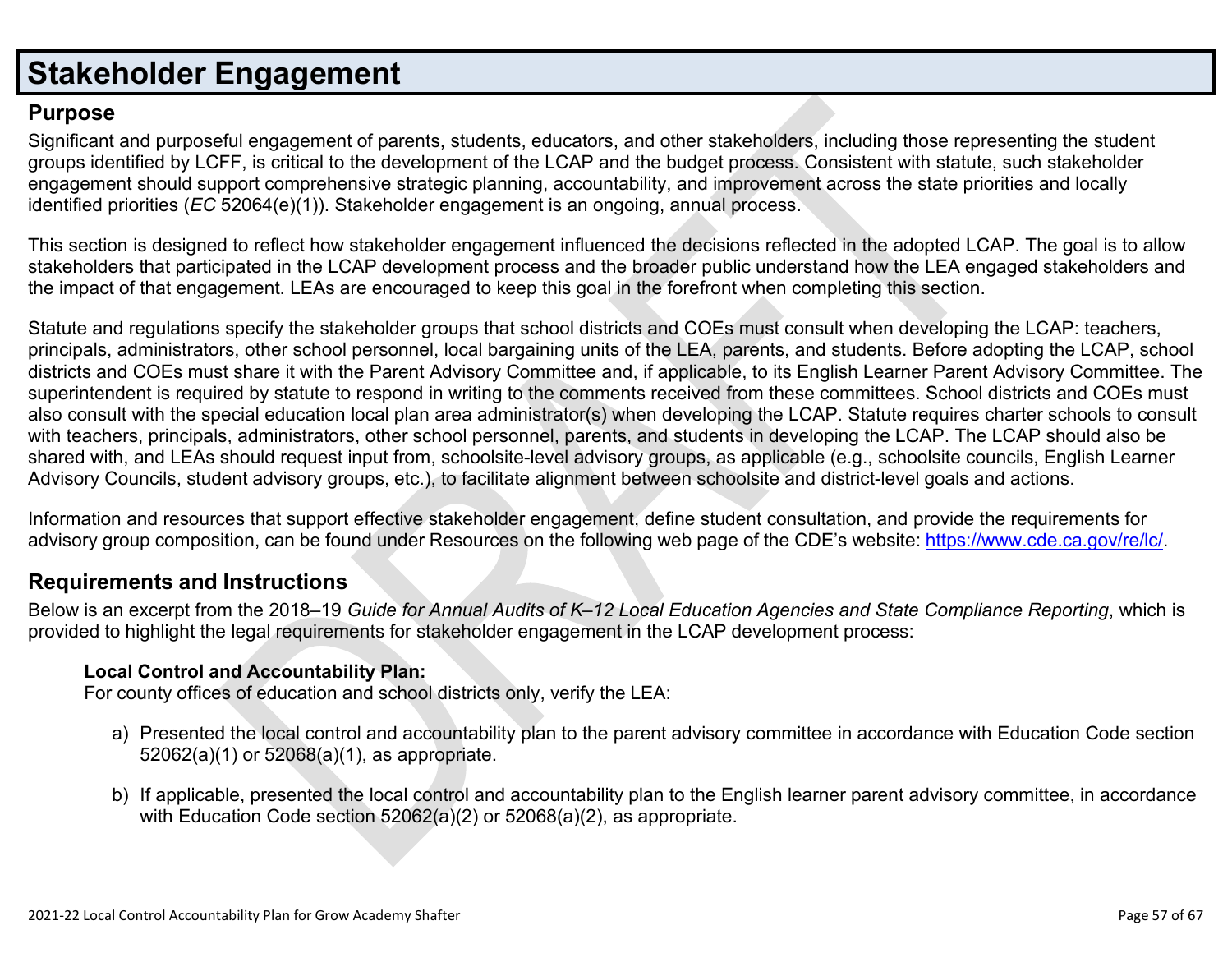- c) Notified members of the public of the opportunity to submit comments regarding specific actions and expenditures proposed to be included in the local control and accountability plan in accordance with Education Code section 52062(a)(3) or 52068(a)(3), as appropriate.
- d) Held at least one public hearing in accordance with Education Code section 52062(b)(1) or 52068(b)(1), as appropriate.
- e) Adopted the local control and accountability plan in a public meeting in accordance with Education Code section 52062(b)(2) or 52068(b)(2), as appropriate.

**Prompt 1**: "A summary of the stakeholder process and how the stakeholder engagement was considered before finalizing the LCAP."

Describe the stakeholder engagement process used by the LEA to involve stakeholders in the development of the LCAP, including, at a minimum, describing how the LEA met its obligation to consult with all statutorily required stakeholder groups as applicable to the type of LEA. A sufficient response to this prompt must include general information about the timeline of the process and meetings or other engagement strategies with stakeholders. A response may also include information about an LEA's philosophical approach to stakeholder engagement.

**Prompt 2:** "A summary of the feedback provided by specific stakeholder groups."

Describe and summarize the stakeholder feedback provided by specific stakeholders. A sufficient response to this prompt will indicate ideas, trends, or inputs that emerged from an analysis of the feedback received from stakeholders.

**Prompt 3:** "A description of the aspects of the LCAP that were influenced by specific stakeholder input."

A sufficient response to this prompt will provide stakeholders and the public clear, specific information about how the stakeholder engagement process influenced the development of the LCAP. The response must describe aspects of the LCAP that were influenced by or developed in response to the stakeholder feedback described in response to Prompt 2. This may include a description of how the LEA prioritized stakeholder requests within the context of the budgetary resources available or otherwise prioritized areas of focus within the LCAP. For the purposes of this prompt, "aspects" of an LCAP that may have been influenced by stakeholder input can include, but are not necessarily limited to:

- Inclusion of a goal or decision to pursue a Focus Goal (as described below)
- Inclusion of metrics other than the statutorily required metrics
- Determination of the desired outcome on one or more metrics
- Inclusion of performance by one or more student groups in the Measuring and Reporting Results subsection
- Inclusion of action(s) or a group of actions
- Elimination of action(s) or group of actions
- Changes to the level of proposed expenditures for one or more actions
- Inclusion of action(s) as contributing to increased or improved services for unduplicated services
- Determination of effectiveness of the specific actions to achieve the goal
- Determination of material differences in expenditures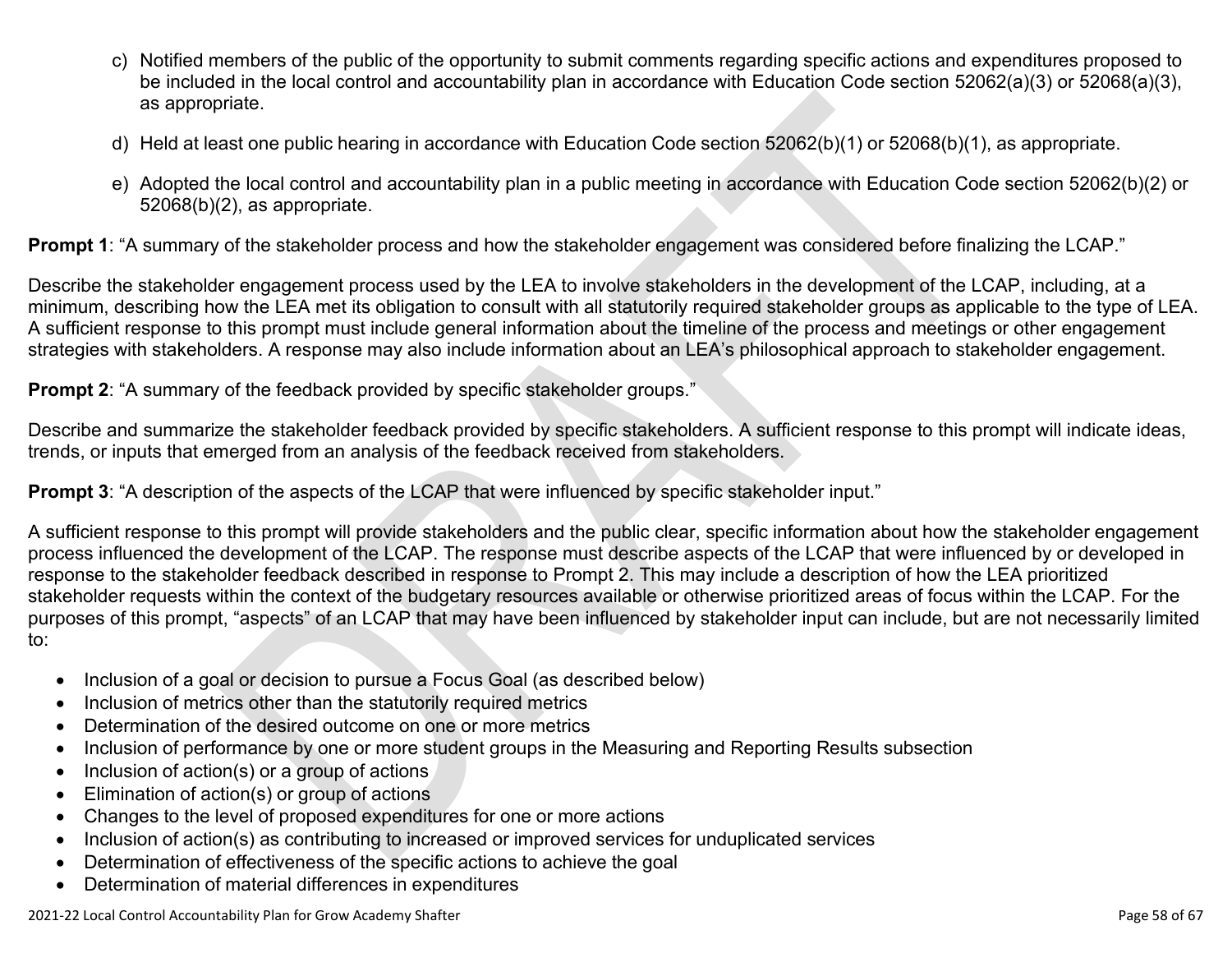- Determination of changes made to a goal for the ensuing LCAP year based on the annual update process
- Determination of challenges or successes in the implementation of actions

# **Goals and Actions**

### **Purpose**

Well-developed goals will clearly communicate to stakeholders what the LEA plans to accomplish, what the LEA plans to do in order to accomplish the goal, and how the LEA will know when it has accomplished the goal. A goal statement, associated metrics and expected outcomes, and the actions included in the goal should be in alignment. The explanation for why the LEA included a goal is an opportunity for LEAs to clearly communicate to stakeholders and the public why, among the various strengths and areas for improvement highlighted by performance data and strategies and actions that could be pursued, the LEA decided to pursue this goal, and the related metrics, expected outcomes, actions, and expenditures.

A well-developed goal can be focused on the performance relative to a metric or metrics for all students, a specific student group(s), narrowing performance gaps, or implementing programs or strategies expected to impact outcomes. LEAs should assess the performance of their student groups when developing goals and the related actions to achieve such goals.

### **Requirements and Instructions**

LEAs should prioritize the goals, specific actions, and related expenditures included within the LCAP within one or more state priorities. LEAs should consider performance on the state and local indicators, including their locally collected and reported data for the local indicators that are included in the Dashboard in determining whether and how to prioritize its goals within the LCAP.

In order to support prioritization of goals, the LCAP template provides LEAs with the option of developing three different kinds of goals:

- Focus Goal: A Focus Goal is relatively more concentrated in scope and may focus on a fewer number of metrics to measure improvement. A Focus Goal statement will be time bound and make clear how the goal is to be measured.
- Broad Goal: A Broad Goal is relatively less concentrated in its scope and may focus on improving performance across a wide range of metrics.
- Maintenance of Progress Goal: A Maintenance of Progress Goal includes actions that may be ongoing without significant changes and allows an LEA to track performance on any metrics not addressed in the other goals of the LCAP.

At a minimum, the LCAP must address all LCFF priorities and associated metrics.

### *Focus Goal(s)*

**Goal Description:** The description provided for a Focus Goal must be specific, measurable, and time bound. An LEA develops a Focus Goal to address areas of need that may require or benefit from a more specific and data intensive approach. The Focus Goal can explicitly reference the metric(s) by which achievement of the goal will be measured and the time frame according to which the LEA expects to achieve the goal.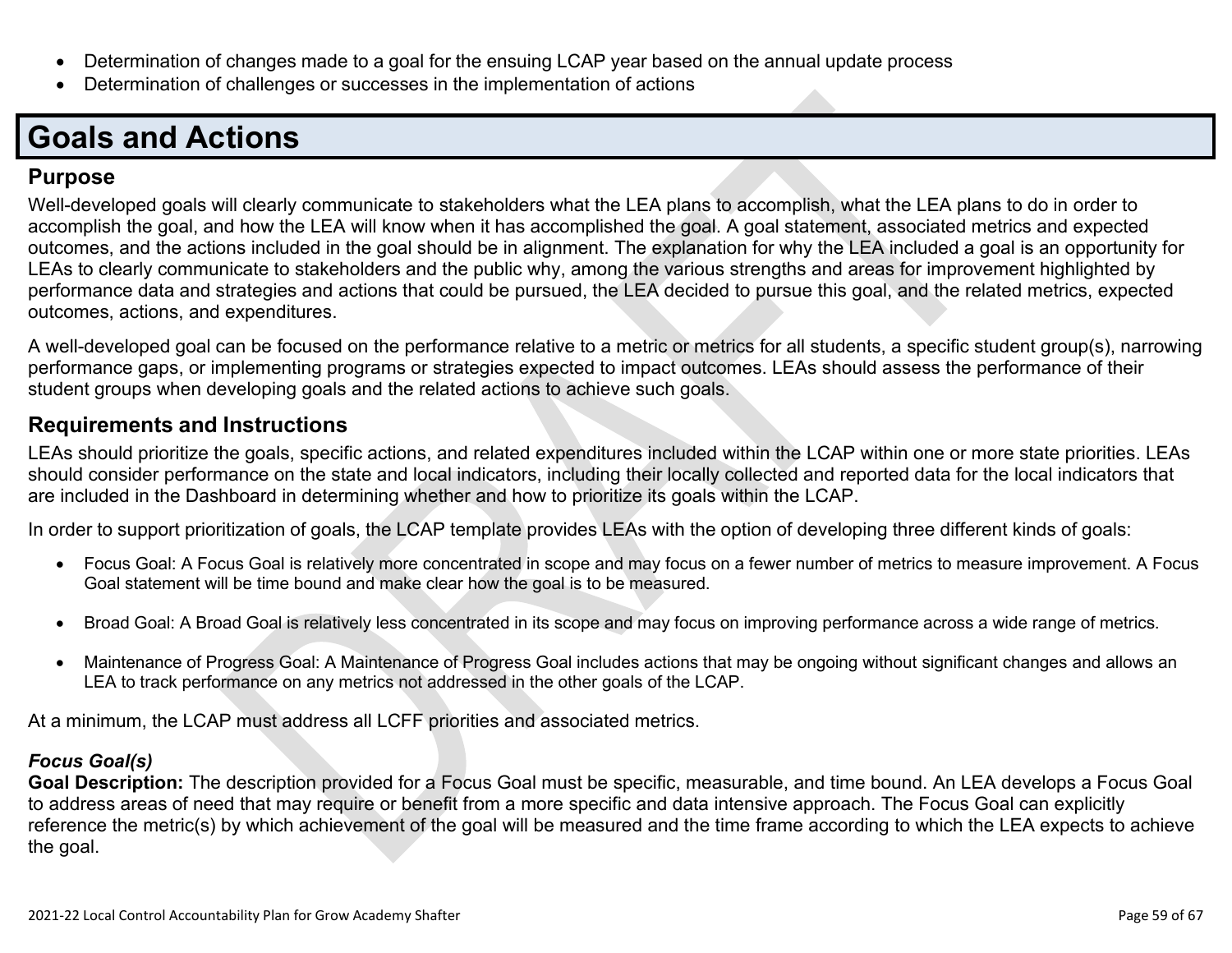**Explanation of why the LEA has developed this goal:** Explain why the LEA has chosen to prioritize this goal. An explanation must be based on Dashboard data or other locally collected data. LEAs must describe how the LEA identified this goal for focused attention, including relevant consultation with stakeholders. LEAs are encouraged to promote transparency and understanding around the decision to pursue a focus goal.

#### *Broad Goal*

**Goal Description:** Describe what the LEA plans to achieve through the actions included in the goal. The description of a broad goal will be clearly aligned with the expected measurable outcomes included for the goal. The goal description organizes the actions and expected outcomes in a cohesive and consistent manner. A goal description is specific enough to be measurable in either quantitative or qualitative terms. A broad goal is not as specific as a focus goal. While it is specific enough to be measurable, there are many different metrics for measuring progress toward the goal.

**Explanation of why the LEA has developed this goal:** Explain why the LEA developed this goal and how the actions and metrics grouped together will help achieve the goal.

#### *Maintenance of Progress Goal*

Goal Description: Describe how the LEA intends to maintain the progress made in the LCFF State Priorities not addressed by the other goals in the LCAP. Use this type of goal to address the state priorities and applicable metrics not addressed within the other goals in the LCAP. The state priorities and metrics to be addressed in this section are those for which the LEA, in consultation with stakeholders, has determined to maintain actions and monitor progress while focusing implementation efforts on the actions covered by other goals in the LCAP.

**Explanation of why the LEA has developed this goal**: Explain how the actions will sustain the progress exemplified by the related metrics.

#### *Measuring and Reporting Results:*

For each LCAP year, identify the metric(s) that the LEA will use to track progress toward the expected outcomes. LEAs are encouraged to identify metrics for specific student groups, as appropriate, including expected outcomes that would reflect narrowing of any existing performance gaps.

Include in the baseline column the most recent data associated with this metric available at the time of adoption of the LCAP for the first year of the three-year plan. LEAs may use data as reported on the 2019 Dashboard for the baseline of a metric only if that data represents the most recent available (e.g. high school graduation rate).

Using the most recent data available may involve reviewing data the LEA is preparing for submission to the California Longitudinal Pupil Achievement Data System (CALPADS) or data that the LEA has recently submitted to CALPADS. Because final 2020–2021 outcomes on some metrics may not be computable at the time the 2021–24 LCAP is adopted (e.g. graduation rate, suspension rate), the most recent data available may include a point in time calculation taken each year on the same date for comparability purposes.

The baseline data shall remain unchanged throughout the three-year LCAP.

Complete the table as follows: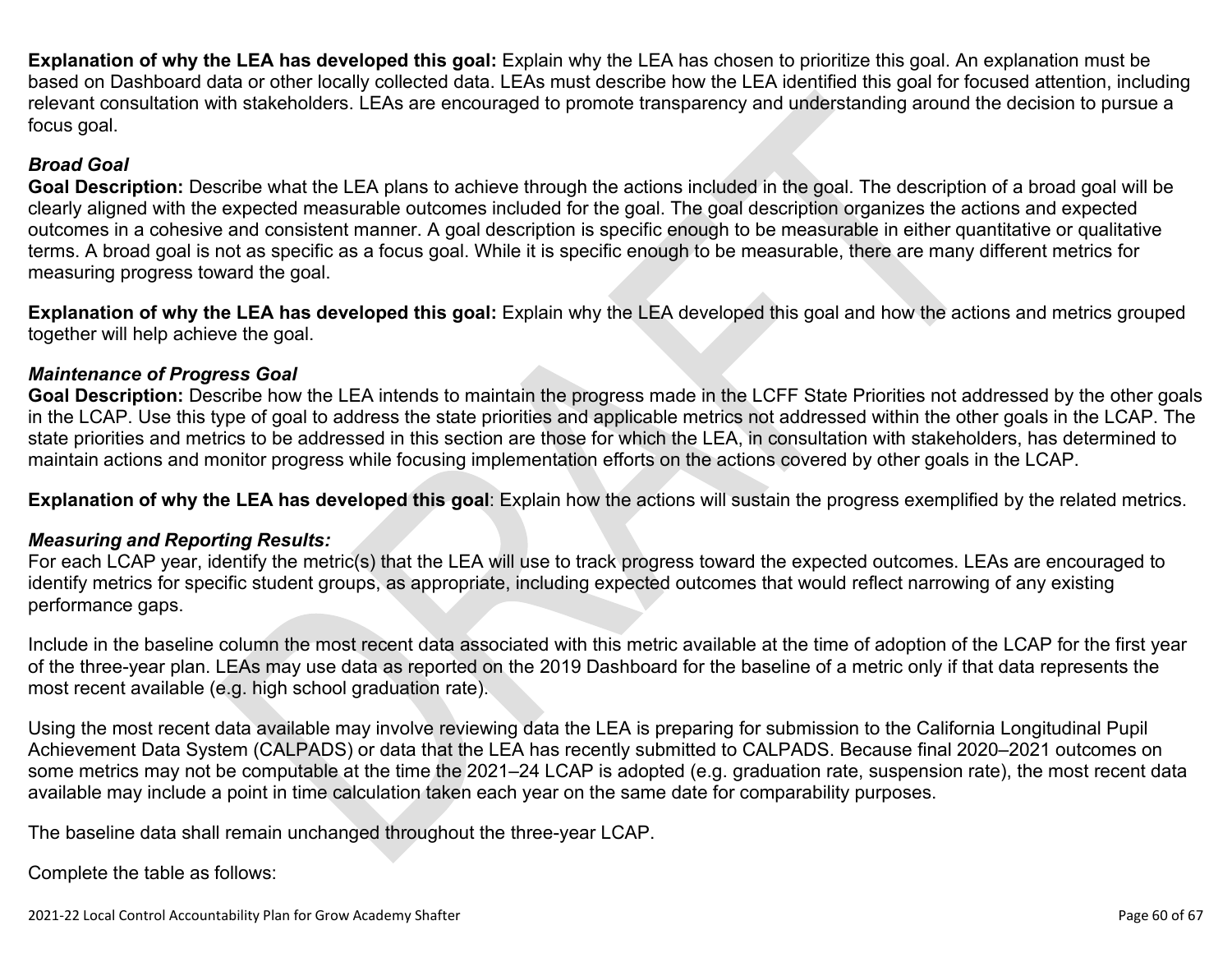- **Metric**: Indicate how progress is being measured using a metric.
- **Baseline**: Enter the baseline when completing the LCAP for 2021–22. As described above, the baseline is the most recent data associated with a metric. Indicate the school year to which the data applies, consistent with the instructions above.
- **Year 1 Outcome**: When completing the LCAP for 2022–23, enter the most recent data available. Indicate the school year to which the data applies, consistent with the instructions above.
- **Year 2 Outcome**: When completing the LCAP for 2023–24, enter the most recent data available. Indicate the school year to which the data applies, consistent with the instructions above.
- **Year 3 Outcome**: When completing the LCAP for 2024–25, enter the most recent data available. Indicate the school year to which the data applies, consistent with the instructions above. The 2024–25 LCAP will be the first year in the next three-year cycle. Completing this column will be part of the Annual Update for that year.
- **Desired Outcome for 2023-24**: When completing the first year of the LCAP, enter the desired outcome for the relevant metric the LEA expects to achieve by the end of the 2023–24 LCAP year.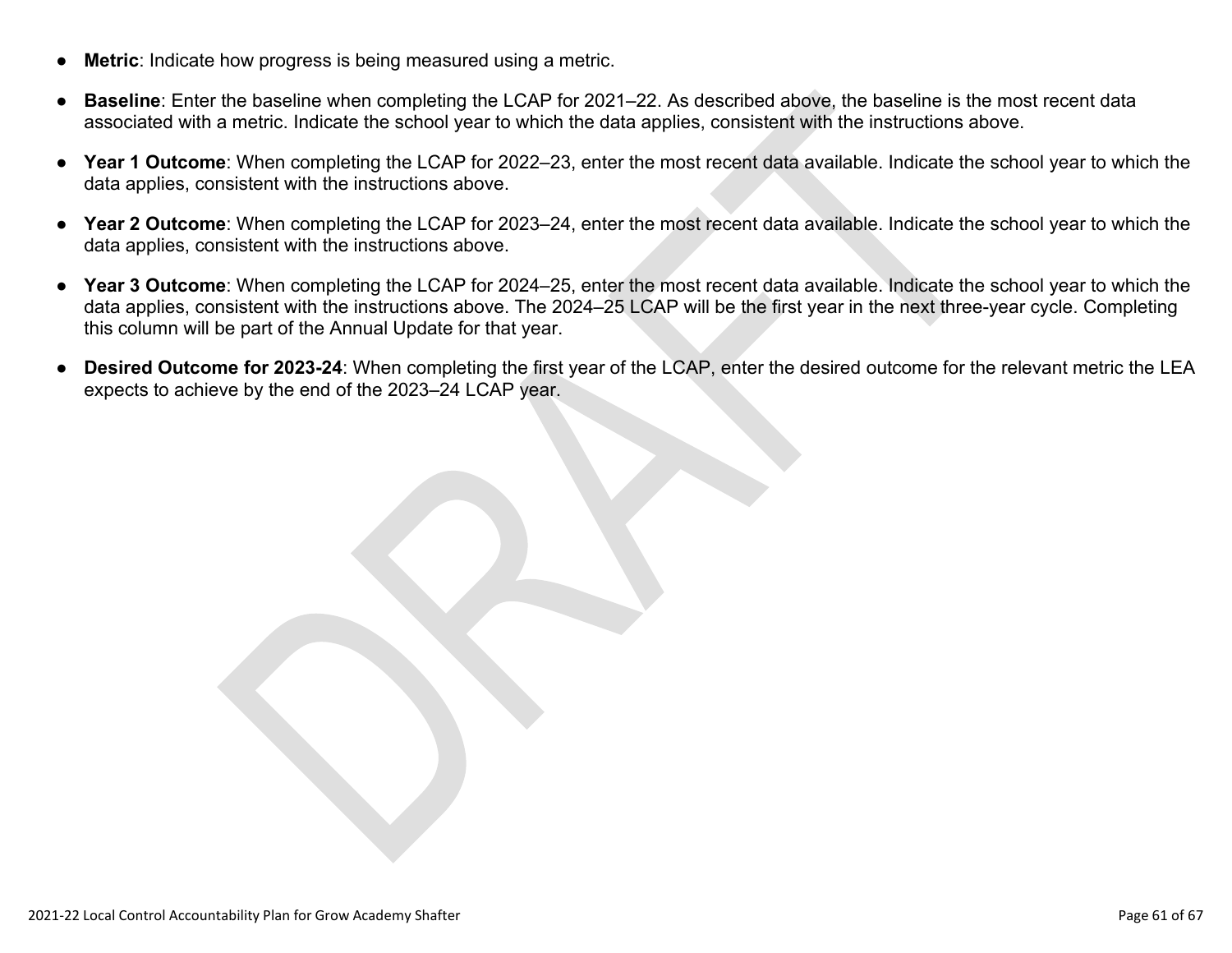Timeline for completing the "**Measuring and Reporting Results**" part of the Goal.

| <b>Metric</b>                                                                    | <b>Baseline</b>                                                                  | Year 1 Outcome                                                                                                  | <b>Year 2 Outcome</b>                                                                                       | Year 3 Outcome                                                                                                     | <b>Desired Outcome</b><br>for Year 3<br>$(2023-24)$                              |
|----------------------------------------------------------------------------------|----------------------------------------------------------------------------------|-----------------------------------------------------------------------------------------------------------------|-------------------------------------------------------------------------------------------------------------|--------------------------------------------------------------------------------------------------------------------|----------------------------------------------------------------------------------|
| Enter information<br>in this box when<br>completing the<br>LCAP for 2021-<br>22. | Enter information<br>in this box when<br>completing the<br>LCAP for 2021-<br>22. | Enter information<br>in this box when<br>completing the<br>$LCAP$ for $2022-$<br>23. Leave blank<br>until then. | Enter information<br>in this box when<br>completing the<br>LCAP for 2023-<br>24. Leave blank<br>until then. | <b>Enter information</b><br>in this box when<br>completing the<br>LCAP for 2024-<br>25. Leave blank<br>until then. | Enter information<br>in this box when<br>completing the<br>LCAP for 2021-<br>22. |

The metrics may be quantitative or qualitative; but at minimum, an LEA's LCAP must include goals that are measured using all of the applicable metrics for the related state priorities, in each LCAP year as applicable to the type of LEA. To the extent a state priority does not specify one or more metrics (e.g., implementation of state academic content and performance standards), the LEA must identify a metric to use within the LCAP. For these state priorities, LEAs are encouraged to use metrics based on or reported through the relevant self-reflection tool for local indicators within the Dashboard.

Actions: Enter the action number. Provide a short title for the action. This title will also appear in the expenditure tables. Provide a description of the action. Enter the total amount of expenditures associated with this action. Budgeted expenditures from specific fund sources will be provided in the summary expenditure tables. Indicate whether the action contributes to meeting the increase or improved services requirement as described in the Increased or Improved Services section using a "Y" for Yes or an "N" for No. (Note: for each such action offered on an LEA-wide or schoolwide basis, the LEA will need to provide additional information in the Increased or Improved Summary Section to address the requirements in *California Code of Regulations*, Title 5 [5 *CCR*] Section 15496(b) in the Increased or Improved Services Section of the LCAP).

*Actions for English Learners:* School districts, COEs, and charter schools that have a numerically significant English learner student subgroup must include specific actions in the LCAP related to, at a minimum, the language acquisition programs, as defined in *EC* Section 306, provided to students and professional development activities specific to English learners.

*Actions for Foster Youth*: School districts, COEs, and charter schools that have a numerically significant Foster Youth student subgroup are encouraged to include specific actions in the LCAP designed to meet needs specific to Foster Youth students.

#### *Goal Analysis:*

Enter the LCAP Year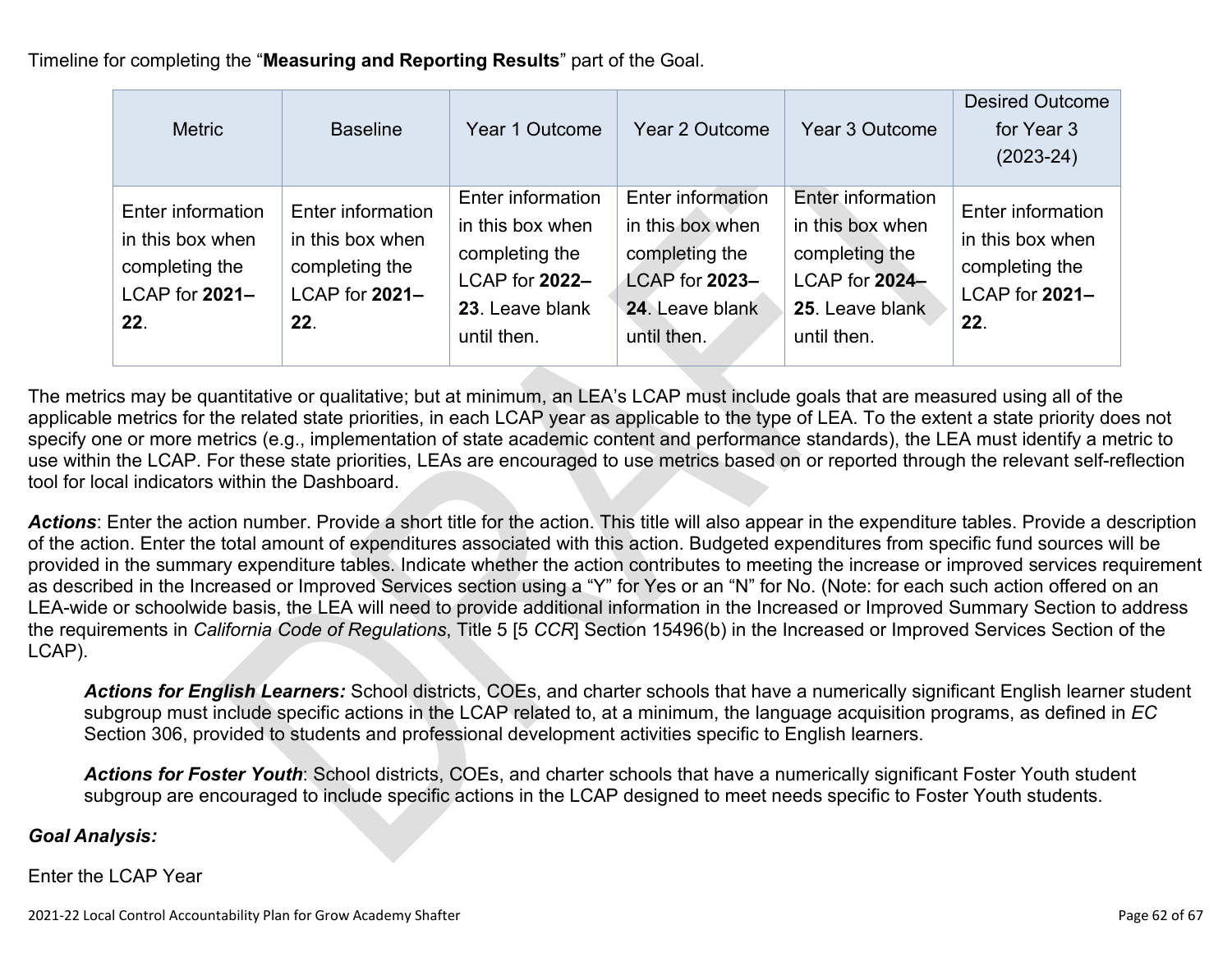Using actual annual measurable outcome data, including data from the Dashboard, analyze whether the planned actions were effective in achieving the goal. Respond to the prompts as instructed.

- Describe the overall implementation of the actions to achieve the articulated goal. Include a discussion of relevant challenges and successes experienced with the implementation process. This must include any instance where the LEA did not implement a planned action or implemented a planned action in a manner that differs substantively from how it was described in the adopted LCAP.
- Explain material differences between Budgeted Expenditures and Estimated Actual Expenditures. Minor variances in expenditures do not need to be addressed, and a dollar-for-dollar accounting is not required.
- Describe the effectiveness of the specific actions to achieve the articulated goal as measured by the LEA. In some cases, not all actions in a goal will be intended to improve performance on all of the metrics associated with the goal. When responding to this prompt, LEAs may assess the effectiveness of a single action or group of actions within the goal in the context of performance on a single metric or group of specific metrics within the goal that are applicable to the action(s). Grouping actions with metrics will allow for more robust analysis of whether the strategy the LEA is using to impact a specified set of metrics is working and increase transparency for stakeholders. LEAs are encouraged to use such an approach when goals include multiple actions and metrics that are not closely associated.
- Describe any changes made to this goal, expected outcomes, metrics, or actions to achieve this goal as a result of this analysis and analysis of the data provided in the Dashboard or other local data, as applicable.

## **Increased or Improved Services for Foster Youth, English Learners, and Low-Income Students**

#### **Purpose**

A well-written Increased or Improved Services section provides stakeholders with a comprehensive description, within a single dedicated section, of how an LEA plans to increase or improved services for its unduplicated students as compared to all students and how LEA-wide or schoolwide actions identified for this purpose meet regulatory requirements. Descriptions provided should include sufficient detail yet be sufficiently succinct to promote a broader understanding of stakeholders to facilitate their ability to provide input. An LEA's description in this section must align with the actions included in the Goals and Actions section as contributing.

### **Requirements and Instructions**

This section must be completed for each LCAP year.

When developing the LCAP in year 2 or year 3, copy the "Increased or Improved Services" section and enter the appropriate LCAP year. Using the copy of the section, complete the section as required for the relevant LCAP year. Retain all prior year sections for each of the three years within the LCAP.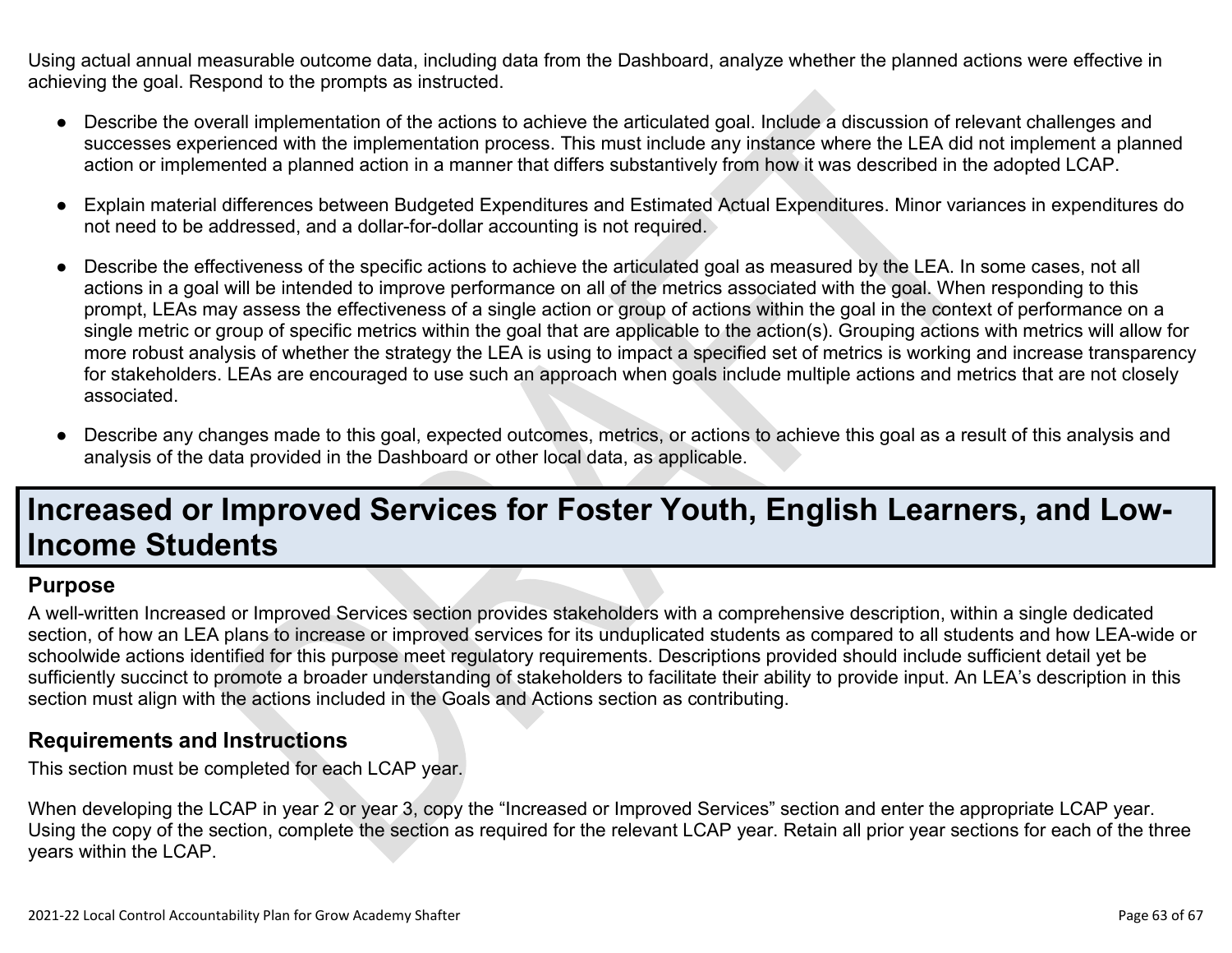*Percentage to Increase or Improve Services***:** Identify the percentage by which services for unduplicated pupils must be increased or improved as compared to the services provided to all students in the LCAP year as calculated pursuant to 5 *CCR* Section 15496(a)(7).

*Increased Apportionment based on the enrollment of Foster Youth, English Learners, and Low-Income Students:* Specify the estimate of the amount of funds apportioned on the basis of the number and concentration of unduplicated pupils for the LCAP year.

#### *Required Descriptions:*

**For each action being provided to an entire school, or across the entire school district or county office of education (COE), an explanation of (1) how the needs of foster youth, English learners, and low-income students were considered first, and (2) how these actions are effective in meeting the goals for these students.**

For each action included in the Goals and Actions section as contributing to the increased or improved services requirement for unduplicated pupils and provided on an LEA-wide or schoolwide basis, the LEA must include an explanation consistent with 5 *CCR* Section 15496(b). For any such actions continued into the 2021–24 LCAP from the 2017–2020 LCAP, the LEA must determine whether or not the action was effective as expected, and this determination must reflect evidence of outcome data or actual implementation to date.

**Principally Directed and Effective:** An LEA demonstrates how an action is principally directed towards and effective in meeting the LEA's goals for unduplicated students when the LEA explains how:

- It considers the needs, conditions, or circumstances of its unduplicated pupils;
- The action, or aspect(s) of the action (including, for example, its design, content, methods, or location), is based on these considerations; and
- The action is intended to help achieve an expected measurable outcome of the associated goal. As

such, the response provided in this section may rely on a needs assessment of unduplicated students.

Conclusory statements that a service will help achieve an expected outcome for the goal, without an explicit connection or further explanation as to how, are not sufficient. Further, simply stating that an LEA has a high enrollment percentage of a specific student group or groups does not meet the increase or improve services standard because enrolling students is not the same as serving students.

For example, if an LEA determines that low-income students have a significantly lower attendance rate than the attendance rate for all students, it might justify LEA-wide or schoolwide actions to address this area of need in the following way:

After assessing the needs, conditions, and circumstances of our low-income students, we learned that the attendance rate of our lowincome students is 7% lower than the attendance rate for all students. (Needs, Conditions, Circumstances [Principally Directed])

In order to address this condition of our low-income students, we will develop and implement a new attendance program that is designed to address some of the major causes of absenteeism, including lack of reliable transportation and food, as well as a school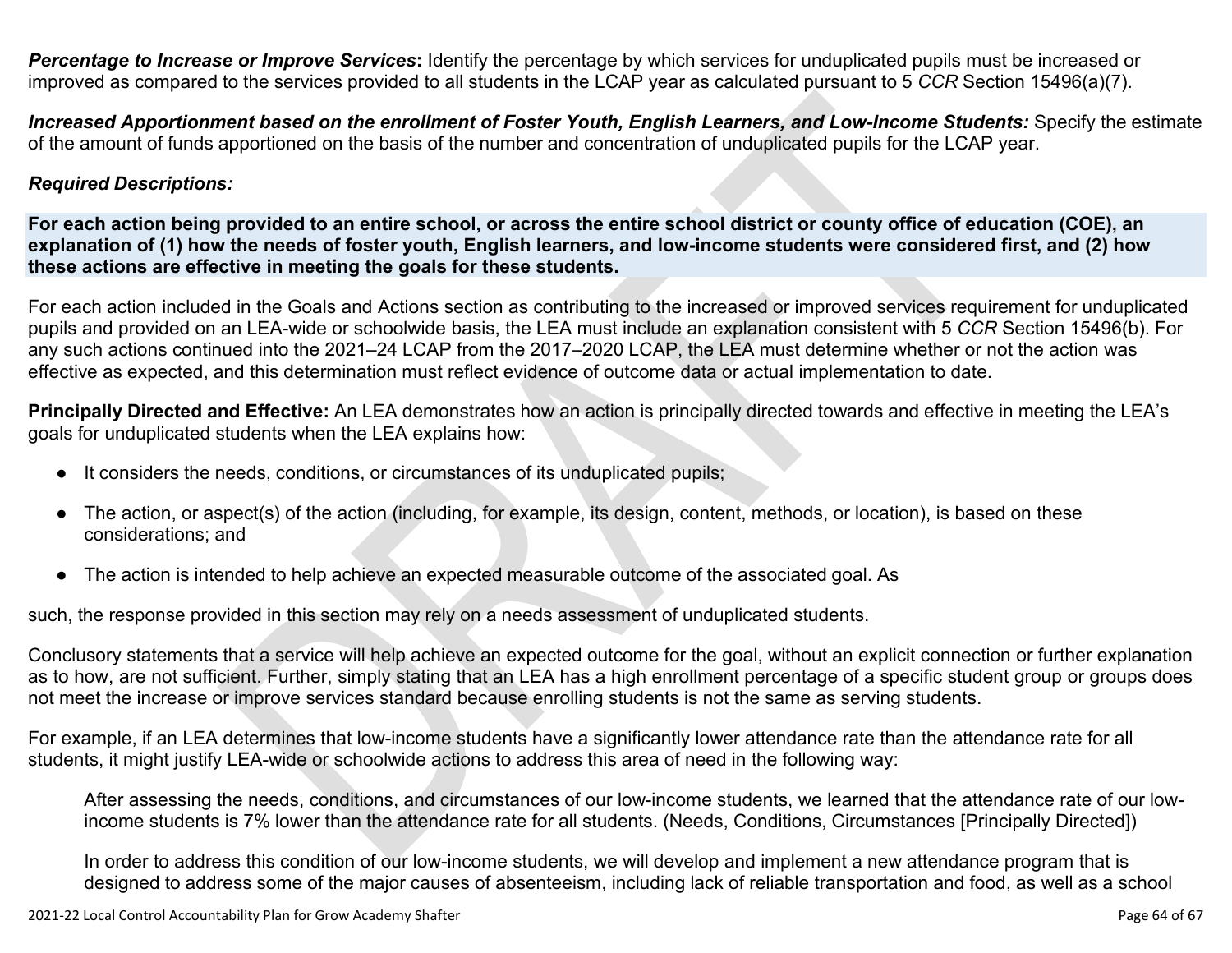climate that does not emphasize the importance of attendance. Goal N, Actions X, Y, and Z provide additional transportation and nutritional resources as well as a districtwide educational campaign on the benefits of high attendance rates. (Contributing Action(s))

These actions are being provided on an LEA-wide basis and we expect/hope that all students with less than a 100% attendance rate will benefit. However, because of the significantly lower attendance rate of low-income students, and because the actions meet needs most associated with the chronic stresses and experiences of a socio-economically disadvantaged status, we expect that the attendance rate for our low-income students will increase significantly more than the average attendance rate of all other students. (Measurable Outcomes [Effective In])

**COEs and Charter Schools**: Describe how actions included as contributing to meeting the increased or improved services requirement on an LEA-wide basis are principally directed to and effective in meeting its goals for unduplicated pupils in the state and any local priorities as described above. In the case of COEs and charter schools, schoolwide and LEA-wide are considered to be synonymous.

### **For School Districts Only:**

#### **Actions Provided on an LEA-Wide Basis:**

*Unduplicated Percentage > 55%:* For school districts with an unduplicated pupil percentage of 55% or more, describe how these actions are principally directed to and effective in meeting its goals for unduplicated pupils in the state and any local priorities as described above.

*Unduplicated Percentage < 55%:* For school districts with an unduplicated pupil percentage of less than 55%, describe how these actions are principally directed to and effective in meeting its goals for unduplicated pupils in the state and any local priorities. Also describe how the actions **are the most effective use of the funds** to meet these goals for its unduplicated pupils. Provide the basis for this determination, including any alternatives considered, supporting research, experience, or educational theory.

#### **Actions Provided on a Schoolwide Basis:**

School Districts must identify in the description those actions being funded and provided on a schoolwide basis, and include the required description supporting the use of the funds on a schoolwide basis.

**For schools with 40% or more enrollment of unduplicated pupils:** Describe how these actions are principally directed to and effective in meeting its goals for its unduplicated pupils in the state and any local priorities.

**For school districts expending funds on a schoolwide basis at a school with less than 40% enrollment of unduplicated pupils:** Describe how these actions are principally directed to and how the actions are the most effective use of the funds to meet its goals for foster youth, English learners, and low-income students in the state and any local priorities.

#### **"A description of how services for foster youth, English learners, and low-income students are being increased or improved by the percentage required."**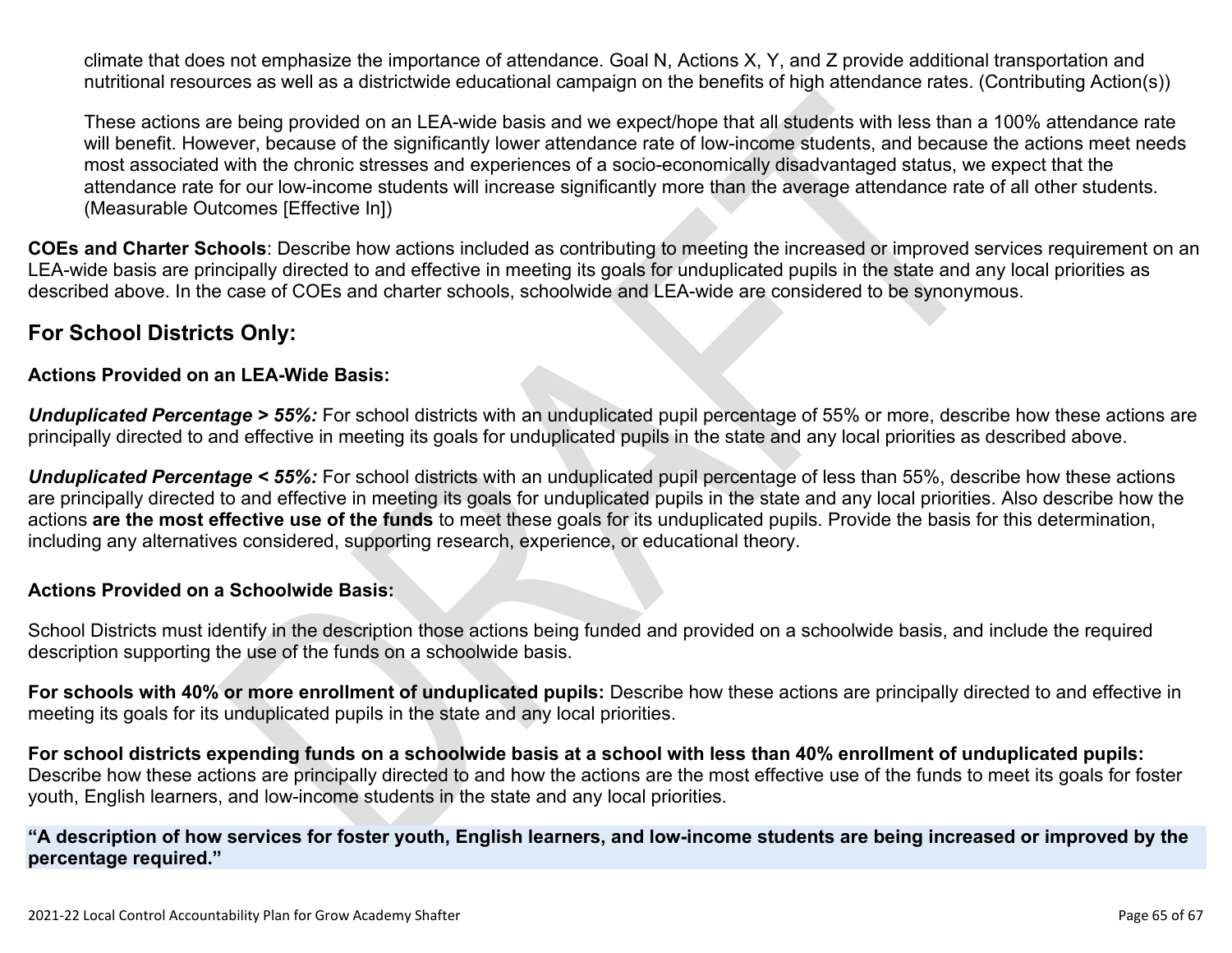Consistent with the requirements of 5 *CCR* Section 15496, describe how services provided for unduplicated pupils are increased or improved by at least the percentage calculated as compared to the services provided for all students in the LCAP year. To improve services means to grow services in quality and to increase services means to grow services in quantity. Services are increased or improved by those actions in the LCAP that are included in the Goals and Actions section as contributing to the increased or improved services requirement. This description must address how these action(s) are expected to result in the required proportional increase or improvement in services for unduplicated pupils as compared to the services the LEA provides to all students for the relevant LCAP year.

# **Expenditure Tables**

Complete the Data Entry table for each action in the LCAP. The information entered into this table will automatically populate the other Expenditure Tables. All information is entered into the Data Entry table. Do not enter data into the other tables.

The following expenditure tables are required to be included in the LCAP as adopted by the local governing board or governing body:

- Table 1: Actions
- Table 2: Total Expenditures
- Table 3: Contributing Expenditures
- Table 4: Annual Update Expenditures

The Data Entry table may be included in the LCAP as adopted by the local governing board or governing body, but is not required to be included.

In the Data Entry table, provide the following information for each action in the LCAP for the relevant LCAP year:

- **Goal #**: Enter the LCAP Goal number for the action.
- **Action #**: Enter the action's number as indicated in the LCAP Goal.
- **Action Title**: Provide a title of the action.
- **Student Group(s)**: Indicate the student group or groups who will be the primary beneficiary of the action by entering "All", or by entering a specific student group or groups.
- **Increased / Improved**: Type "Yes" if the action **is** included as contributing to meeting the increased or improved services; OR, type "No" if the action is **not** included as contributing to meeting the increased or improved services.
- If "Yes" is entered into the Contributing column, then complete the following columns: